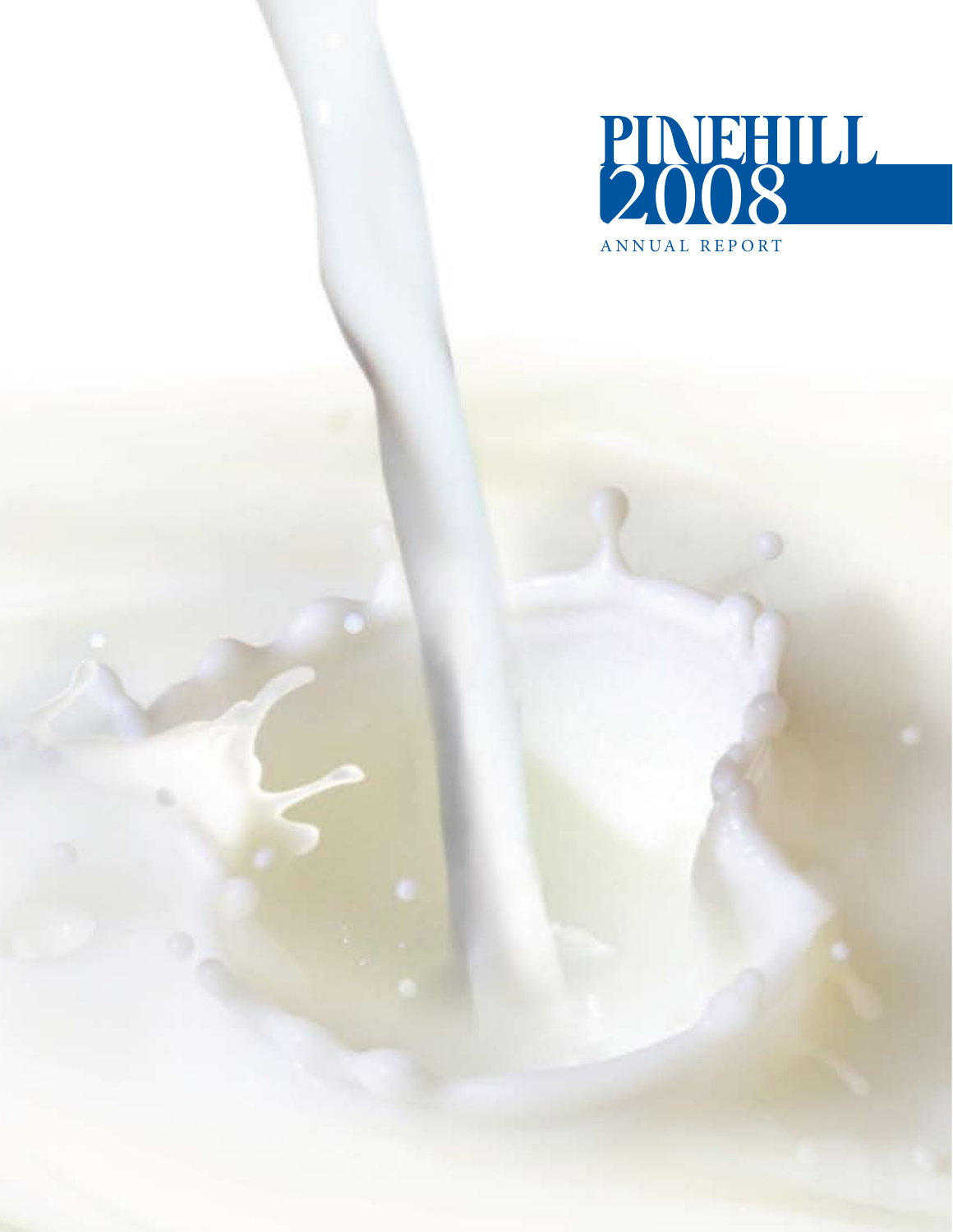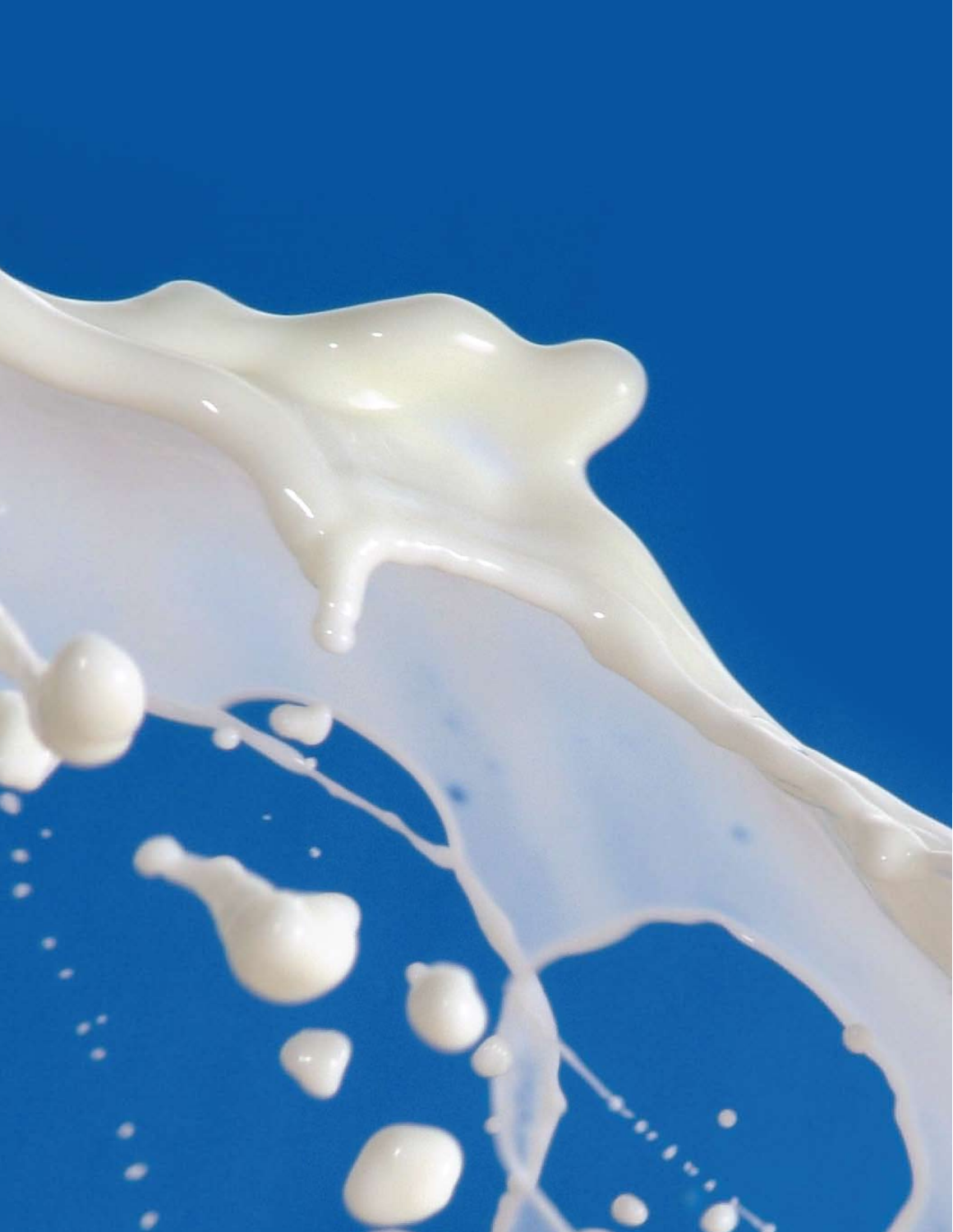

# CODÉPRES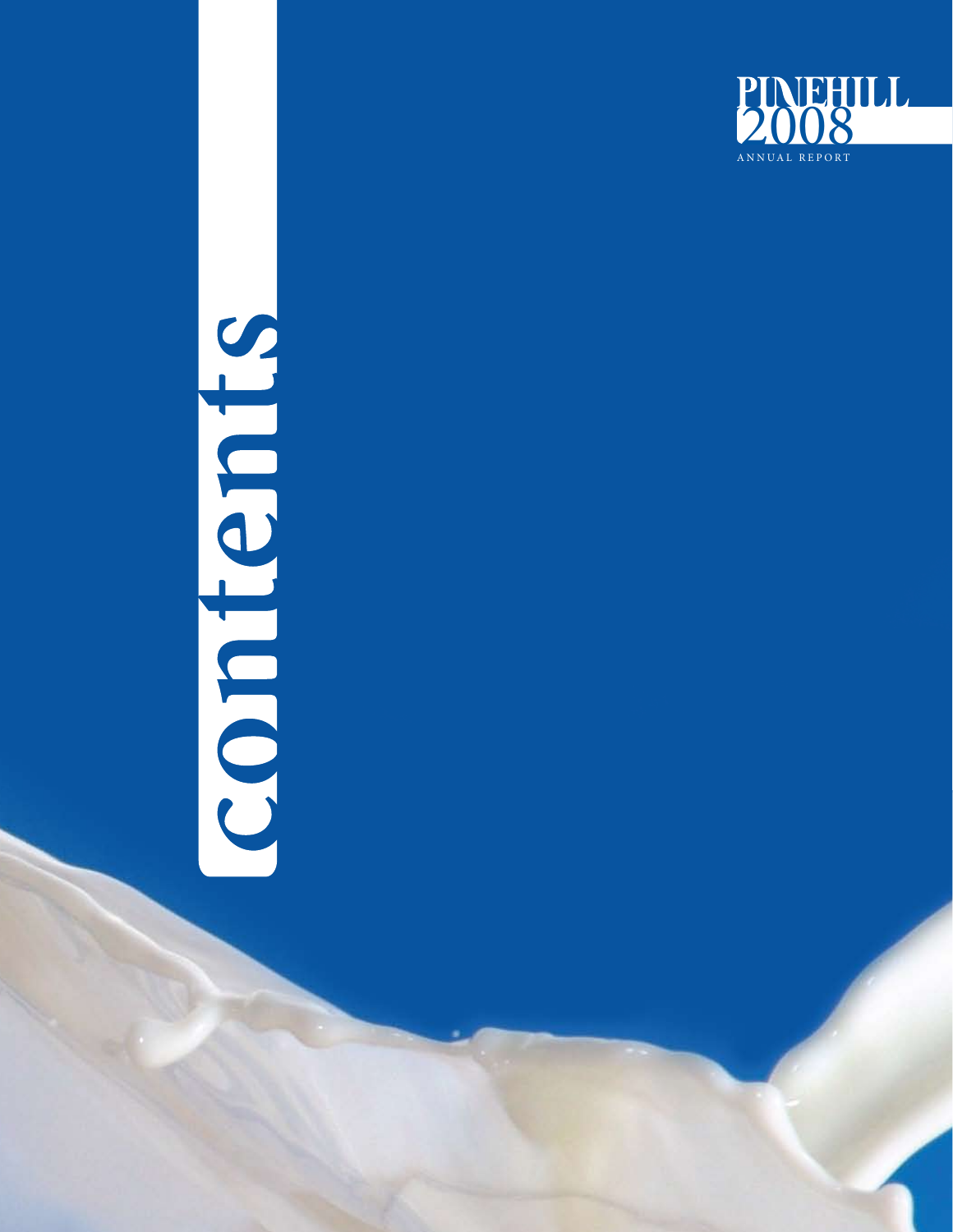**Our Mission: To manufacture and market high quality foods that consistently meet and exceed our customers' expectations while improving value for shareholders, ensuring the well-being of employees and being a responsible corporate citizen.**

**Save of Career** 

**OSH LOW FAT** 

**OAIA** 

PINEHILL

STIN

**LEEP REFINIERATES (TO OPEN)** 

Chocolate

M

皇

**PANEEMAL** 

**Tesh LOW FAT**<br>2%<br>MILK

 $0.26.2011$ 

100%

WEINER

PINEHILL  $\alpha$  ER

37 BV FEB 2006 AC

**HAL** 

PINEHILL

**NEH** 

**SETTLE** H<sub>ogual</sub>

PINEHILI

Mixed Be11y

**Steam** 

<u>PINEHILL</u>

EVAPORATED

**MILK** 

250 ml (R 45 R cm)

**REFRIGERATED**<br>ANPED ABOVE

E

**IT THE TIME** 

PINEE

mium Icecream

 $111$ 

PIN

DEC 2008

100%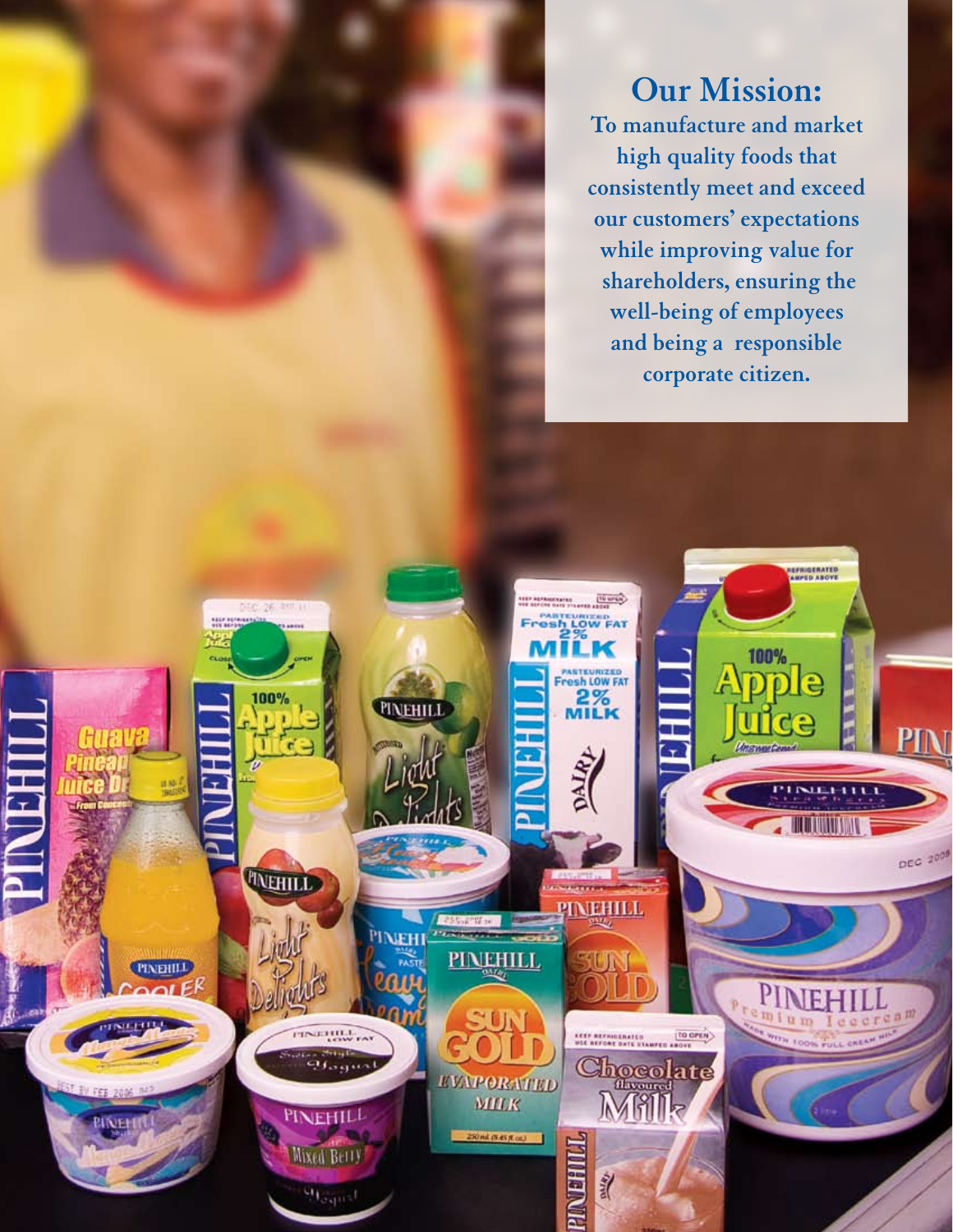# **Barbados Dairy Industries Limited**



#### **DIRECTORS**

Sir Allan Fields, K.C.M.G. *Chairman*

C. E. Gibson *Managing Director*

E.R. Cumberbatch

P.D. Davis

N. McD. Brewster

C.R. Cozier

D.B. Stoute

## **SECRETARY**

N.M. Brace *Attorney-at-Law*

# **REGISTERED OFFICE**

Pine, St. Michael

# **AUDITORS**

Ernst & Young Chartered Accountants

# **ATTORNEY**

Patterson Cheltenham, Q.C.

# **BANKERS**

First Caribbean International Bank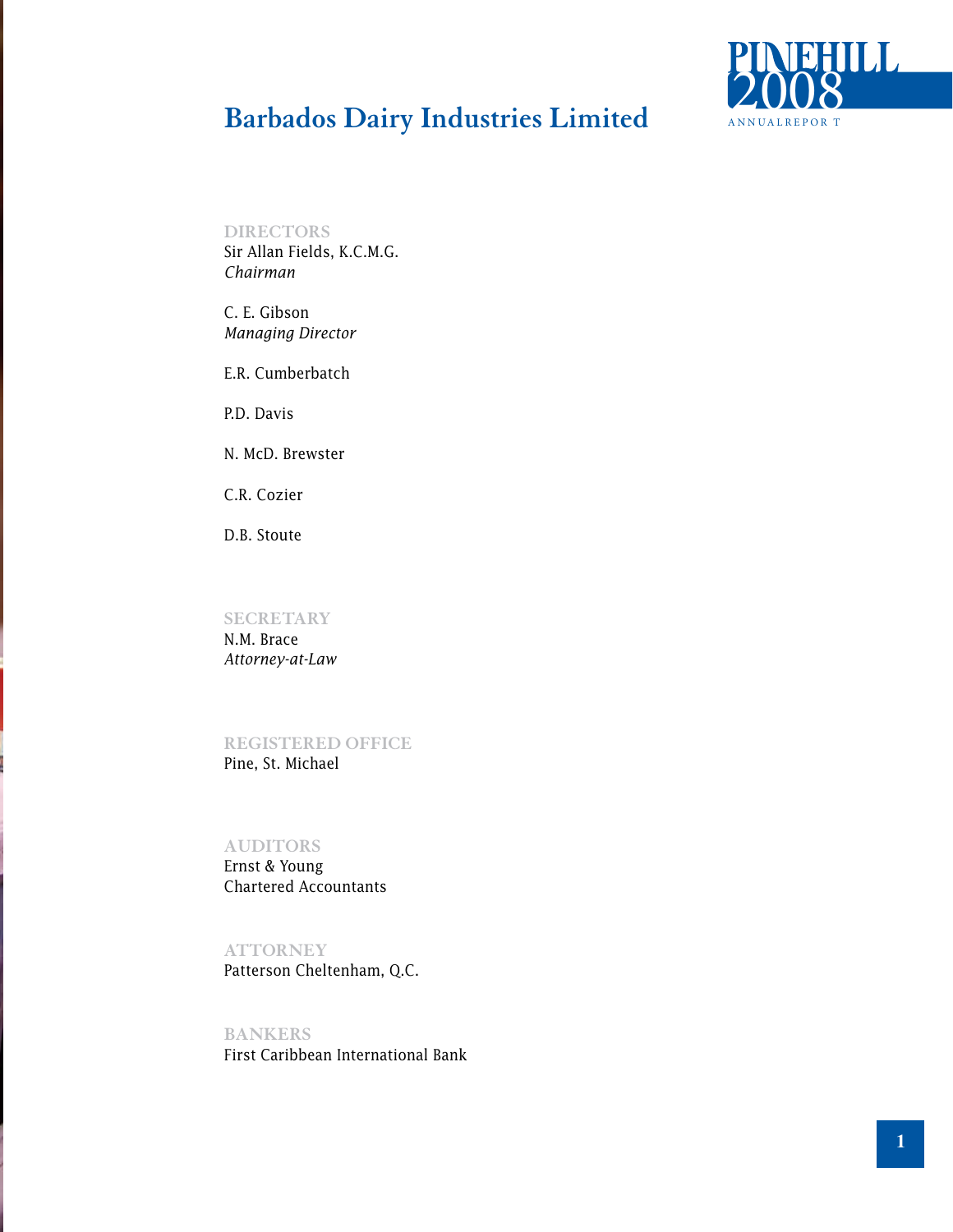

# **Notice of Annual Meeting**

Notice is hereby given that the Forty-third Annual General Meeting of the shareholders of Barbados Dairy Industries Limited will be held at: **PINE HILL DAIRY, ST. MICHAEL,** on **WEDNESDAY, 23RD JANUARY, 2008, AT 10:30 A.M. for the following purposes:**

- **1.** To receive and consider the Statement of Income, Changes in Equity, the Balance Sheet and the reports of the Directors and of the Auditors with respect to the year ended August 31, 2007.
- **2.** To elect Directors.
- **3.** To appoint Auditors for the ensuing year.
- **4.** To transact any other business which may be transacted at an annual meeting.

Natalie Brace

By order of the Board N.M. Brace Secretary

December 04, 2007

The notes to the enclosed proxy forms are incorporated in this notice.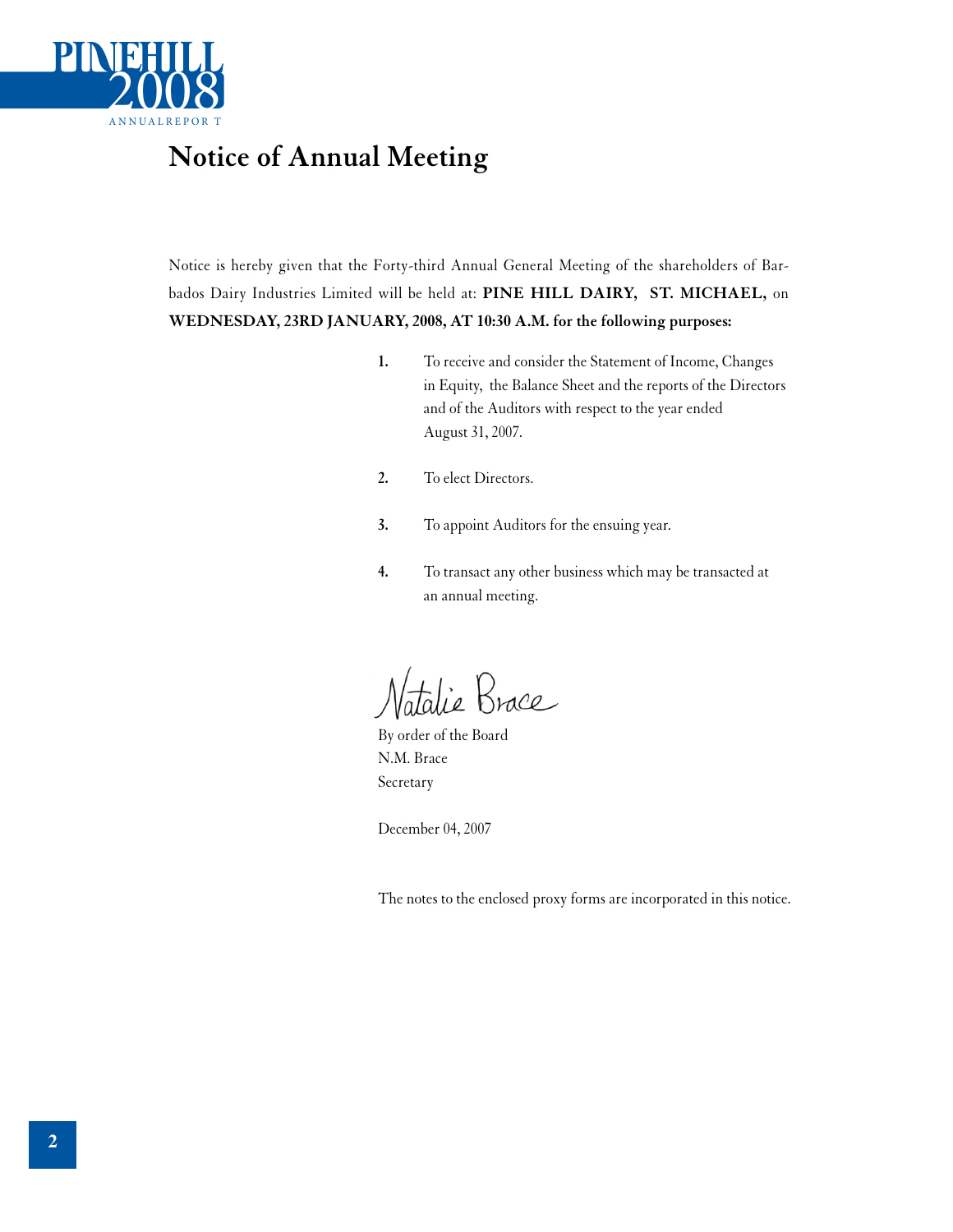

# **Chairman's Statement**

It is a privilege to report on behalf of our Board, for the financial year ending 31st August 2008. The current global economic condition is our immediate concern as it will present many challenges in achieving continued growth for our Company. Our ability to continue to invest will very much depend on the consumption trends of our consumers. Our proven track record over the past decade, where emphasis has always been placed on continuous improvements, along with timely intervention and ensuring that we produce products of the highest quality, will serve us well and will allow us to prevail in these testing times.

Financially, the year ended with an after tax profit of \$1,022,239 compared to \$4,411,337 for the previous year. Changes in the allowable asset rate for the purposes of income tax calculation from 25% to 15% effective January 2008, resulted in a \$2,241,850 tax loss. Profit before tax was up on last year, finishing at \$3,264,089. This was achieved as a result of improved plant efficiencies during the year allowing for growth in sales of \$7,417,927 or 12%. Conversely, world market trends resulted in sizable increases in the cost of key ingredients and supplies. These increases drove our cost of sales up resulting in a lower net margin, as we were unable to recover the full cost through price increases of our finished products. There are signs that prices are softening and the current financial year should benefit from lower prices, especially in the latter half of the year.

Our after tax Earnings Per Share (EPS) declined from \$0.86 to \$0.22 per share. Before tax our EPS is \$0.69. Our working capital finished at \$13,244,317, which is an increase of \$3,618,230 or 38%. Our debt to equity ratio along with our other economic indicators, are all satisfactory, which allowed our Directors to declare a dividend of 15 cents per share, the same as last year.

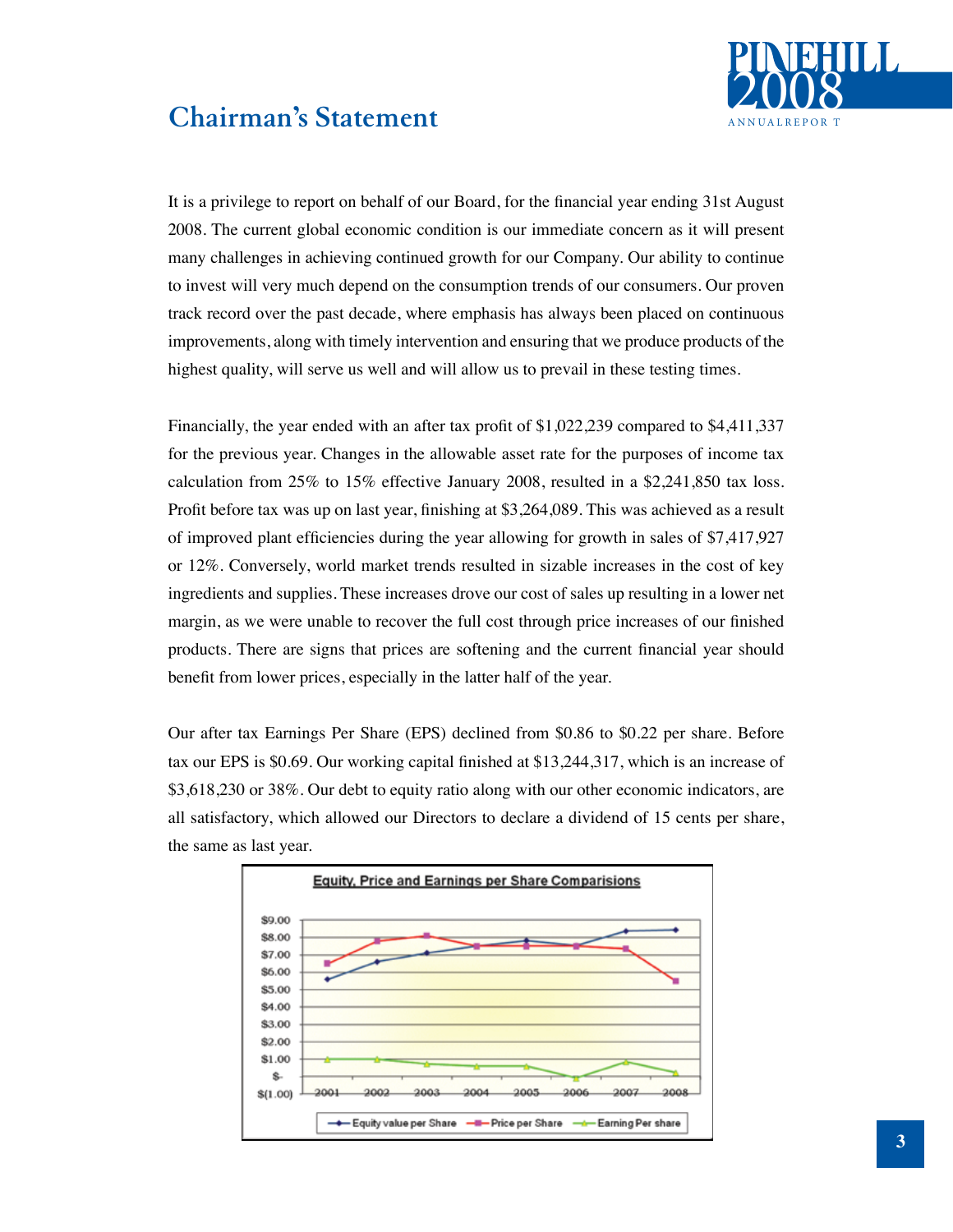



The Barbados economy has been performing below expectations during 2008, recording the slowest rate of growth in real GDP since 2003. Managing in the current unfolding global economic crisis and the threat it poses to the social stability and the continued advancement of the Barbadian and regional economies will require changes in the way that we do business. We will have to undertake a thorough examination of our operations so as to achieve higher levels of

efficiencies. Such actions are necessary if we are to weather the current economic crisis and emerge as a competitive player in the region.

Our company has in the past demonstrated the ability to survive difficult economic downturns but neither the trajectory nor the cure of the unfolding crisis is clear. Therefore, I wish to assure you that quick and decisive action is being taken to ensure that our operations are functioning at their optimum. I am confident of the ability of our team entrusted with managing our operations and I am also confident that we will again come through this current economic downturn successfully.

Our restructuring programmes as we centralised activities within the BHL group is almost complete, with centralised procurement due to be implemented in January 2009. The benefits will be seen during the second half of this financial year and we expect that within a year the leverage, which will result will allow us drive our cost down and assist us in weathering out these challenging times.

During the year, the supply of fresh milk supplied by the dairy farmers was similar to last year. The anticipated increase in supply has not materialised as yet and as a result there continues to be seasonal shortages at the start of the winter tourist season. The price of powdered milk on the world market has moderated in recent months, as supply exceeded demand. There is anticipation that the leading dairy producing countries will again reduce their output and that within a year or so, the price will once more increase. We would like to see our local farmers take advantage of this opportunity to grow the local dairy industry as we are confident that we can market and sell all their output regionally.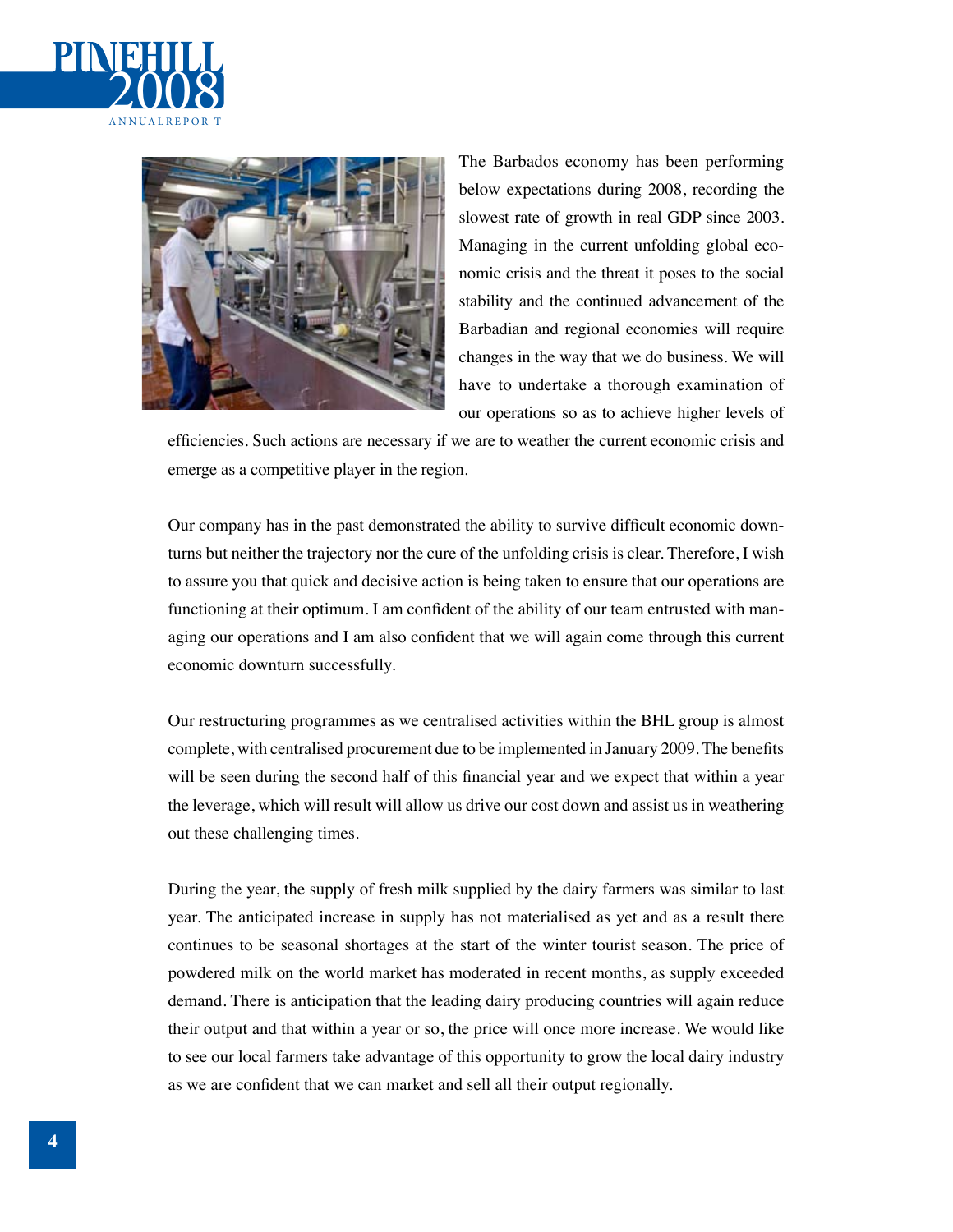

Our quality management systems remain a priority for us and in April 2008, both our UHT and HTST plants retained their HACCP accreditation from Medina Quality Management Services, with excellent scores of 96% and 94% respectively. Employee training and development was also high on our agenda as several of our employees attended and were successful in completing training in Quality Assurance, Information Technology, Production Management as well specialised technical training.

Mr. Edward Cumberbatch resigned as a Director in July 2008, after many years of dedicated services. On behalf of Board of Directors and Management of Barbados Dairy Industries Ltd., I wish to thank him sincerely for his years of loyal service and to wish him well for the future.

I would also like to express my gratitude to you, the shareholders and to thank my fellow directors, the management and staff for their commitment and dedication, during the year. I must emphasise that the way we manage our business will be tested during the reaminder of this financial year and we need to be extremly prudent. On behalf of the Board of Directors, I wish to thank our shakeholders, for their continued loyalty and assure them that our Company is well positioned to survive the current economic challenges.

Sir Allan C. Fields KCMG Chairman

December 16th. 2008.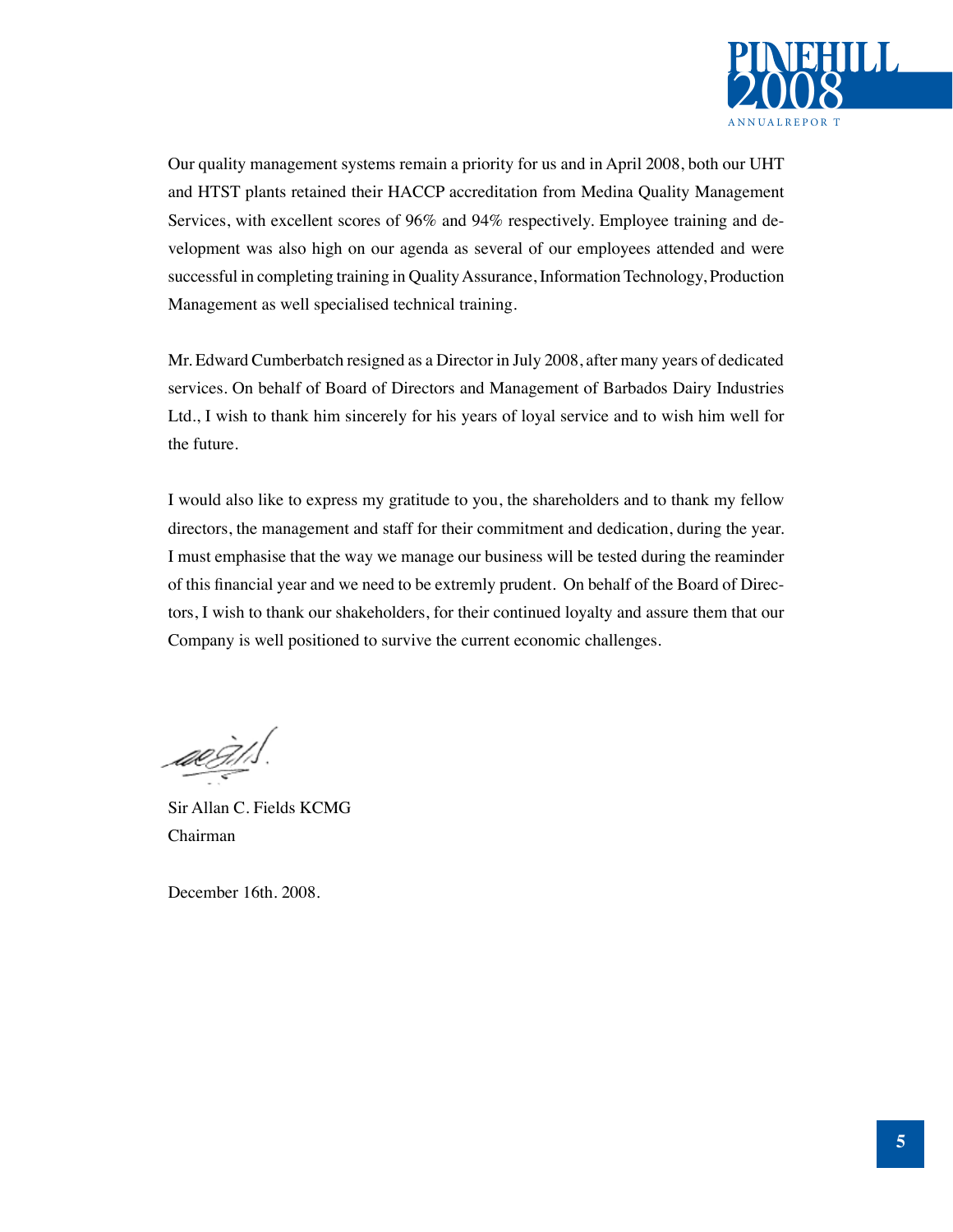

# **Managing Director's Statement**

#### 1. FINANCIAL SUMMARY

The year under review was an extremely challenging one due to substantial increases in the price of critical supplies such as powdered milk, concentrate and energy. This, coupled with shortages as demand exceeded supply, made it difficult to control cost of sales as well as to plan production effectively. In the case of milk powder the increase was as much as 120% and in the case of energy over 100%. As a result, our cost of sales increased significantly, which forced us to implement two price increases to the cost of our finished goods, in our efforts to sustain a reasonable level of profitability.

We succeeded in finishing the year with an after tax profit of \$1,022,239. This is a decline in profit of 77% when compared to \$4,411,337 for the previous year. \$2,241,850 of this difference is due to an Income Tax loss that resulted from a change in the allowable asset rate for tax purposes from 25% to 15%. Our profit before tax finished at \$3,264,089 and is up on last year by \$929,634 or 40%. Our sales increased by \$7.4 million or 12%, while our net margin before tax finished at 5% compared to a budgeted figure of 9%. Increases in the cost of inputs coupled with sales that fell short of budget by \$5 million dollars are responsible for the lower than budgeted net margin.

The increases in the price of our finished goods could not be implemented at the required level to sustain the required net margin, because the impact on the local cost of living and the potential loss of sales had to be taken into consideration. As a result, margin erosion occurred but I am pleased to report that our strategy delivered the desired results as the demand for our products remain strong and our sales volumes have been generally sustained across all product groups.

Prudent management of expenses, coupled with effective internal cost controls allowed us keep all other indirect and administrative cost under control. The price of inputs are showing signs of softening, especially the cost of energy. This, along with similar controls over our expenses will allow us to deliver an improved performance for this financial year.

#### 2. SALES SUMMARY:

Cumulative Sales at the end of August 2008 finished at \$68,877,975 compared to \$60,461,047 at the end of August 2007. This is an increase of \$7,417,927 or 12%. Price increases of our finished products, accounted for the majority of this increase. However, solid unit/case sales of Evaporated Milk, UHT juices, Sweetened Condensed Milk, coupled with strong exports also contributed to the improved performance. Figure 1 below shows our sales as a percentage of gross sales.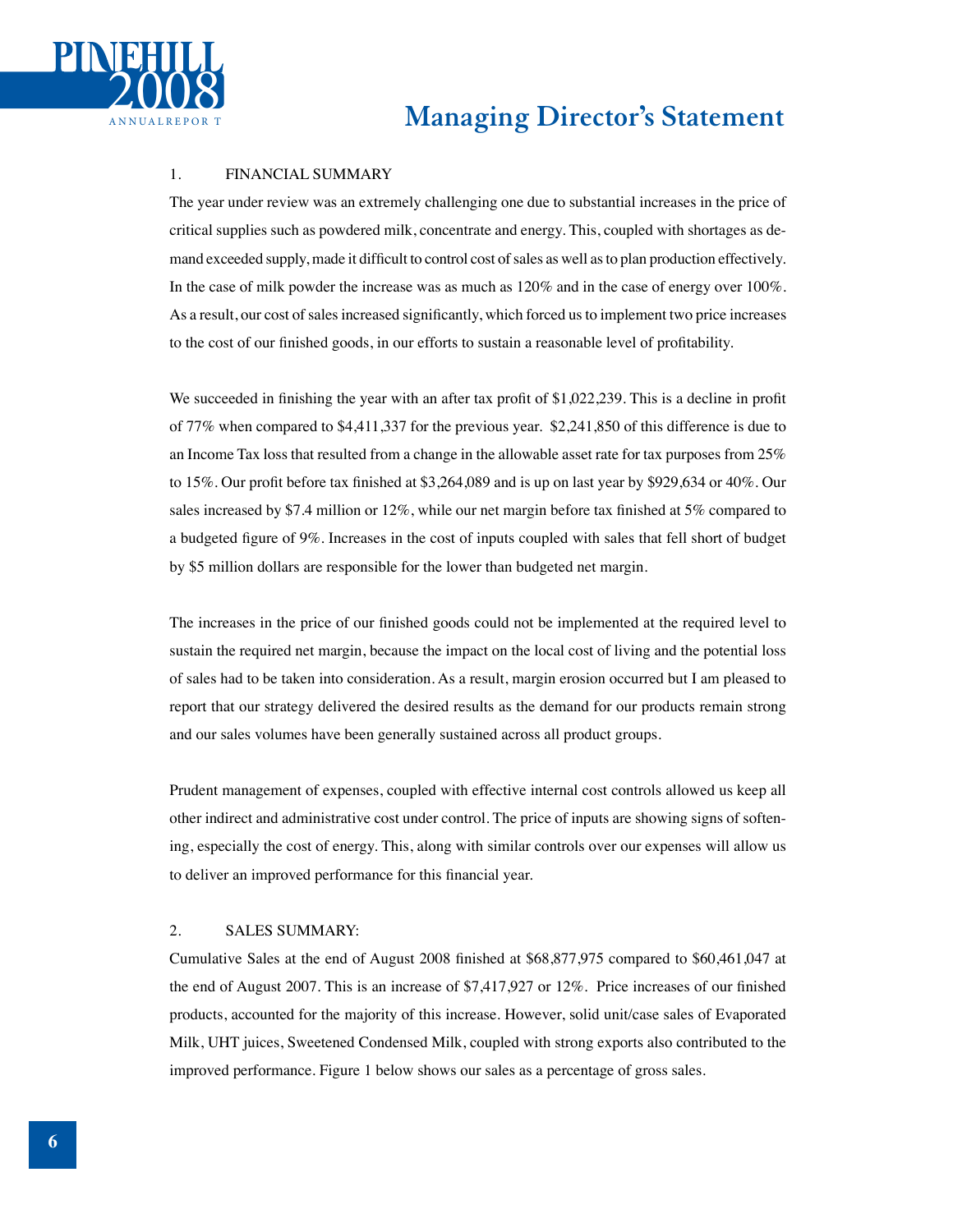



Sales high-lights and low-lights

Our category of UHT shelf stable juices and milk products faced the greatest competition during the year, with several new brands entering the market. This group of products accounted for 29% of our sales, with our one litre range growing by 12.5%, finishing at 194,155 cases versus 172,588 for the previous year. The 250ml group fell by 13.19% finishing at 562,378 cases versus 647,846 cases in 2007.

The increase of the one litre line was seen in both the export and the local sales. This is an encouraging sign as it shows that the consumers have accepted the taste profile of our UHT ambient juices, which are more easily distributed and presents significant opportunities for continued growth. The decline of the 250ml is due partly to the introduction of our coolers in 500ml PET bottles as well several new entries into the local market of the portion pack sizes.

Evaporated Milk sales finished the year at \$14,220,759 to record an impressive growth of 69%. Substantial price increases in the cost of milk powder necessitated two price increases, which accounted for the majority of the increase in dollar sales. However, there was also volume growth of 23%. The demand continues to be strong especially in the one litre product size.

Chilled pasteurized white milks grew by 11%, while pasteurized flavoured milks grew by 8%.These dollar values increases are also a result of price increases. Towards the end of the year, the Barbados Dairy and Beef Farmers Association increased the price of their farm gate raw milk by 15% and this was passed on to the consumer.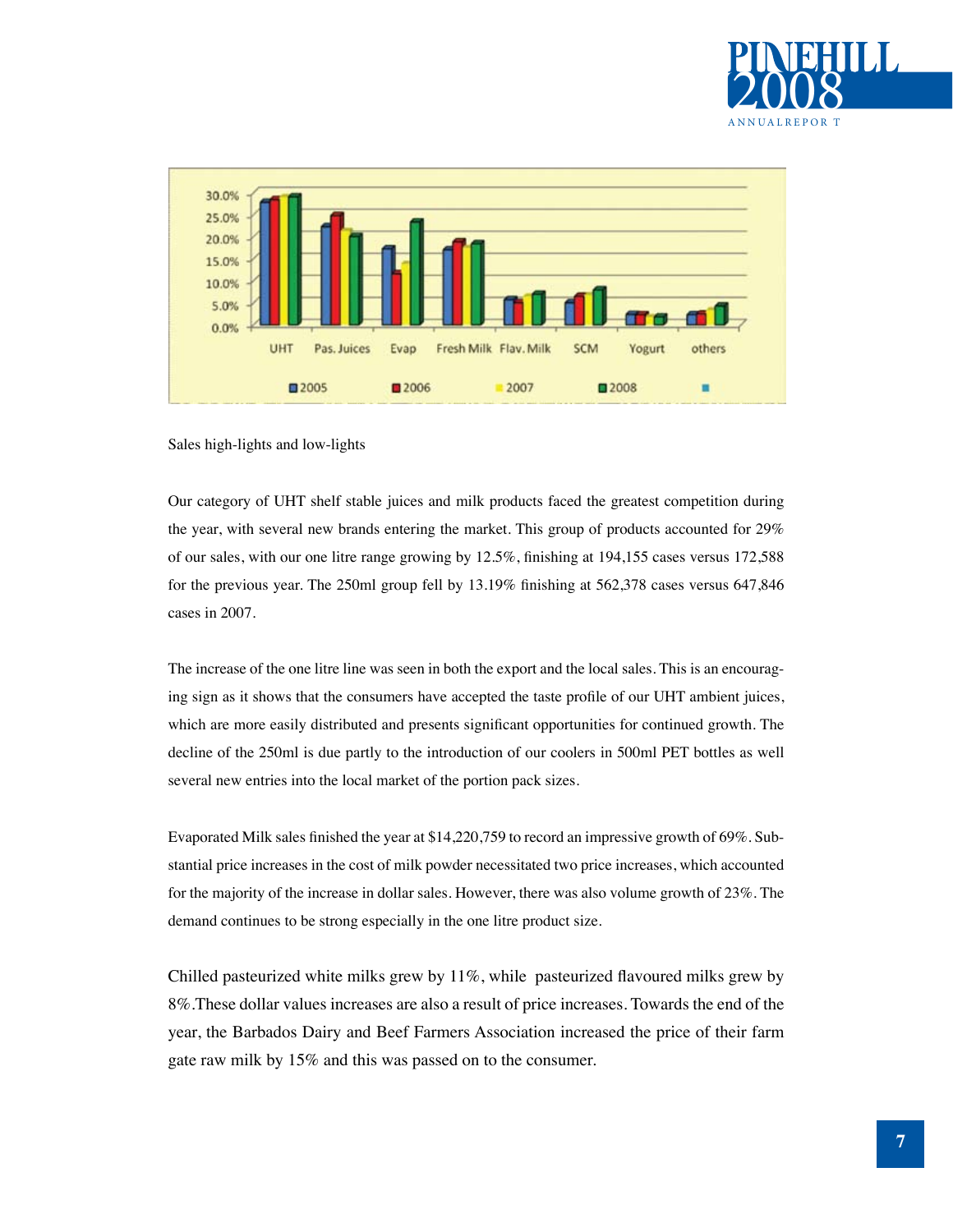

There were marginal declines in volumes, with white milk recording a 1% volume decline and flavoured milk a 0.5%. These reduced volumes are directly due to a small decline in the quantities of fresh milk supplied by the local dairy farmers. Plans to remove the VAT from flavoured milks appear as though it will finally happen. We have been advised by the Ministry of Finance that the VAT will be removed from Flavoured milks. We await notification of the effective date. This should be beneficial as it will increase the sales of flavoured milk.

Sweetened Condensed Milk recorded increased sales and now accounts for 8% of our total sales, up from 5% last year. This increase is directly from a price increase as the number of cases sold, remained the same as last year. During the year we were successful in our lobbying efforts to get the 20% duty and environmental levy removed from this item, which assisted greatly in keeping the price at a level that remains affordable to the lower income groups in our society.



Yogurt sales grew by 3.1% again due mainly to a modest price increase in May 2008. With the new processing plant now fully commissioned and the quality of the finished product being consistent, we will be seeking to grow our export as well as to increasing our share of the local market through more aggressive marketing promotions.

Chilled pasteurized juice sales fell by 487,562 litres. This is the third consecutive year that sales have declined. We have evaluated these declines and results show that consumes are choosing UHT shelf stables products over the chilled products.

This applies to both our range of products as well as the growing range of imported ones. We will be monitoring this situation very closely and we will make the necessary process changes once we are certain that the timing is right to convert our chilled juice products to ambient or UHT long life aseptic products. If and when this is done, it will reduce our number of SKUs significantly and lead to a condensed and significantly more efficient plant.

#### Export Sales

Revenue recorded from export sales for the financial year September 2007 to August 2008 was BDS\$ 8,383,365.61 when compared to the previous year's earnings of BDS\$ 7,379,340.41. This represents an increase of \$ 1,004,025.20 or 13.61%. The following table shows the details.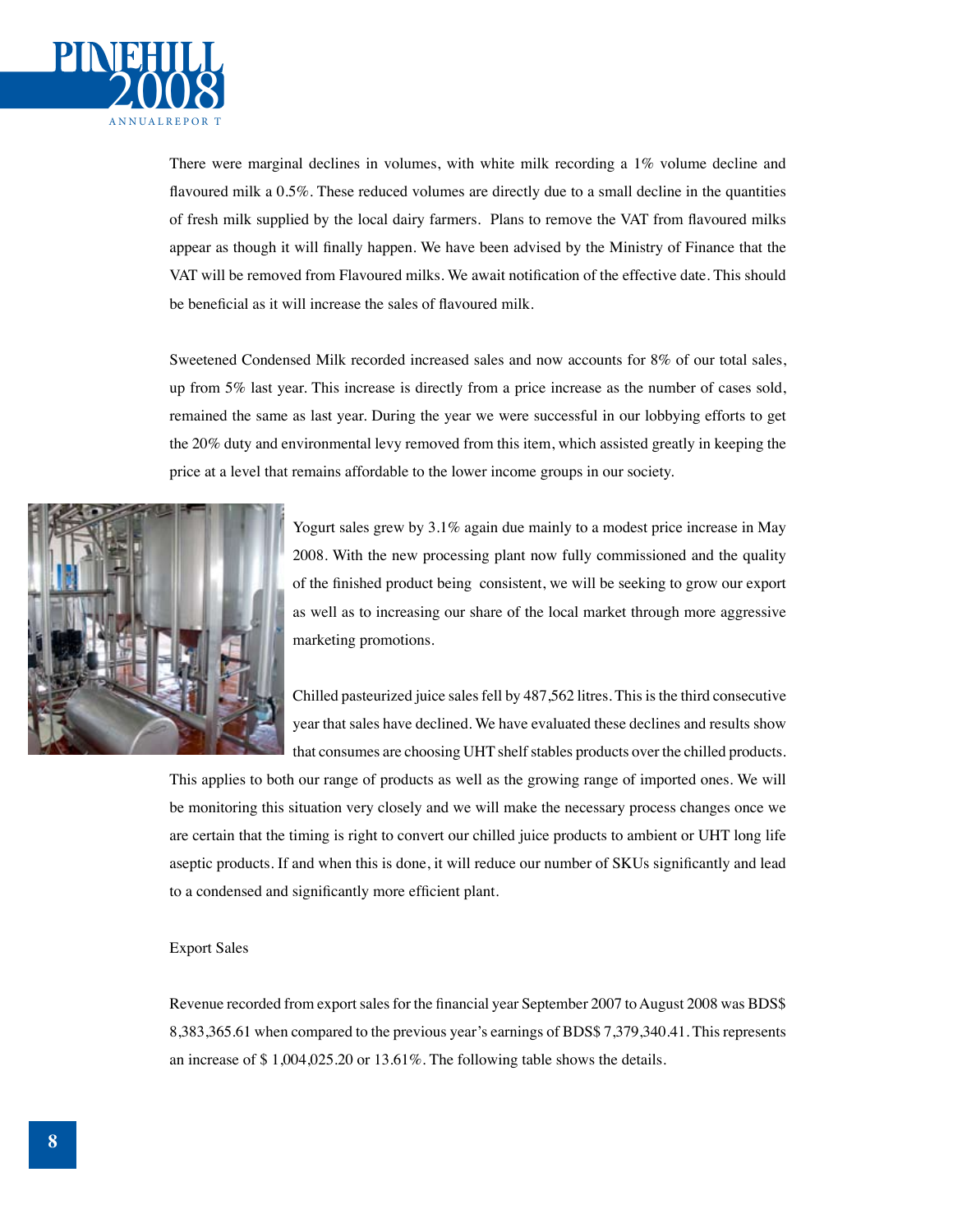



#### Export Sales Trend

We enjoyed a relatively good export year and we believe that this can be improved upon given the strong demand for the Pine Hill Brand in most of our export markets. This year we have provided additional finance for a variety of advertising and promotional programmes, which will allow us to capitalize on our export opportunities.

#### PROJECT STATUS

This year, our capital expenditure totaled \$3,036,524 and consisted of three major capital projects. They were:

#### Miteco Continue Blending System

Since installation and commissioning in October 2007, this equipment has performed well with no major challenges. The major benefit is higher production yields, which have increased from between 92% to 94% to greater than 97%. More efficient mixing has been another benefit. We can now mix twice as much volume in the same time. The final installation cost finished at \$ 904,997

The Tetra ALCIP 100

This Automatic Local Cleaning In Place or sanitizing equipment has two pressure circuits which allow us to clean the UHT plant quicker and more consistently, giving us more time for actual production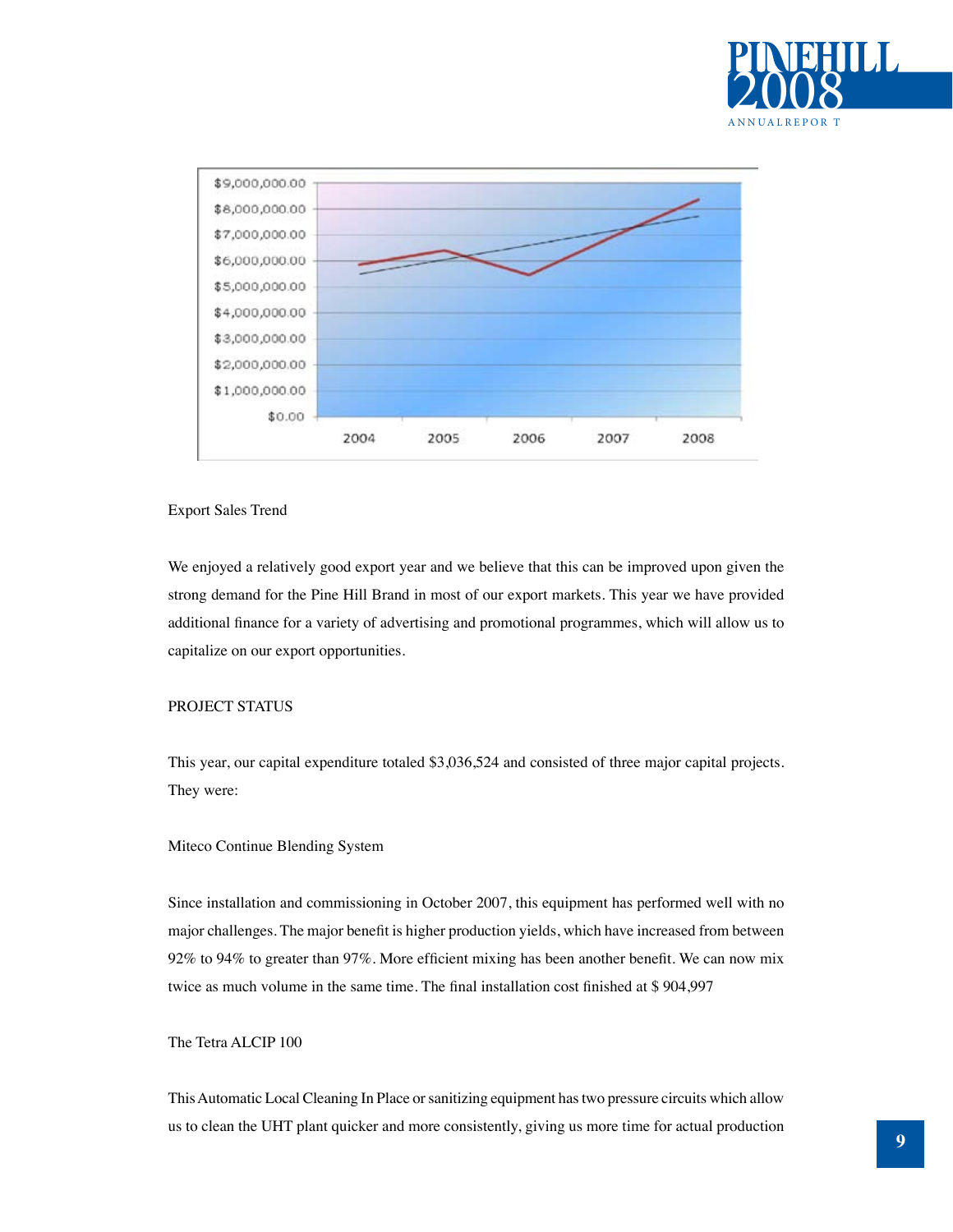

of product. The effectiveness of the cleaning and sanitizing is now very reliable and has allowed our production staff to be confident of the process, eliminating the need for QA to carry out manual checks prior to starting production. The final installation cost was \$ 687,736.

Invensys APV Yogurt plant

This new plant was designed to deliver consistent processing parameters allowing for a repeated quality finished product. It has met this objective and has been working very reliably since commissioning in May 2008. We are evaluating new ingredients, which will reduce the processing time while improving the quality even further. Our next challenge is to rebrand our two lines of yogurt, focusing on improving the quality of the packing (cup), and enhanced graphics. We expect to accomplish this during Q2 of this financial year. A sum of \$1,445,272 was invested so that we can be competitive both in quantity and quality in this growing segment of the market.

#### Human Resources

BDIL continues to invest in its human resources by participating in a wide variety of training. During the year, special training courses relating to process engineering, integrated technology communications and management training were conducted along with our annual in-house Good Manufacturing Practices training for all employees. This training and sometimes re-training is essential and has started to show positive results as plant efficiencies are improving. Mr. Lennox Vaughan joined our team as Human Resources Officer in Q1 of the current financial year and his experience and competence will further enhance our achievements in this area. We must sustain our training efforts, even in these very tough economic times, if we are to accomplish our goal of achieving world class status.

After 37 years of loyal and dedicated service, Mr. Atland Daniel, our local Sales Manager will be leaving us. We thank him for his support and dedication to the Pinehill brand of products, which he assisted in growing to the level that they are now strongly recognized both locally and regionally. On behalf of our Board of Directors, fellow mangers and employees, we wish him well and trust that his retirement will be a healthy and enjoyable one.

#### Product Development

In 2007 we launched five flavours of our Coolers in 500ml PET bottles and in November the same year, the same five flavours were launched in the 250ml Tetra Pak cartons. Initially, sales surpassed 10 our budgeted numbers but have since settled to respective numbers and have contributed to our profit-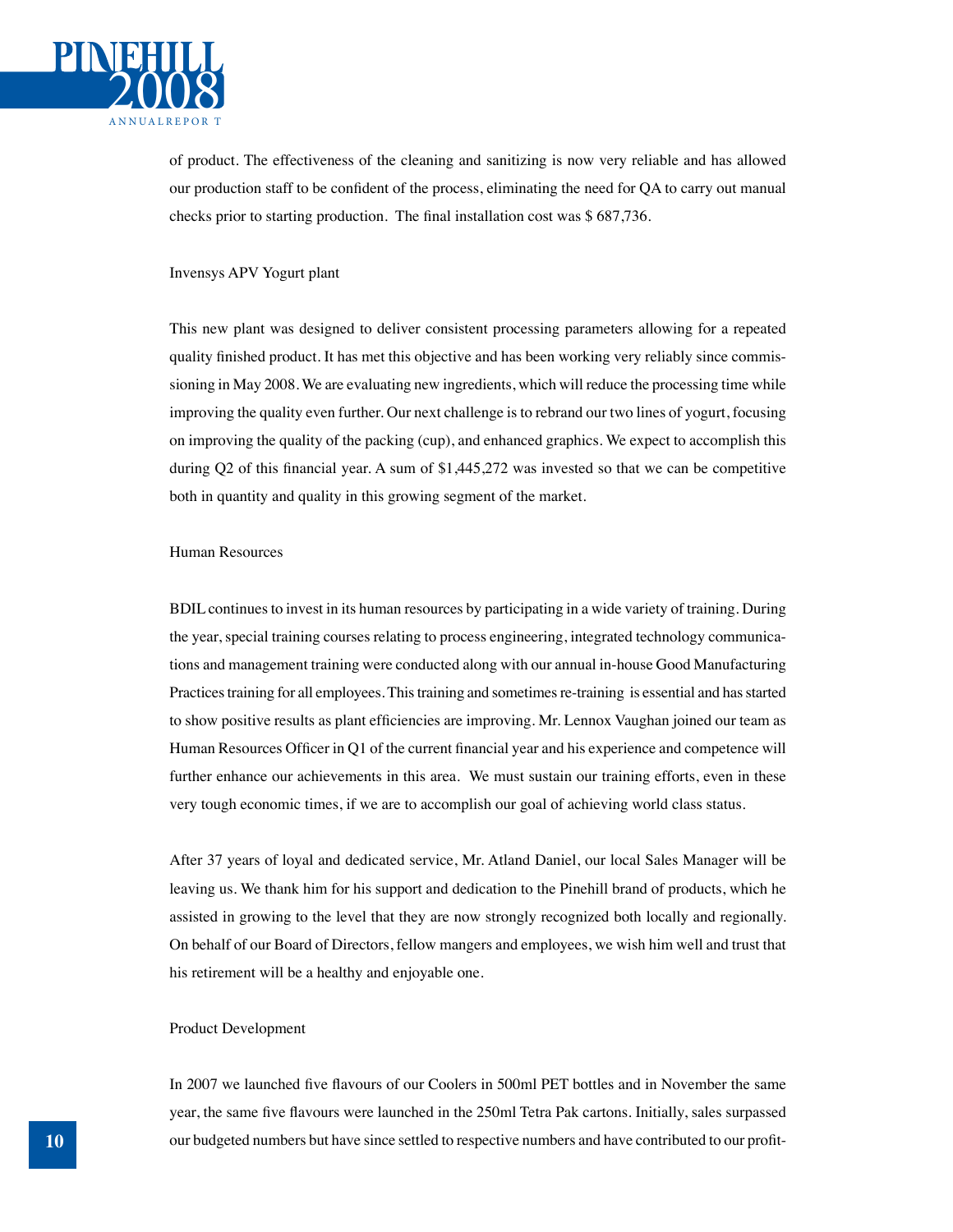

ability. Exports of the 500ml PET and 205ml Tetra started towards the end of the financial year and we expect that this new product group will contribute to our export sales growth.

#### Quality Programmes

Our HTST and UHT plants retained their HACCP accreditation from Medina Quality Management Systems in April 2008 with the UHT plant receiving a gold accreditation with a score of 95 out of 100 and the HTST plant just missing gold. Quality, as expected, remains high on our agenda and our quality programs are focused at delivering continuous improvement to our operations. High quality inputs are essential to our operations and we are constantly evaluating our suppliers to ensure that all ingredients and packages that we receive are within specifications. This year the quality of raw milk from our local dairy farms was inconsistent causing us many challenges. This needs to be addressed. It was expected that matters such as this we be dealt with by the proposed Dairy Board, when it was established. It is concerning that for over a year we have heard nothing from the relevant ministries regarding the Dairy Board and it leaves the job of controlling the quality of raw milk solely up to Pinehill, which is not our primary role as a manufacturer.



#### **CONCLUSION**

Once more, I would like to thank our employees for their continued support during the year. Our overall performance has improved as a result of an all round team effort. I also extend thanks to the staff of our member companies for their support during the year as we strive to centralise our operations within the BHL Group. In closing, I would like to wish our employees, their immediate families as well as all our stakeholders a healthy and prosperous New Year.

CLYDE E. GIBSON Managing Director

November 17, 2008 **11**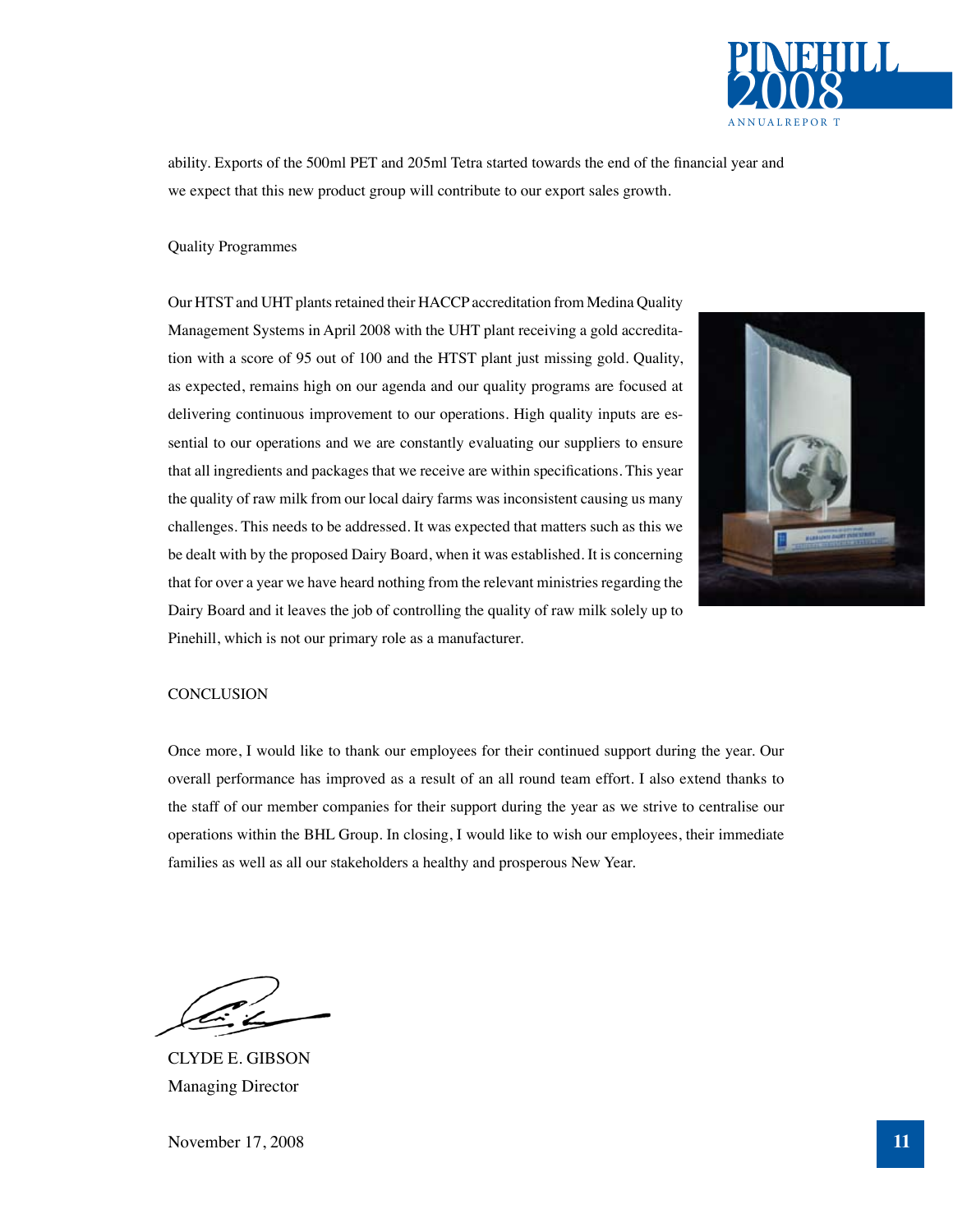

# **Directors' Report**

1. The Directors present their annual report and the audited consolidated financial statements for the year ended August 31, 2008.

| 2. | The consolidated net income for the year was               | 1,022,239  |
|----|------------------------------------------------------------|------------|
|    | To which is added the retained earnings brought forward of | 38,544,290 |
|    | Giving retained earnings available for appropriation of    | 39,566,529 |
|    | Less dividend paid (15¢ per share)                         | (709, 429) |
|    | Giving retained earnings available for appropriation of    | 38,857,100 |

- 3. Subsequent to year-end, a dividend of  $15¢$  per share in respect of 2008 was approved by the Directors. This dividend will be accounted for as an appropriation of retained earnings in the year ending 2008.
- 4. In accordance with the Company's By-Laws, the following Directors cease to hold office at the end of the Annual Meeting, but are eligible for re-election for three years: E.R. Cumberbatch, P. D. Davis and D.B. Stoute.
- 5. At August 31, 2008 and November 20, 2008 the following party held more than 5% of the share capital of the company. No other party held more than 5% of the stated capital of the company at those dates.

|                        | No. of Shares      |                    |
|------------------------|--------------------|--------------------|
|                        | 31.08.08           | 20.11.08           |
| Banks Holdings Limited | 3,960,667 (83.74%) | 3,960,667 (83.74%) |

6. The retiring auditors, Ernst & Young, Chartered Accountants, offer themselves for re- appointment.

BY ORDER OF THE BOARD

ie Brace

N.M. Brace Secretary December 04, 2007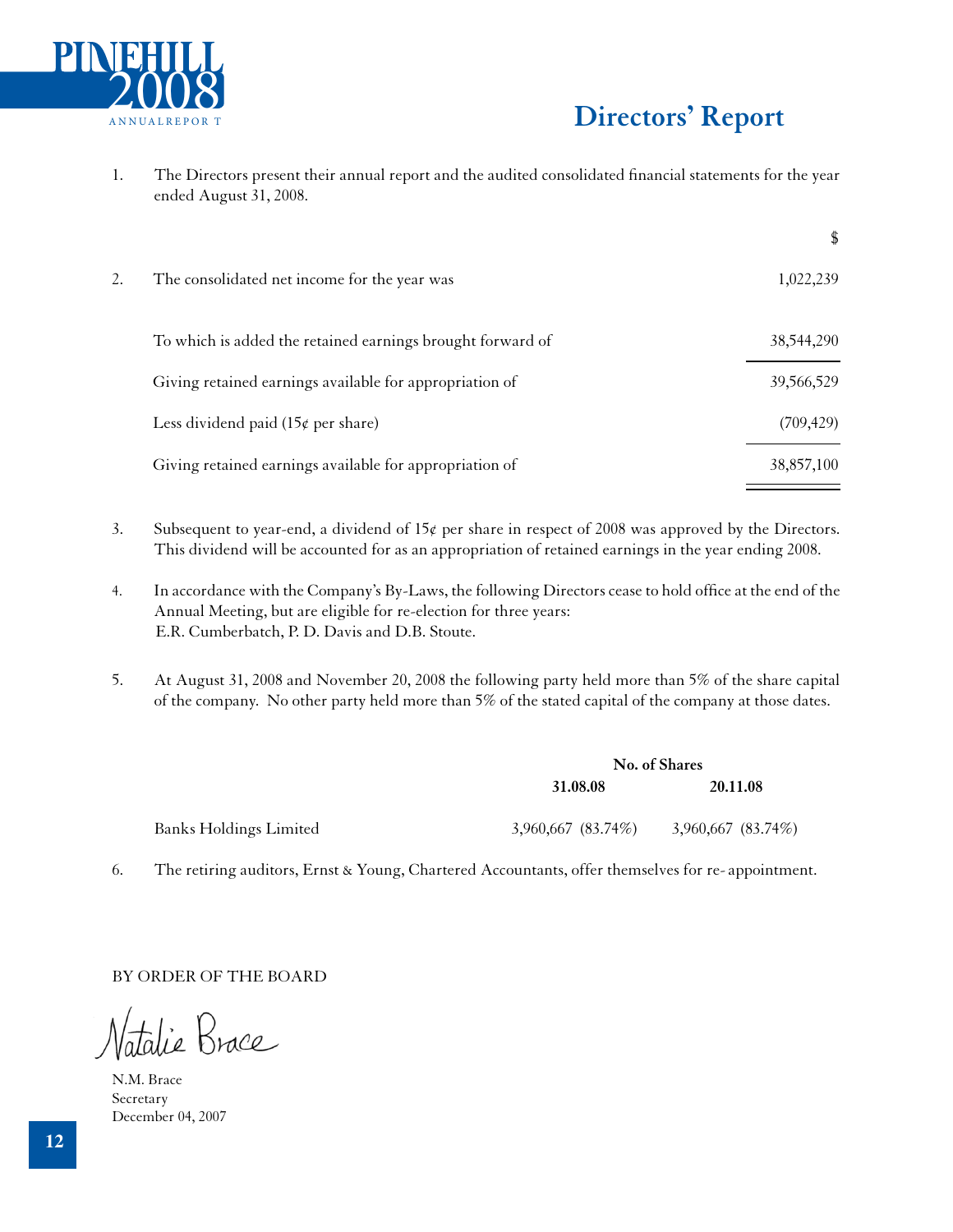

Worthing Centre Worthing, Christ Church, Barbados. Tel: (246) 430-3900 Fax: (246) 426-9551 (246) 429-6446 (246) 435-2079



# **Auditors' Report**

We have audited the accompanying consolidated financial statements of Barbados Dairy Industries Limited which comprise the consolidated balance sheet as of August 31, 2008 and the consolidated income statement, consolidated statement of changes in equity and consolidated cash flow statement for the year then ended and a summary of significant accounting policies and other explanatory notes.

# Management's Responsibility for the Financial Statements

Management is responsible for the preparation and fair presentation of these financial statements in accordance with International Financial Reporting Standards. This responsibility includes: designing, implementing and maintaining internal control relevant to the preparation and fair presentation of financial statements that are free from material misstatement, whether due to fraud or error; selecting and applying appropriate accounting policies; and making accounting estimates that are reasonable in the circumstances.

#### Auditors' Responsibility

Our responsibility is to express an opinion on these consolidated financial statements based on our audit. We conducted our audit in accordance with International Standards on Auditing. Those standards require that we comply with ethical requirements and plan and perform the audit to obtain reasonable assurance whether the financial statements are free from material misstatement.

An audit involves performing procedures to obtain audit evidence about the amounts and disclosures in the financial statements. The procedures selected depend on the auditor's judgement, including the assessment of the risks of material misstatement of the financial statements, whether due to fraud or error. In making those risk assessments, the auditor considers internal control relevant to the entity's preparation and fair presentation of the financial statements in order to design audit procedures that are appropriate in the circumstances, but not for the purpose of expressing an opinion on the effectiveness of the entity's internal control. An audit also includes evaluating the appropriateness of accounting policies used and the reasonableness of accounting estimates made by management, as well as evaluating the overall presentation of the financial statements.

We believe that the audit evidence we have obtained is sufficient and appropriate to provide a basis for our audit opinion.

#### **Opinion**

In our opinion, the consolidated financial statements present fairly, in all material respects, the financial position of Barbados Dairy Industries Limited as of August 31, 2008 and its financial performance and its cash flows for the year then ended in accordance with International Financial Reporting Standards.

 $Ernst + Young$ CHARTERED ACCOUNTANTS

November 20, 2008 Barbados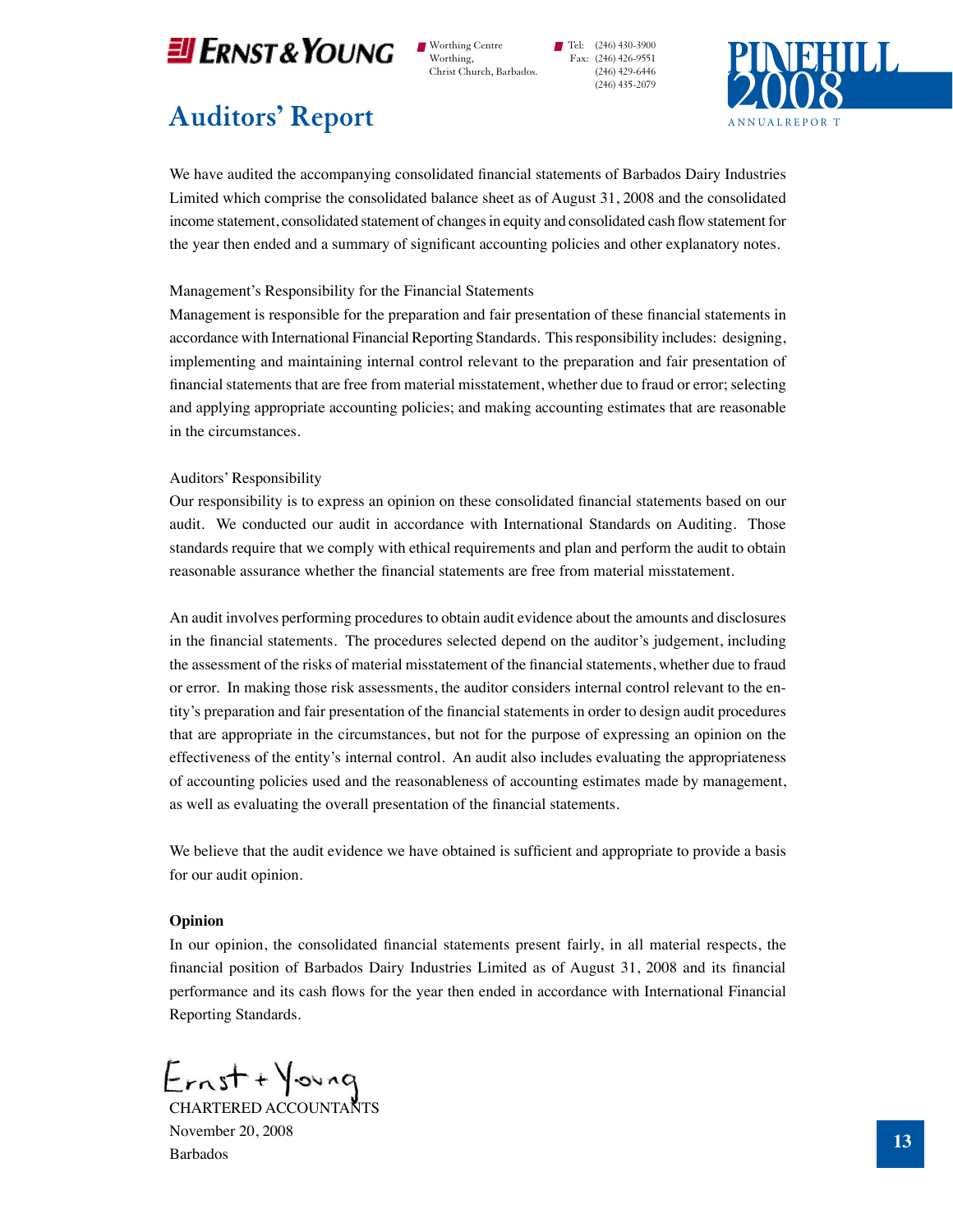

Consolidated Income Statement Year ended August 31, 2008

|                                                 | <b>Notes</b>   | 2008<br>\$  | 2007<br>\$ |
|-------------------------------------------------|----------------|-------------|------------|
| <b>Sales</b>                                    |                | 67,877,975  | 60,461,047 |
| Profit (loss) from operations before undernoted |                |             |            |
| items                                           | $\overline{4}$ | 3,534,362   | 2,713,846  |
| Interest income                                 |                | 12,226      | 3,805      |
| Interest expense                                |                | (282, 499)  | (383, 196) |
| Income (loss) before taxation                   |                | 3,264,089   | 2,334,455  |
| Taxation                                        | 6              | (2,241,850) | 2,076,882  |
| Net income (loss) for the year                  |                | 1,022,239   | 4,411,337  |
| Earnings per share                              | 20             | \$0.20      | \$0.93     |

The accompanying notes form part of these financial statements.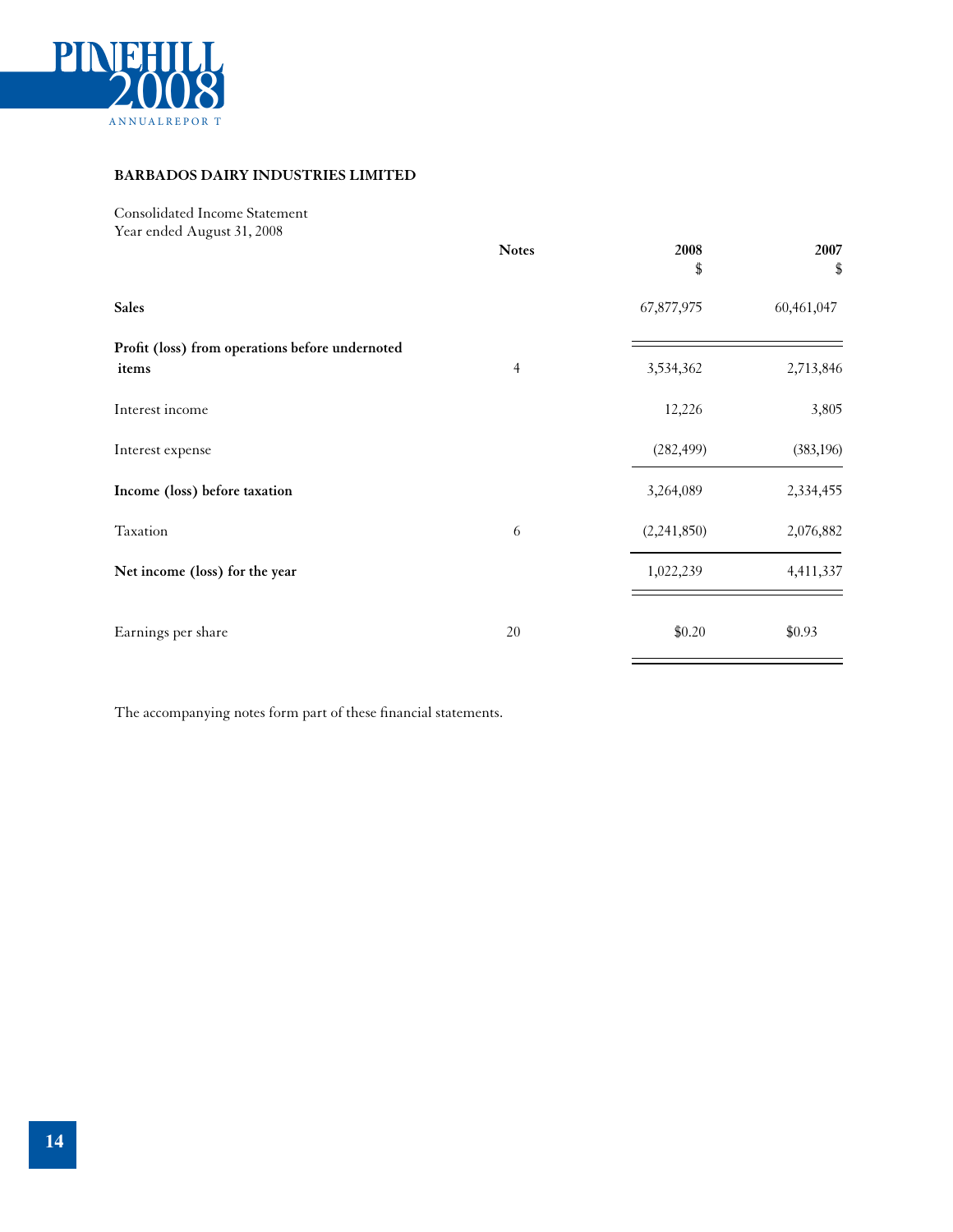

Consolidated Balance Sheet As of August 31, 2007

|                                          | <b>Notes</b> | 2008        | 2007        |
|------------------------------------------|--------------|-------------|-------------|
|                                          |              |             | \$          |
| <b>Current assets</b>                    |              |             |             |
| Cash                                     |              | 840,508     | 154,048     |
| Trade and other receivables              | 5            | 5,164,567   | 6,850,745   |
| Prepaid expenses                         |              | 76,997      | 100,083     |
| Corporation tax refundable               |              |             | 22,729      |
| Inventories                              | 7            | 15,412,587  | 12,928,585  |
| Current portion of loans receivable      | 8            | 57,818      | 87,189      |
| Due from related companies               | 9            | 2,839,334   | 758,084     |
|                                          |              | 24,391,811  | 20,901,463  |
| <b>Current liabilities</b>               |              |             |             |
| Bank overdraft                           | 10           | 367,276     | 1,987,871   |
| Accounts payable and accrued expenses    | 11           | 6,589,275   | 6,047,361   |
| Due to related companies                 | 9            | 2,899,567   | 2,042,308   |
| Current portion of long-term liabilities | 12           | 1,291,378   | 1,197,838   |
|                                          |              | 11,147,496  | 11,275,378  |
| Working capital                          |              | 13,244,315  | 9,626,085   |
| Deferred taxation                        | 6            | 3,614,847   | 5,856,697   |
| Loans receivable                         | 8            | 42,360      | 100,149     |
| Long-term investments                    | 13           |             | -1          |
| Property, plant and equipment            | 14           | 23,704,992  | 24,334,949  |
| Pension plan                             | 15           | 2,716,202   | 2,026,274   |
| Post-retirement medical liability        | 16           | (407,597)   | (336, 669)  |
| Long-term liabilities                    | 12           | (3,051,816) | (2,056,992) |
|                                          |              | 39,863,304  | 39,550,494  |

The accompanying notes form part of these financial statements.

Approved by the Board of Directors on December 4, 2007 and signed on its behalf by:

*4*09,

.........................................................Chairman .........................................................Director

**BARBADOS DAIRY INDUSTRIES LIMITED**

Consolidated Statement of Changes in Equity Year ended August 31, 2007 **15**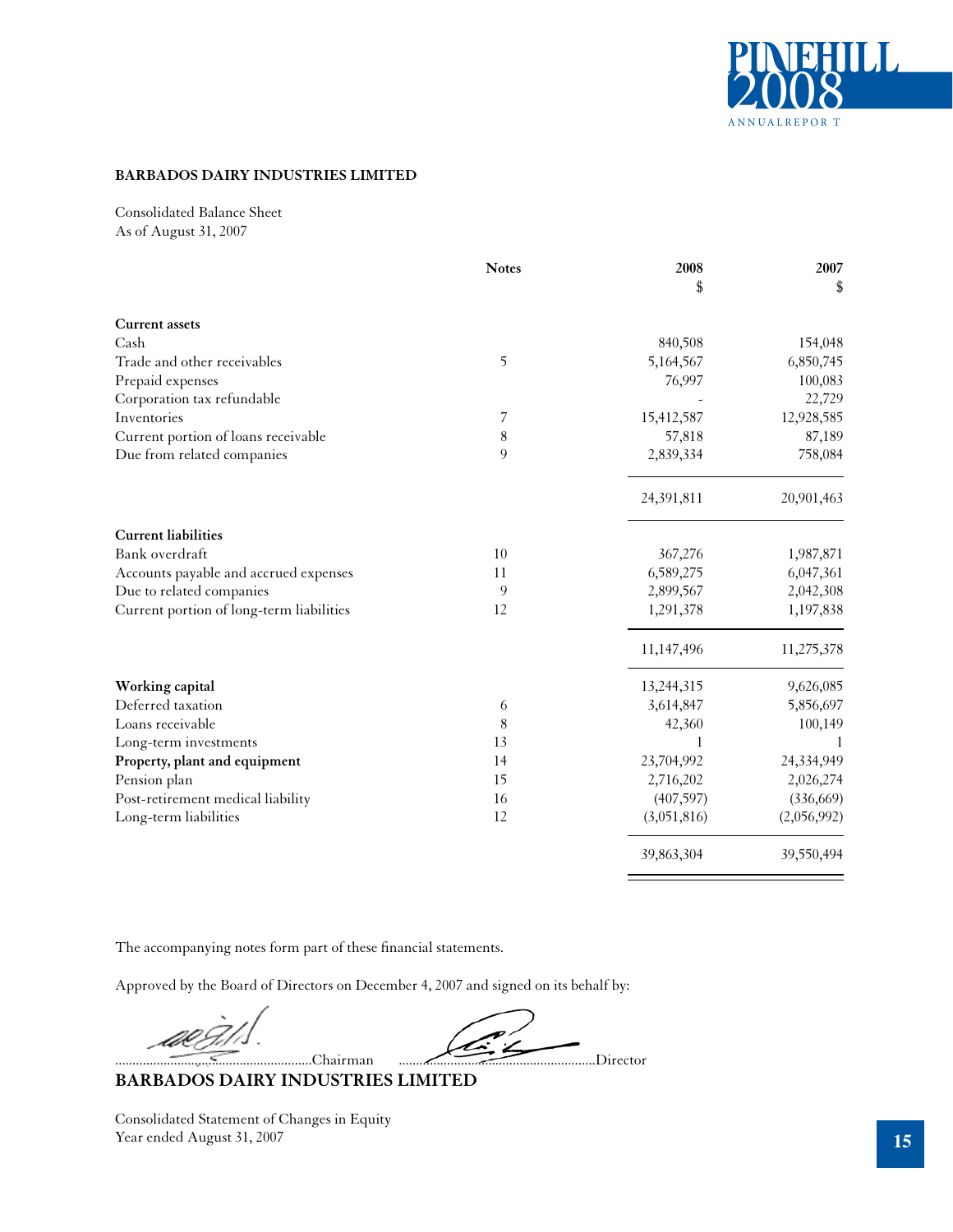

Consolidated Statement of Changes in Equity Year ended August 31, 2008

|                                                     | Share<br>capital<br>\$ | Retained<br>earnings | Total<br>\$ |
|-----------------------------------------------------|------------------------|----------------------|-------------|
| Balance at August 31, 2006,<br>as previously stated | 1,006,204              | 34,589,603           | 35,595,807  |
| Prior period adjustment (Note 22)                   |                        | (220, 174)           | (220, 174)  |
| Balance at August 31, 2006,<br>as restated          | 1,006,204              | 34,369,429           | 35,375,633  |
| Net income for the year                             |                        | 4,411,337            | 4,411,337   |
| Ordinary dividend paid<br>$(5¢$ per share)          |                        | (236, 476)           | (236, 476)  |
| Balance at August 31, 2006                          | 1,006,204              | 34,589,603           | 35,595,807  |
| Net income for the year                             |                        | 4,051,559            | 4,051,559   |
| Ordinary dividend paid<br>$(5¢$ per share)          |                        | (236, 476)           | (236, 476)  |
| Balance at August 31, 2007,<br>as restated          | 1,006,204              | 38,544,290           | 39,550,494  |
| Balance at August 31, 2007,<br>as previously stated | 1,006,204              | 38,404,686           | 39,410,890  |
| Prior period adjustments (Note 22)                  |                        | 139,604              | 139,604     |
| Balance at August 31, 2007,<br>as restated          | 1,006,204              | 38,544,290           | 39,550,494  |
| Net income for the year                             |                        | 1,022,239            | 1,022,239   |
| Ordinary dividend paid<br>$(15¢$ per share)         |                        | (709, 429)           | (709, 429)  |
| Balance at August 31, 2008                          | 1,006,204              | 38,857,100           | 39,863,304  |

The accompanying notes form part of these financial statements.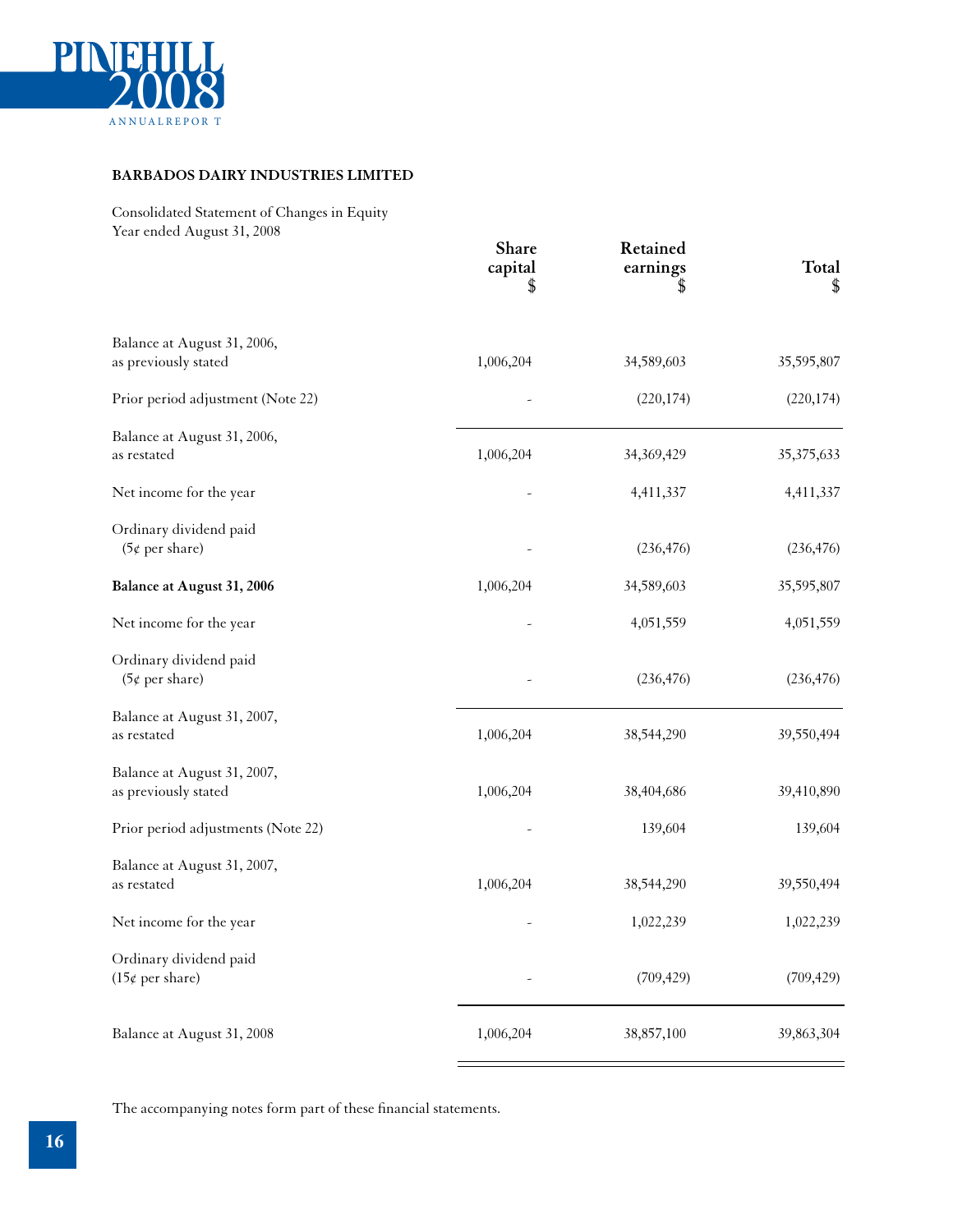

Consolidated Statement of Cash Flows Year ended August 31, 2007

|                                                         | 2007        | 2006        |
|---------------------------------------------------------|-------------|-------------|
|                                                         |             | \$          |
| Cash flows from operating activities                    |             |             |
| Income before taxation                                  | 3,264,089   | 2,334,455   |
| Adjustments for:                                        |             |             |
| Depreciation                                            | 3,564,689   | 3,264,724   |
| Loss on disposal of property, plant and equipment       | 6,547       | 35,771      |
| Gain on disposal of non-current asset held for sale     |             | (86, 153)   |
| Interest income                                         | (12,226)    | (3,805)     |
| Interest expense                                        | 282,499     | 383,196     |
| Pension benefits                                        | (689, 928)  | (549, 412)  |
| Post-retirement medical expense                         | 70,928      | 43,103      |
| Operating profit before working capital changes         | 6,486,598   | 5,421,879   |
| Decrease (increase) in accounts receivable              | 1,686,178   | (4,330,157) |
| Decrease (increase) in prepaid expenses                 | 23,086      | (40,083)    |
| (Increase) decrease in inventories                      | (2,484,002) | 1,077,450   |
| Increase in due from related companies                  | (2,081,250) | (251,352)   |
| Increase in accounts payable and accrued expenses       | 541,914     | 851,706     |
| Decrease in corporation tax refundable                  | 22,729      |             |
| Increase in due to related companies                    | 857,259     | 1,128,417   |
| Cash generated from operations                          | 5,052,512   | 3,857,860   |
| Interest paid                                           | (282, 499)  | (383, 196)  |
| Interest received                                       | 12,226      | 3,805       |
| Net cash from operating activities                      | 4,782,239   | 3,478,469   |
| Cash flows from investing activities                    |             |             |
| Proceeds from disposal of property,                     |             |             |
| plant and equipment                                     | 95,245      |             |
| Purchase of property, plant and equipment               | (3,036,524) | (5,388,070) |
| Decrease in loans receivable                            | 87,160      | 133,675     |
| Proceeds on disposal of non-current asset held for sale |             | 509,687     |
| Net cash used in investing activities                   | (2,854,119) | (4,744,708) |
| Cash flows from financing activities                    |             |             |
| Net proceeds from long-term liabilities                 | 1,088,364   | 611,105     |
| Dividends paid                                          | (709, 429)  | (236, 476)  |
| Net cash from financing activities                      |             |             |
| 378,935                                                 | 374,629     |             |
| Increase (decrease) in bank overdraft less cash         | 2,307,055   | (891,610)   |
| Bank overdraft less cash - beginning of year            | (1,833,823) | (942, 213)  |
| Bank overdraft less cash - end of year                  | 473,232     | (1,833,823) |
|                                                         |             |             |

The accompanying notes form part of these financial statements.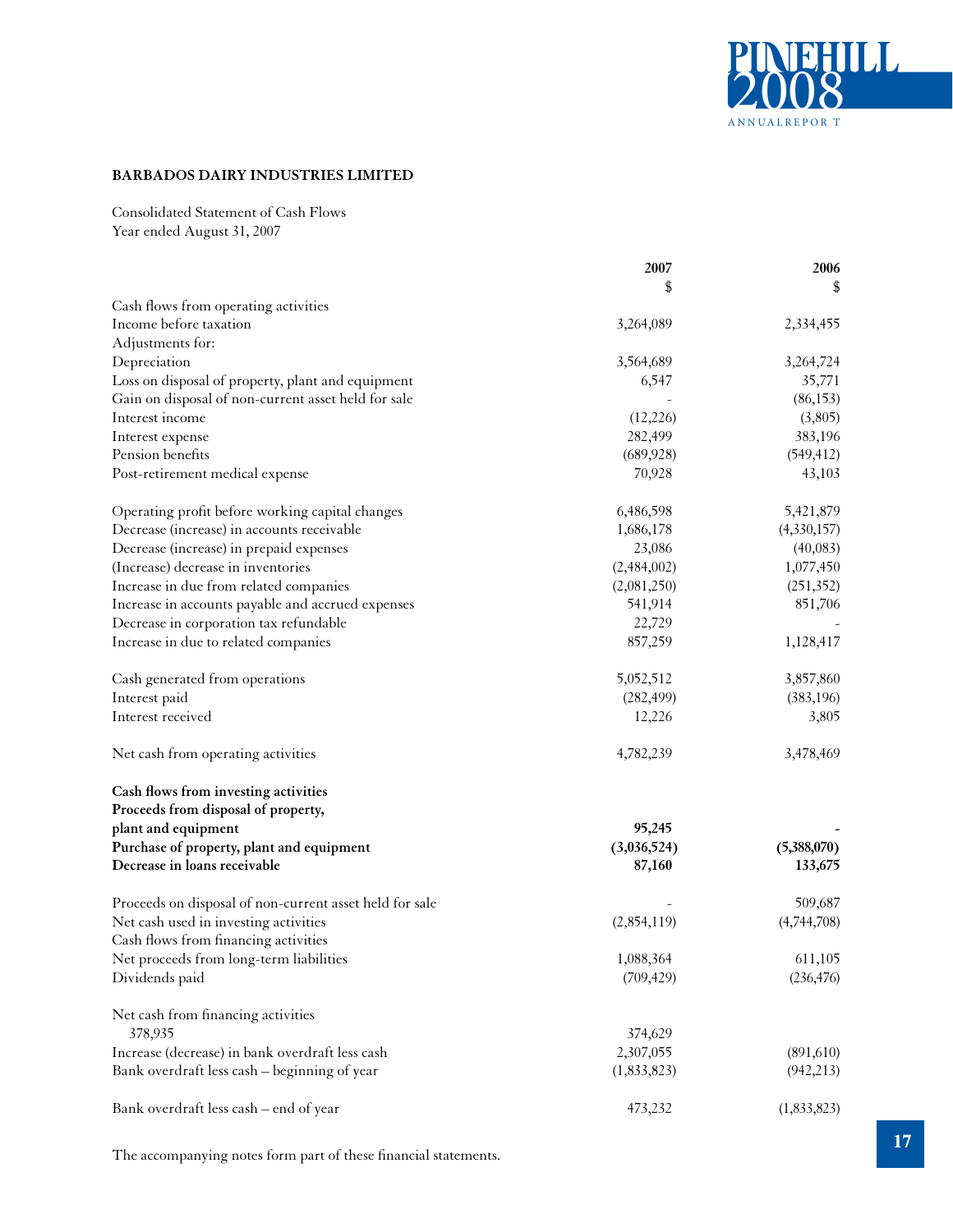

Notes to the Consolidated Financial Statements Year ended August 31, 2008

1. Incorporation, ownership and principal place of business

The Company and its subsidiary are incorporated in Barbados.

The Company is a subsidiary of Banks Holdings Limited, a company incorporated under the Laws of Barbados.

The principal activity of the Company during the year was the manufacture, processing and distribution of dairy products and fruit juices.

The Company's registered office is located at the Pine, St. Michael, Barbados.

- 2. Significant accounting policies
- a] Basis of accounting and financial statement preparation

The consolidated financial statements have been prepared on a historical cost basis, modified by the revaluation of long-term investments. No account is taken of the effects of inflation.

These consolidated financial statements have been prepared in accordance with International Financial Reporting Standards ("IFRS"). The accounting policies adopted are consistent with those of the previous year except that the Company has adopted the following new and revised IFRS and IFRIC (International Financial Reporting Interpretations Committee) interpretations that are mandatory for annual accounting periods beginning on or after January 1, 2007 and which are relevant to the Company's operations.

Adoption of these new/revised standards and interpretations did not have any effect on the financial performance or position of the Company; however they gave rise to additional disclosures.

| IFRS 7             | Financial instruments: Disclosures          |
|--------------------|---------------------------------------------|
| IAS <sub>1</sub>   | Presentation of Financial Statements        |
| IFRIC <sub>8</sub> | Scope of IFRS 2                             |
| IFRIC <sub>9</sub> | <b>Reassessment of Embedded Derivatives</b> |
| <b>IFRIC 10</b>    | Interim Financial Reporting and Impairment  |
| IFRS 7             | <b>Financial Instruments Disclosures</b>    |

This standard requires disclosures that enable users of the financial statements to evaluate the significance of the Company's financial instruments and the nature and extent of risks arising from those financial instruments. While there has been no effect on the financial position or results, comparative information has been revised where required. The new disclosures are included throughout these statements but mainly in Note 23.

#### IAS 1 – Presentation of Financial Instruments

This amendment requires the Company to make new disclosures to enable users of the financial statements to evaluate the Company's objectives, policies and processes for managing capital. These new disclosures are shown in Note 24.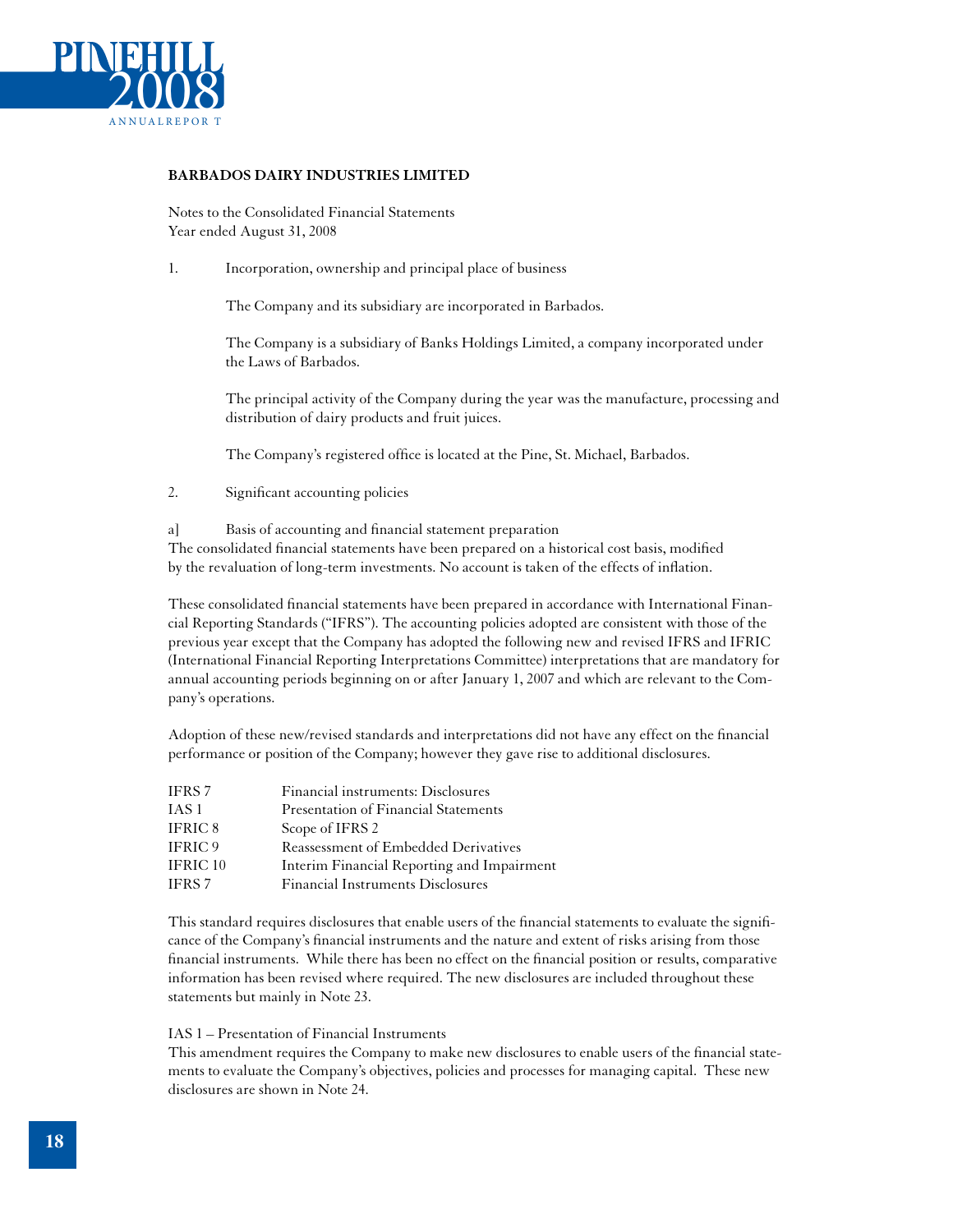

#### IFRIC 8 – Scope of IFRS 2

This interpretation requires IFRS 2 to be applied to any arrangements in which the Company cannot identify specifically some or all of the goods received, in particular where equity instruments are issued for consideration which appears to be less than fair value. This interpretation had no impact on the Company.

#### IFRIC 9 – Reassessment of Embedded Derivatives

This interpretation establishes that the date to assess the existence of an embedded derivative is the date on which an entity first becomes party to the contract, with reassessment only if there is a change that significantly modifies the cash flows. This interpretation had no impact on the Company.

#### IFRIC 10 – Interim Financial Reporting and Impairment

This interpretation requires that the Company must not reverse an impairment loss recognized in a previous interim period in respect of goodwill or an investment in either an equity instrument or a financial asset carried at cost. This interpretation had no impact on the Company.

#### Standards issued but not yet effective

The Company has not early adopted the following new and revised IFRS's and IFRIC interpretations that have been published and are mandatory for the Company's accounting period beginning on or after January 1, 2008 or later.

#### IFRIC11 – Group and Treasury Transactions

IFRIC 11 provides guidance on whether share-based transactions involving treasury shares or involving Group entities (for example, options over a Parent's shares) should be accounted for as equitysettled or cash-settled share-based payment transactions in the stand-alone accounts of the Parent and Group companies. This interpretation had no impact on the Company.

The Company has not early adopted the following new and revised IFRS's and IFRIC interpretations that have been published but are not yet effective.

#### IFRIC 12 – Service Concession Arrangements

IFRIC Interpretations 12 was issued in November 2006 and becomes effective for annual periods beginning on or after 1 January 2008. This interpretation applies to service concession operators and explains how to account for the obligations undertaken and rights received in service concession arrangements. This interpretation will have no impact on the Company.

#### IFRIC 13 – Customer Loyalty Programmes

This interpretation was issued in June 2007 and becomes effective for annual periods beginning on or after 1 July 2008. The interpretation requires customer loyalty award credits to be accounted for as a separate component of the sales transaction in which they are granted and therefore part of the fair value of the consideration received is allocated to the award credits and deferred over the period that the award credits are fulfilled. This interpretation will have no impact on the Company.

#### IFRIC 14 IAS 19 – The Limit on a Defined Benefit Asset, Minimum Funding Requirements and their Interaction

This interpretation was issued in July 2007 and becomes effective for annual periods beginning on or after 1 January 2008. This interpretation provides guidance on how to assess the limit on the amount of surplus in a defined benefit scheme that can be recognized as an asset under IAS 19 Employee Benefits. The impact of this interpretation is being assessed by management.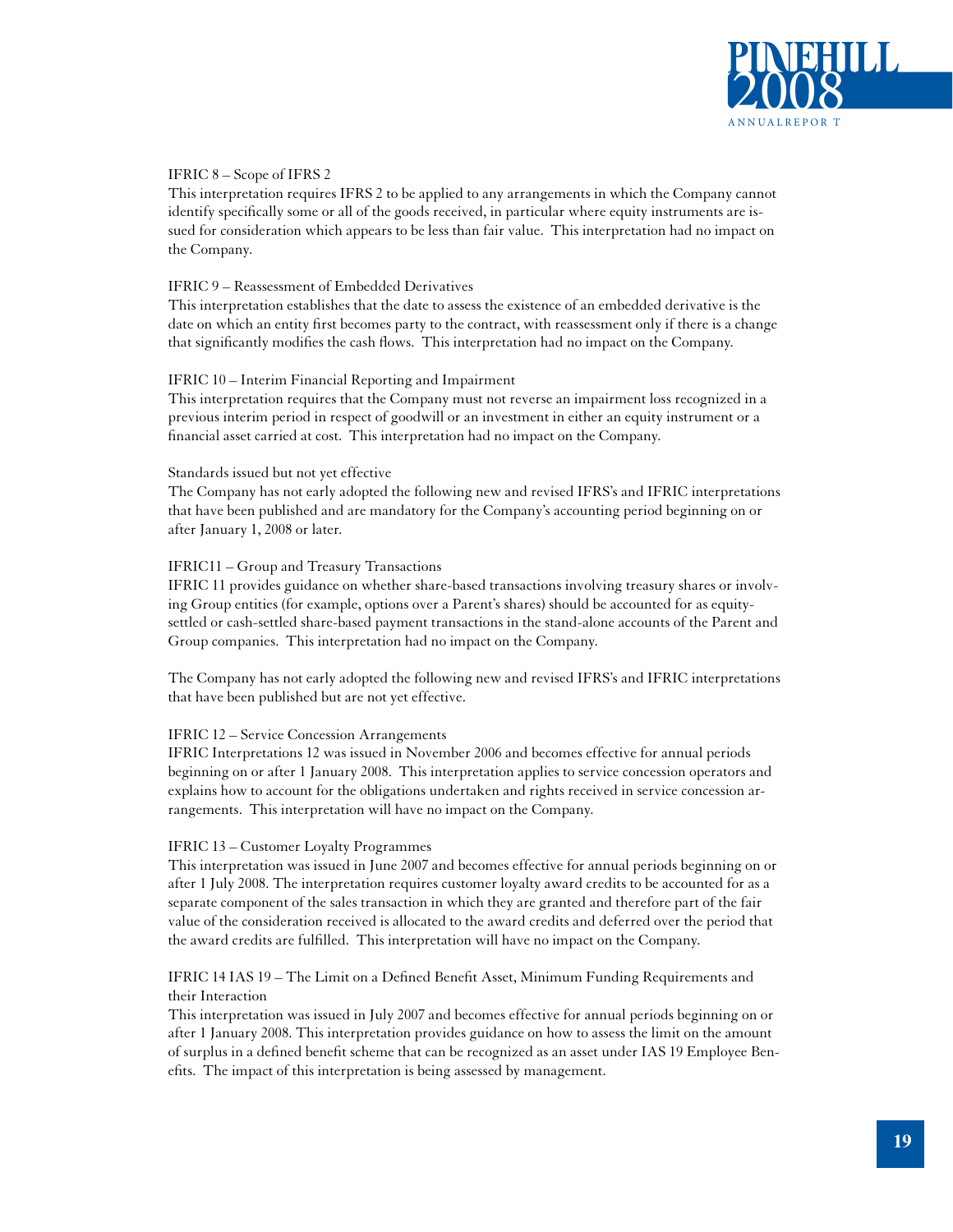

#### IAS 1(Revised) – Presentation of Financial Statements

IAS 1 (Revised) was issued in September 2007 and becomes effective for financial years beginning January 1, 2009. The standard separates owner and non-owner changes in equity. The statement of changes in equity will include only details of transactions with owners, with all non-owner changes in equity presented as a single line. In addition, the Standard introduces the statement of comprehensive income: it presents all items if income and expenses recognized in the income statement together with all other items of recognized income and expense, either in one single statement, or in two linked statements.

IAS 3R – Business Combinations and IAS 27R Consolidated and Separate Financial Statements The revised standards were issued in January 2008 and become effective for financial years beginning on or after July 1, 2009. IFRS 3R introduces a number of changes in the accounting for business combinations that will impact the amount of goodwill recognized, the reported results in the period that an acquisition occurs, and future reported results. IAS 27R requires that a change in ownership interest of a subsidiary is accounted for as an equity transaction. Therefore, such a change will have no impact on goodwill, nor will it give rise to a gain or loss. Furthermore, the amended standard changes the accounting for losses incurred by the subsidiary as well as the loss of control of a subsidiary. The changes introduced by IFRS 3R and IAS 27R must be applied prospectively and will affect future transactions with minority interests.

#### IAS 23 – Borrowing Costs

A revised IAS 23 was issued in March 2007, and becomes effective for financial years beginning on or after 1 January 2009. The standard has been revised to require capitalization of borrowing costs when such costs relate to a qualifying asset. A qualifying asset is an asset that necessarily takes a substantial period of time to get ready for its intended use or sale. In accordance with the transitional requirements in the standard, the Company will adopt this as a prospective change. Accordingly, borrowing costs will be capitalized on qualifying assets with a commencement date after 1 January 2009. No changes will be made for borrowing costs incurred to this date that have been expensed.

#### Amendments to IAS 32 and IAS 1- Puttable Financial Instruments

Amendments to IAS 32 and IAS 1 were issued in February 2008 and become effective for annual periods beginning on or after January 1, 2009. The amendment to IAS 32 requires certain puttable financial instruments and obligations arising on liquidation to be classified as equity if certain criteria's are met. The amendment to IAS 1 requires disclosure of certain information relating to puttable instruments classified as equity. The Company does not expect these amendments to impact the financial statements.

#### IFRS 2 Share-Based Payments – Vesting Conditions and Cancellations

This amendment to IFRS 2 Share-based payments was published in January 2008 and becomes effective for financial years beginning on or after January 1, 2009. The Standard restricts the definition of "vesting condition" to a condition that includes an explicit or implicit requirement to provide services. Any other conditions are non-vesting conditions, which have to be taken into account to determine the fair value of the equity instruments granted. In the case the award does not vest as the result of a failure to meet a non-vesting condition that is within the control of either the entity or the counterparty, this must be accounted for as a cancellation. The Company does not expect this standard to impact the financial statements.

#### IFRS 8 – Operating Segments

This standard is effective for accounting period beginning on or after January 1, 2009. It replaces the existing IAS 14: "Segment Reporting", and requires a "management approach" for segment reporting. The Company does not expect this standard to impact the financial statements.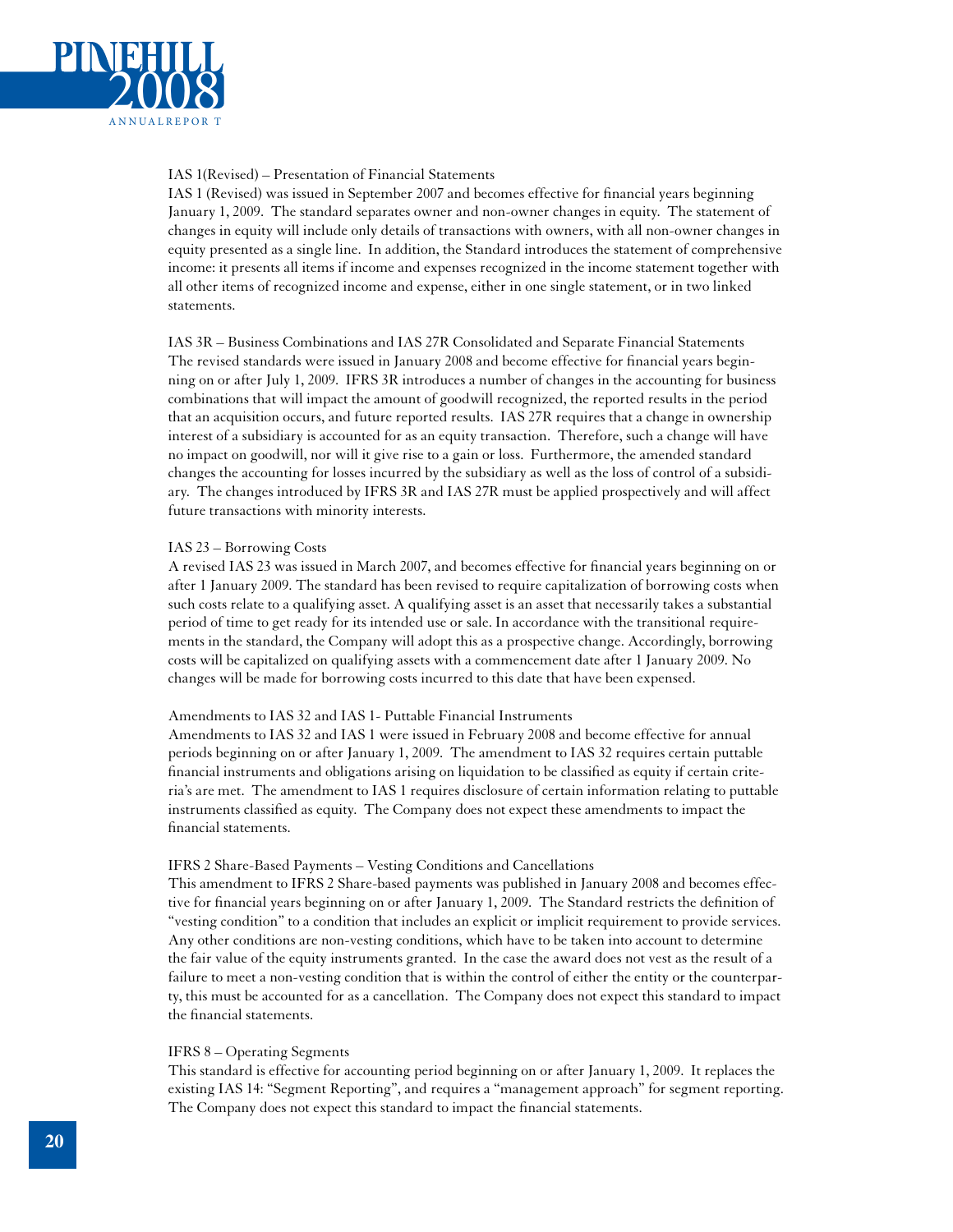

## b] Principles of consolidation

The consolidated financial statements comprise the financial statements of the Company and its subsidiary. The financial statements of its wholly-owned subsidiary, Pine Hill Marketing Limited are prepared for the same reporting year as the parent company, using consistent accounting policies. All intercompany balances and transactions, including unrealized profits from intra-group transactions have been eliminated in full. The subsidiary is fully consolidated from the date of acquisition, being the date on which the Company obtains control and continue to be consolidated until the date that such control ceases.

#### c] Revenue recognition

Revenue is recognized when the significant risks and rewards of ownership of goods have passed to the buyer and the amount of revenue can be measured reliably. Interest income is recognized on an accrual basis.

#### d] Currency

These financial statements are expressed in Barbados dollars. Monetary assets and liabilities denominated in currencies other than Barbados dollars are translated at the rate of exchange ruling at the balance sheet date. Non-monetary assets and liabilities and transactions denominated in currencies other than Barbados dollars are translated at the rate of exchange ruling at the date of the transaction. Foreign exchange gains or losses are charged to income.

#### e] Impairment of financial assets

The Company assesses at each balance sheet date whether a financial asset or group of financial assets is impaired.

If there is objective evidence that an impairment loss on assets carried at amortized cost has been incurred, the amount of the loss is measured as the difference between the asset's carrying amount and the present value of estimated future cash flows (excluding future expected credit losses that have not been incurred) discounted at the financial asset's original effective interest rate (i.e. the effective interest rate computed at initial recognition). The carrying amount of the asset is reduced through use of an allowance account and the amount of the loss is recognized in income.

If, in a subsequent period, the amount of the impairment loss decreases and the decrease can be related objectively to an event occurring after the impairment was recognized, the previously recognized impairment loss is reversed, to the extent that the carrying value of the asset does not exceed its amortized cost at the reversal date. Any subsequent reversal of an impairment loss is recognized in income.

In relation to loans and receivables, a provision for impairment is made when there is objective evidence that the Company will not be able to collect all of the amounts due under the original terms of the invoice. The carrying amount of loans and receivables is reduced through use of an allowance account.

#### f] Inventories

Inventories are stated at the lower of cost and net realizable value. In general, cost is determined on a weighted average basis. In the case of manufactured products, cost includes all direct expenditure and production overheads based on the normal level of activity.

Spares and supplies are valued at cost. Provisions are made for obsolete, slow moving and defective items as considered appropriate in the circumstances.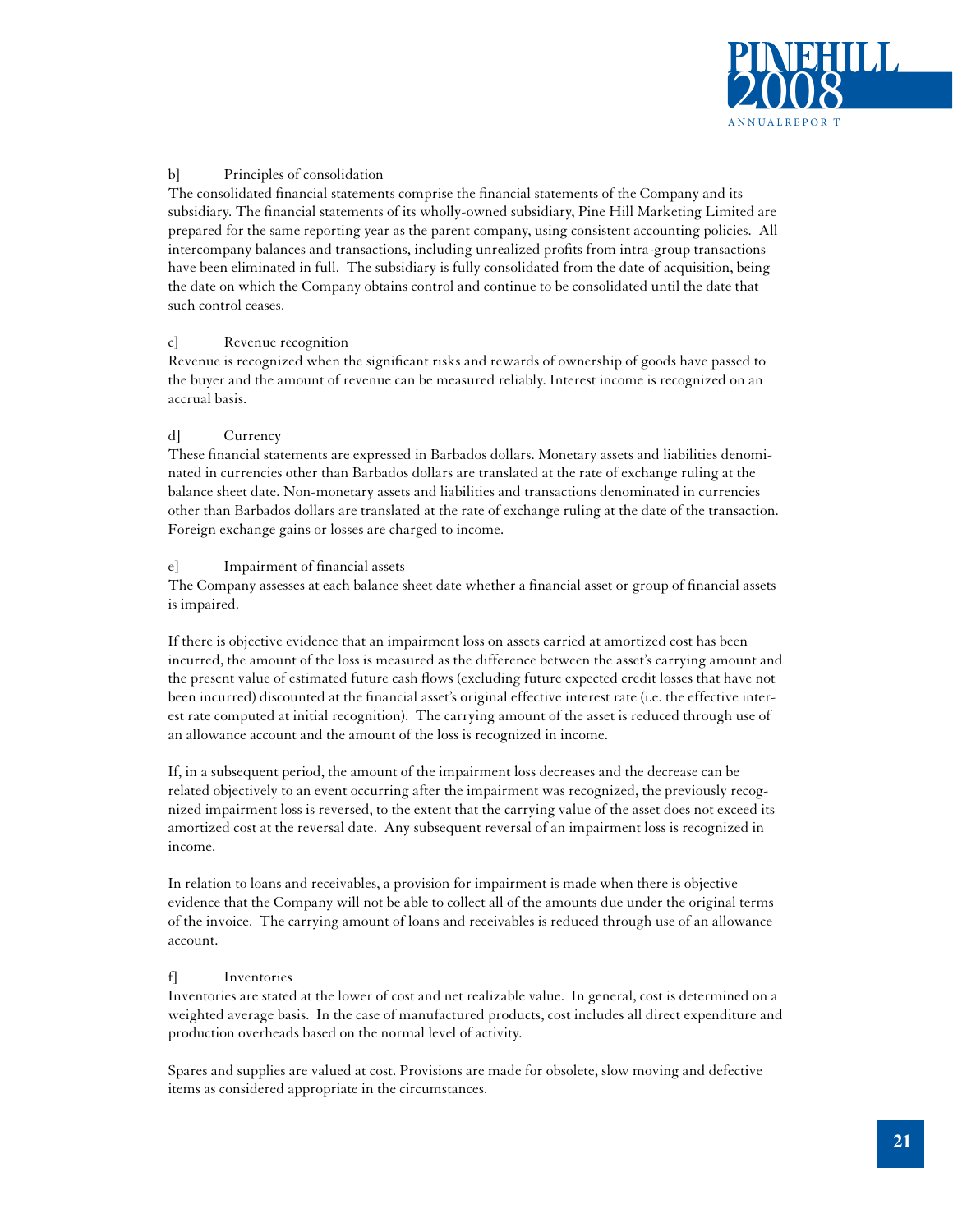

#### g] Depreciation Depreciation is charged on leasehold buildings over the term of the lease.

Depreciation of other fixed assets is made by using the straight-line basis at rates sufficient to write off the cost of the assets over their estimated useful lives as follows:

| Motor vehicles                    |                          | 5 years            |
|-----------------------------------|--------------------------|--------------------|
| Plant and machinery               |                          | $-10$ and 15 years |
| Furniture, fittings and equipment | $\overline{\phantom{a}}$ | 10 years           |
| Computer equipment                |                          | 4 years            |
| Containers                        |                          | 5 years            |

#### h] Impairment of other non-financial assets

The Company assesses at each reporting date whether there is an indication that an asset may be impaired. If any such indication exists, or when annual impairment testing for an asset is required, the Company estimates the asset's recoverable amount. An asset's recoverable amount is the higher of an asset's fair value less costs to sell and its value in use and is determined for an individual asset, unless the asset does not generate cash inflows that are largely independent of those from other assets or groups of assets. Where the carrying amount of an asset exceeds its recoverable amount, the asset is considered impaired and is written down to its recoverable amount. In assessing value in use, the estimated future cash flows are discounted to their present value using a pre-tax discount rate that reflects current market assessments of the time value of money and the risks specific to the asset. In determining fair value less costs to sell, an appropriate valuation model is used.

An assessment is made at each reporting date as to whether there is any indication that previously recognized impairment losses may no longer exist or may have decreased, If such indication exists, the Company makes an estimate of the recoverable amount. A previously recognized impairment loss is reversed only if there has been a change in the estimates used to determine the asset's recoverable amount since the last impairment loss was recognized. If that is the case the carrying amount of the asset is increased to its recoverable amount. That increased amount cannot exceed the carrying amount that would have been determined, net of depreciation, had no impairment loss been recognized for the asset in prior years. Such reversal is recognized in income unless the asset is carried at revalued amount, in which case the reversal is treated as a revaluation increase.

# i] Taxation

The financial statements are prepared using the liability method of accounting for taxation whereby the future taxable liability or asset arising from temporary differences is provided for at the estimated future corporation tax rate that is expected to apply to the period when the liability is settled or the asset realized. Deferred tax assets in respect of unused tax losses are recognized to the extent that it is probable that future taxable profits will be available against which the unused tax losses can be utilized.

#### j] Pensions

The Company operates a number of defined benefit plans, the assets of which are held in a separate fund administered by Trustees. The pension plans are funded by payments from the relevant Group companies taking into account the recommendations of independent qualified actuaries.

The pension accounting costs are accrued using the projected unit credit method. Under this method, the cost of providing pensions is charged to the income statement so as to spread the regular cost over the service lives of the employees in accordance with the advice of independent qualified actuaries who carry out a full valuation of the plans every three years. The pension obligation is measured as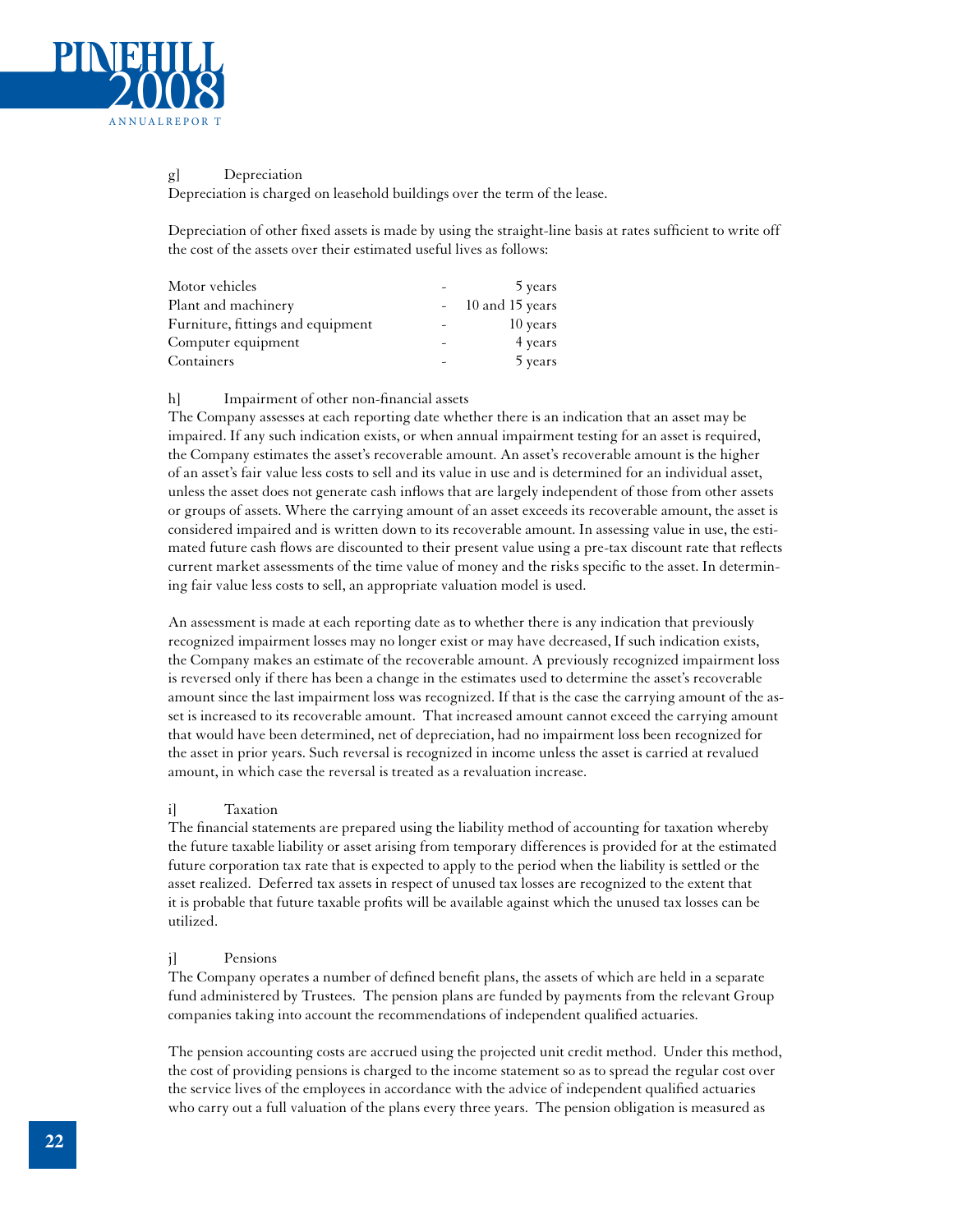

the present value of the estimated future cash flows using interest rates of Government Securities which have terms to maturity approximating the terms of the related liability. Actuarial gains and losses are spread forward over the average remaining service lives of employees.

The Company also operates a contributory defined contribution pension scheme. Contributions are charged to the statement of income in the year to which they relate.

The Company also provides post-retirement healthcare benefits to its employees, pensioners and their registered dependants. These benefits are funded by contributions from the company. The expected costs of these benefits are accrued over the period of employment, using a methodology similar to that for defined benefit pension plans. Actuarial gains and losses arising from experience adjustments and changes in actuarial assumptions are charged or credited to income over the expected average service lives of the related employees. These obligations are valued by independent qualified actuaries.

#### k] Long-term investment

The Company's investment, which has been classified as at fair value through profit and loss, is recorded at fair value. The fair value of this privately held investment, in the absence of readily ascertainable market values, has been estimated by management on the basis of the market value of the underlying assets.

Unrealized gains or losses are recorded in the statement of income.

#### l] Interest bearing loans receivable and payable

All interest bearing loans receivable and payable are initially recognized at cost. After initial recognition, they are measured at amortized cost using the effective interest rate method.

#### m] Leases

Finance leases are capitalized at fair value on inception of the lease agreement. Lease payments are apportioned between the finance charges and reduction of the lease liability so as to achieve a constant rate of interest on the remaining balance of the liability. Finance charges are charged directly against income.

#### Significant accounting judgments, estimates and assumptions

The preparation of the Company's financial statements requires management to make judgments, estimates and assumptions that affect the reported amounts of revenues, expenses, assets and liabilities, and the disclosure of contingent liabilities, at the reporting date. However, uncertainty about these assumptions and estimates could result in outcomes that could require a material adjustment to the carrying amount of the asset or liability affected in the future.

#### Impairment of other non-financial assets

The Company assesses whether there are any indicators of impairment for all other non-financial assets at each reporting date. Non-financial assets are tested for impairment when there are indicators that the carrying amounts may not be recoverable.

When value in use calculations are undertaken, management must estimate the expected future cash flows from the asset or cash-generating unit and choose a suitable discount rate in order to calculate the present value of those cash flows.

#### Impairment of financial assets

When the fair value declines or when there is objective evidence of impairment, management makes assumptions about the declines in value to determine whether it is an impairment that should be recognized in income.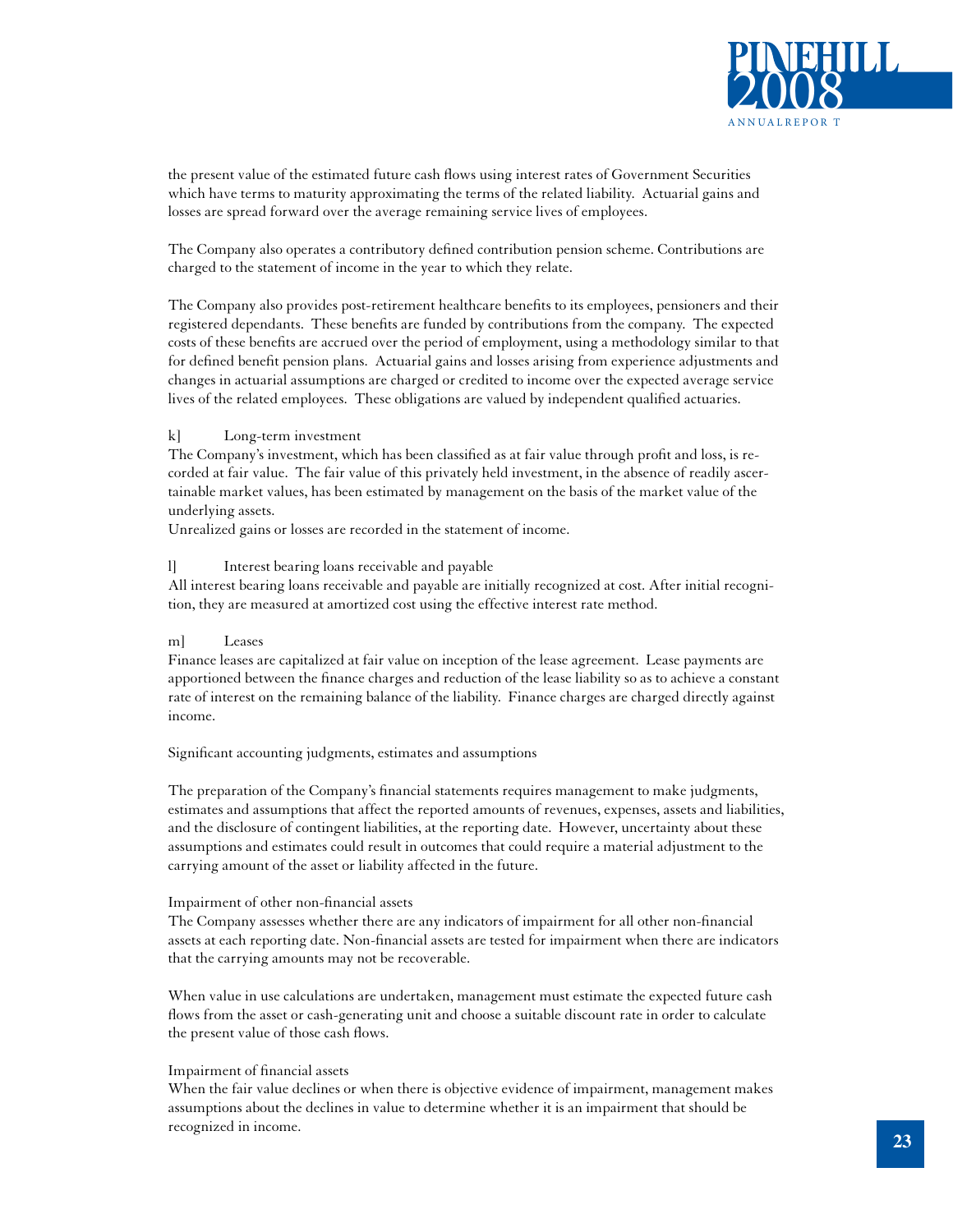

#### Deferred tax assets

Deferred tax assets are recognized for all unused tax losses to the extent that it is probable that taxable profit will be available against which the losses can be utilized. Significant management judgment is required to determine the amount of deferred tax assets that can be recognized, based upon likely timing and level of future taxable profits together with future tax planning strategies.

The Company has not early adopted the following new and revised IFRS's and IFRIC interpretations that have been published but are not yet effective.

#### IFRIC 12 – Service Concession Arrangements

IFRIC Interpretations 12 was issued in November 2006 and becomes effective for annual periods beginning on or after 1 January 2008. This Interpretation applies to service concession operators and explains how to account for the obligations undertaken and rights received in service concession arrangements. This interpretation will have no impact on the Company.

#### IFRIC 13 – Customer Loyalty Programmes

This Interpretation 13 was issued in June 2007 and becomes effective for annual periods beginning on or after 1 July 2008. The Interpretation requires customer loyalty award credits to be accounted for as a separate component of the sales transaction in which they are granted and therefore part of the fair value of the consideration received is allocated to the award credits and deferred over the period that the award credits are fulfilled. This interpretation will have no impact on the Company.

#### IFRIC 14 IAS 19 – The Limit on a Defined Benefit Asset, Minimum Funding Requirements and their Interaction

IFRIC Interpretation was issued in July 2007 and becomes effective for annual periods beginning on or after 1 January 2008. This Interpretation provides guidance on how to assess the limit on the amount of surplus in a defined benefit scheme that can be recognized as an asset under IAS 19 Employee Benefits. The impact of this interpretation is being assessed by management.

#### IAS 1(Revised) – Presentation of Financial Statements

IAS 1 (Revised) was issued in September 2007 and becomes effective for financial years beginning January 1, 2009. The standard separates owner and non-owner changes in equity. The statement of changes in equity will include only details of transactions with owners, with all non-owner changes in equity presented as a single line. In addition, the Standard introduces the statement of comprehensive income: it presents all items if income and expenses recognized in the income statement together with all other items of recognized income and expense, either in one single statement, or in two linked statements.

IAS 3R – Business Combinations and IAS 27R Consolidated and Separate Financial Statements The revised standards were issued in January 2008 and become effective for financial years beginning on or after July 1, 2009. IFRS 3R introduces a number of changes in the accounting for business combinations that will impact the amount of goodwill recognized, the reported results in the period that an acquisition occurs, and future reported results. IAS 27R requires that a change in ownership interest of a subsidiary is accounted for as an equity transaction. Therefore, such a change will have no impact on goodwill, nor will it give rise to a gain or loss. Furthermore, the amended standard changes the accounting for losses incurred by the subsidiary as well as the loss of control of a subsidiary. The changes introduced by IFRS 3R and IAS 27R must be applied prospectively and will affect future transactions with minority interests.

#### IAS 23 – Borrowing Costs

A revised IAS 23 was issued in March 2007, and becomes effective for financial years beginning on or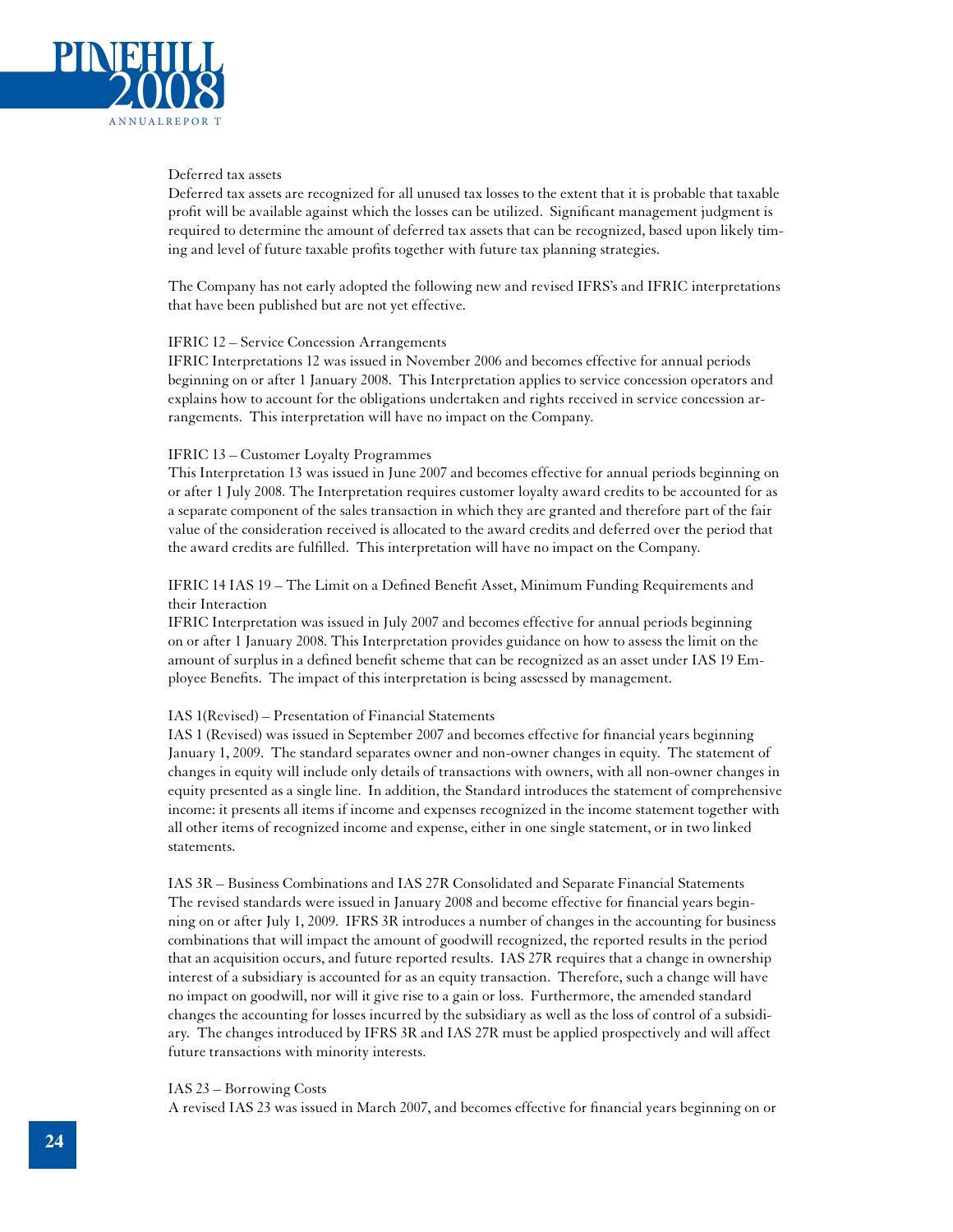

after 1 January 2009. The standard has been revised to require capitalization of borrowing costs when such costs relate to a qualifying asset. A qualifying asset is an asset that necessarily takes a substantial period of time to get ready for its intended use or sale. In accordance with the transitional requirements in the standard, the Group will adopt this as a prospective change. Accordingly, borrowing costs will be capitalized on qualifying assets with a commencement date after 1 January 2009. No changes will be made for borrowing costs incurred to this date that have been expensed.

#### Amendments to IAS 32 and IAS 1- Puttable Financial Instruments

Amendments to IAS 32 and IAS 1 were issued in February 2008 and becomes effective for annual periods beginning on or after January 1, 2009. The amendment to IAS 32 requires certain puttable financial instruments and obligations arising on liquidation to be classified as equity if certain criteria's are met. The amendment to IAS 1 requires disclosure of certain information relating to puttable instruments classified as equity. The Company does not expect these amendments to impact the financial statements.

#### IFRS 2 Share-Based Payments – Vesting Conditions and Cancellations

This amendment to IFRS 2 Share-based payments was published in January 2008 and becomes effective for financial years beginning on or after January 1, 2009. The Standard restricts the definition of "vesting condition" to a condition that includes an explicit or implicit requirement to provided services. Any other conditions are non-vesting conditions, which have to be taken into account to determine the fair value of the equity instruments granted. In the case the award does not vest as the result of a failure to meet a non-vesting condition that is within the control of the either the entity or the counterparty, this must be accounted for as a cancellation. The Group does not expect this standard to impact the financial statements.

#### IFRS 8 – Operating Segments

This standard is effective for accounting period beginning on or after January 1, 2009. It replaces the existing IAS 14: "Segment Reporting", and requires a "management approach" for segment reporting. The Company does not expect this standard to impact the financial statements.

#### b] Principles of consolidation

The consolidated financial statements comprise the financial statements of the company and its subsidiary. The financial statements of its wholly-owned subsidiary, Pine Hill Marketing Limited are prepared for the same reporting year as the parent company, using consistent accounting policies. All intercompany balances and transactions, including unrealized profits from intra-group transactions have been eliminated in full. Subsidiaries are fully consolidated from the date of acquisition, being the date on which the Company obtains control and continue to be consolidated until the date that such control ceases.

#### c] Revenue recognition

Revenue is recognized when the significant risks and rewards of ownership of goods have passed to the buyer and the amount of revenue can be measured reliably. Interest income is recognized on an accrual basis.

#### d] Currency

These financial statements are expressed in Barbados dollars. Monetary assets and liabilities denominated in currencies other than Barbados dollars are translated at the rate of exchange ruling at the balance sheet date. Non-monetary assets and liabilities and transactions denominated in currencies other than Barbados dollars are translated at the rate of exchange ruling at the date of the transaction. Foreign exchange gains or losses are charged to income.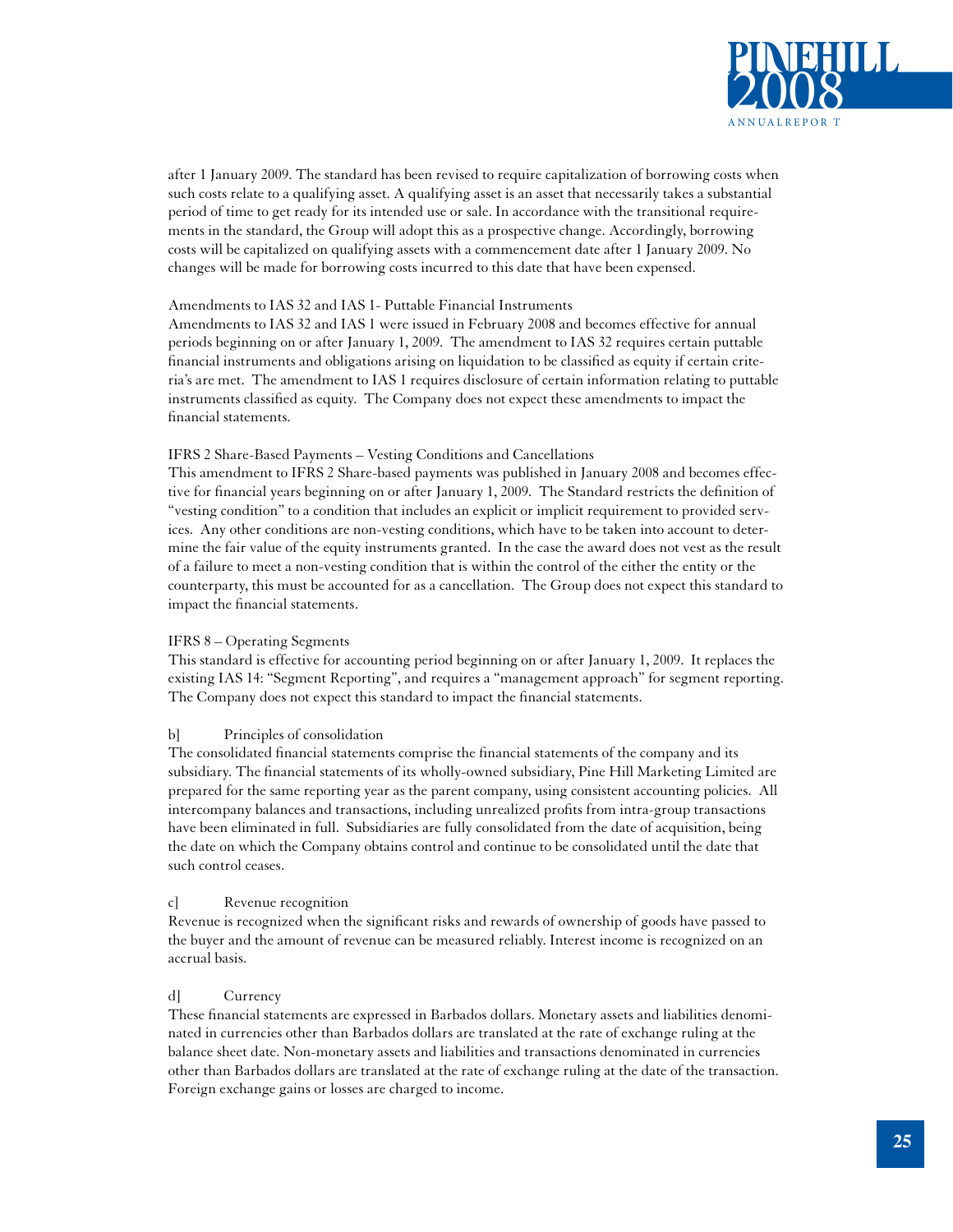

#### e] Impairment of financial assets

The Company assesses at each balance sheet date whether a financial asset or group of financial assets is impaired.

If there is objective evidence that an impairment loss on assets carried at amortized cost has been incurred, the amount of the loss is measured as the difference between the asset's carrying amount and the present value of estimated future cash flows (excluding future expected credit losses that have not been incurred) discounted at the financial asset's original effective interest rate (i.e the effective interest rate computed at initial recognition). The carrying amount of the asset is reduced through use of an allowance account and the amount of the loss is recognized in income.

If, in a subsequent period, the amount of the impairment loss decreases and the decrease can be related objectively to an event occurring after the impairment was recognized, the previously recognized impairment loss is reversed, to the extent that the carrying value of the asset does not exceed its amortized cost at the reversal date. Any subsequent reversal of an impairment loss is recognized in income.

In relation to loans and receivables, a provision for impairment is made when there is objective evidence that the Company will not be able to collect all of the amounts due under the original terms of the invoice. The carrying amount of loans and receivables is reduced through use of an allowance account.

 If an available-for-sale asset is impaired, an amount comprising the difference between its cost and its current fair value, less any impairment loss previously recognized in income is transferred from equity to income. Reversals in respect of equity instruments classified as available-for-sale are not recognized in income. Reversals of impairment losses on debt instruments are reversed through income if the increase in fair value of the instrument can be objectively related to an event occurring after the impairment loss was recognized income.

#### f] Inventories

Inventories are stated at the lower of cost and net realizable value. In general, cost is determined on a weighted average basis. In the case of manufactured products, cost includes all direct expenditure and production overheads based on the normal level of activity.

Spares and supplies are valued at cost. Provisions are made for obsolete, slow moving and defective items as considered appropriate in the circumstances.

#### g] Depreciation

Depreciation is charged on leasehold buildings over the term of the lease.

Depreciation of other fixed assets is made by using the straight-line basis at rates sufficient to write off the cost of the assets over their estimated useful lives as follows:

| Motor vehicles                    | 5 years         |
|-----------------------------------|-----------------|
| Plant and machinery               | 10 and 15 years |
| Furniture, fittings and equipment | 10 years        |
| Computer equipment                | 4 years         |
| Containers                        | 5 years         |

#### h] Impairment of other non-financial assets

The Company assesses at each reporting date whether there is an indication that an asset maybe impaired. If any such indication exists, or when annual impairment testing for an asset is required,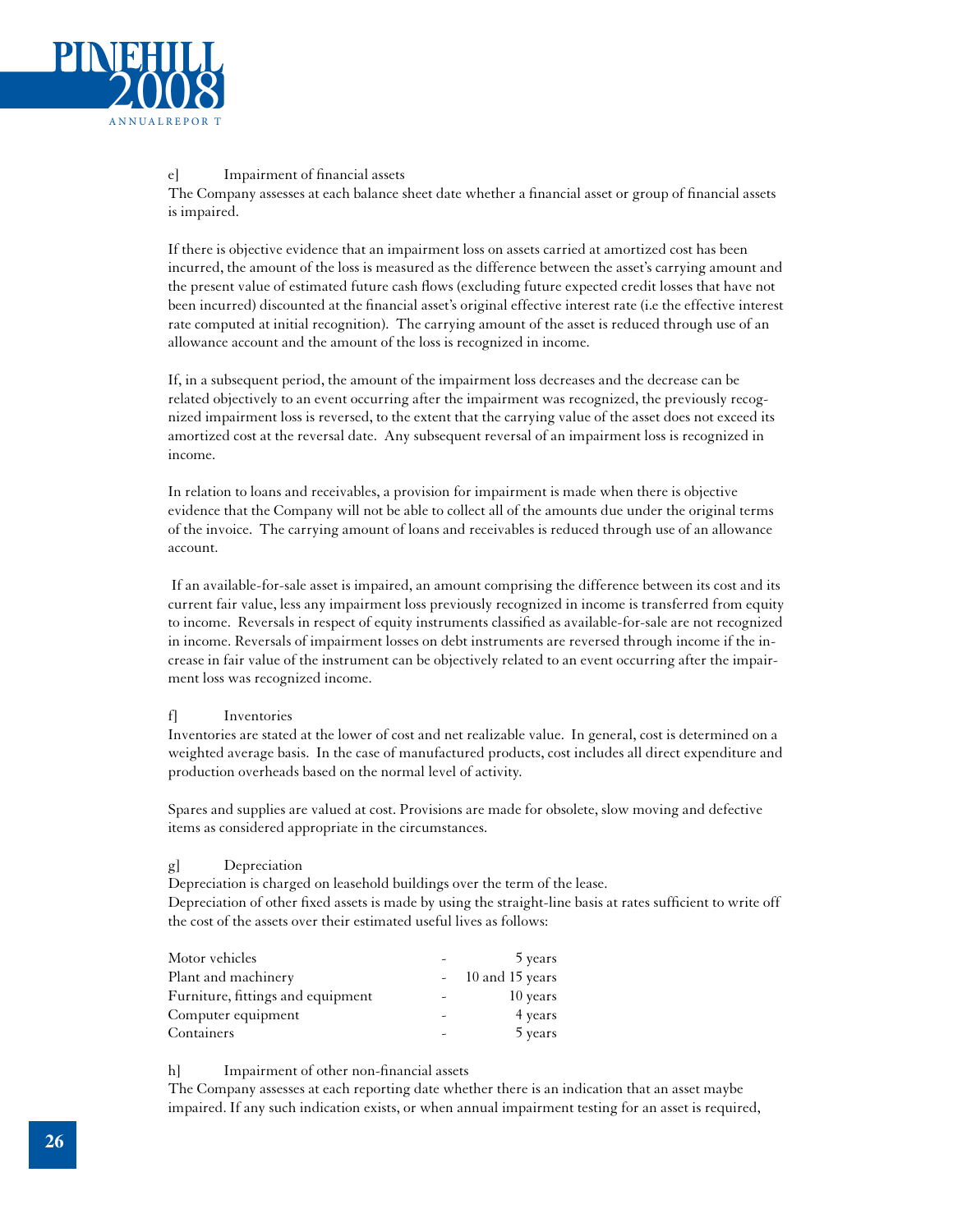

the Company estimates the asset's recoverable amount. An asset's recoverable amount is the higher of an asset's fair value less costs to sell and its value in use and is determined for an individual asset, unless the asset does not generate cash inflows that are largely independent of those from other assets or groups of assets. Where the carrying amount of an asset exceeds its recoverable amount, the asset is considered impaired and is written down to its recoverable amount. In assessing value in use, the estimated future cash flows are discounted to their present value using a pre-tax discount rate that reflects current market assessments of the time value of money and the risks specific to the asset. In determining fair value less costs to sell, an appropriate valuation model is used.

For assets excluding goodwill, an assessment is made at each reporting date as to whether there is any indication that previously recognized impairment losses may no longer exist or may have decreased, If such indication exists, the Company makes an estimate of recoverable amount. A previously recognized impairment loss is reversed only if there has been a change in the estimates used to determine the asset's recoverable amount since the last impairment loss was recognized. If that is the case the carrying amount of the asset is increased to its recoverable amount. That increased amount cannot exceed the carrying amount that would have been determined, net of depreciation, had no impairment loss been recognized for the asset in prior years. Such reversal is recognized in income unless the asset is carried at revalued amount, in which case the reversal is treated as a revaluation increase.

#### i] Taxation

The financial statements are prepared using the liability method of accounting for taxation whereby the future taxable liability or asset arising from temporary differences is provided for at the estimated future corporation tax rate that is expected to apply to the period when the liability is settled or the asset realized. Deferred tax assets in respect of unused tax losses are recognized to the extent that it is probable that future taxable profits will be available against which the unused tax losses can be utilized.

#### j] Pensions

The Company operates a number of defined benefit plans, the assets of which are held in a separate fund administered by Trustees. The pension plans are funded by payments from the relevant Group companies taking into account the recommendations of independent qualified actuaries.

The pension accounting costs are accrued using the projected unit credit method. Under this method, the cost of providing pensions is charged to the income statement so as to spread the regular cost over the service lives of the employees in accordance with the advice of independent qualified actuaries who carry out a full valuation of the plans every three years. The pension obligation is measured as the present value of the estimated future cash flows using interest rates of Government Securities which have terms to maturity approximating the terms of the related liability. Actuarial gains and losses are spread forward over the average remaining service lives of employees.

The Company also operates a contributory defined contribution pension scheme. Contributions are charged to the statement of income in the year to which they relate.

The Company also provides post-retirement healthcare benefits to its employees, pensioners and their registered dependants. These benefits are funded by contributions from relevant group companies. The expected costs of these benefits are accrued over the period of employment, using a methodology similar to that for defined benefit pension plans. Actuarial gains and losses arising from experience adjustments and changes in actuarial assumptions are charged or credited to income over the expected average service lives of the related employees. These obligations are valued by independent qualified actuaries.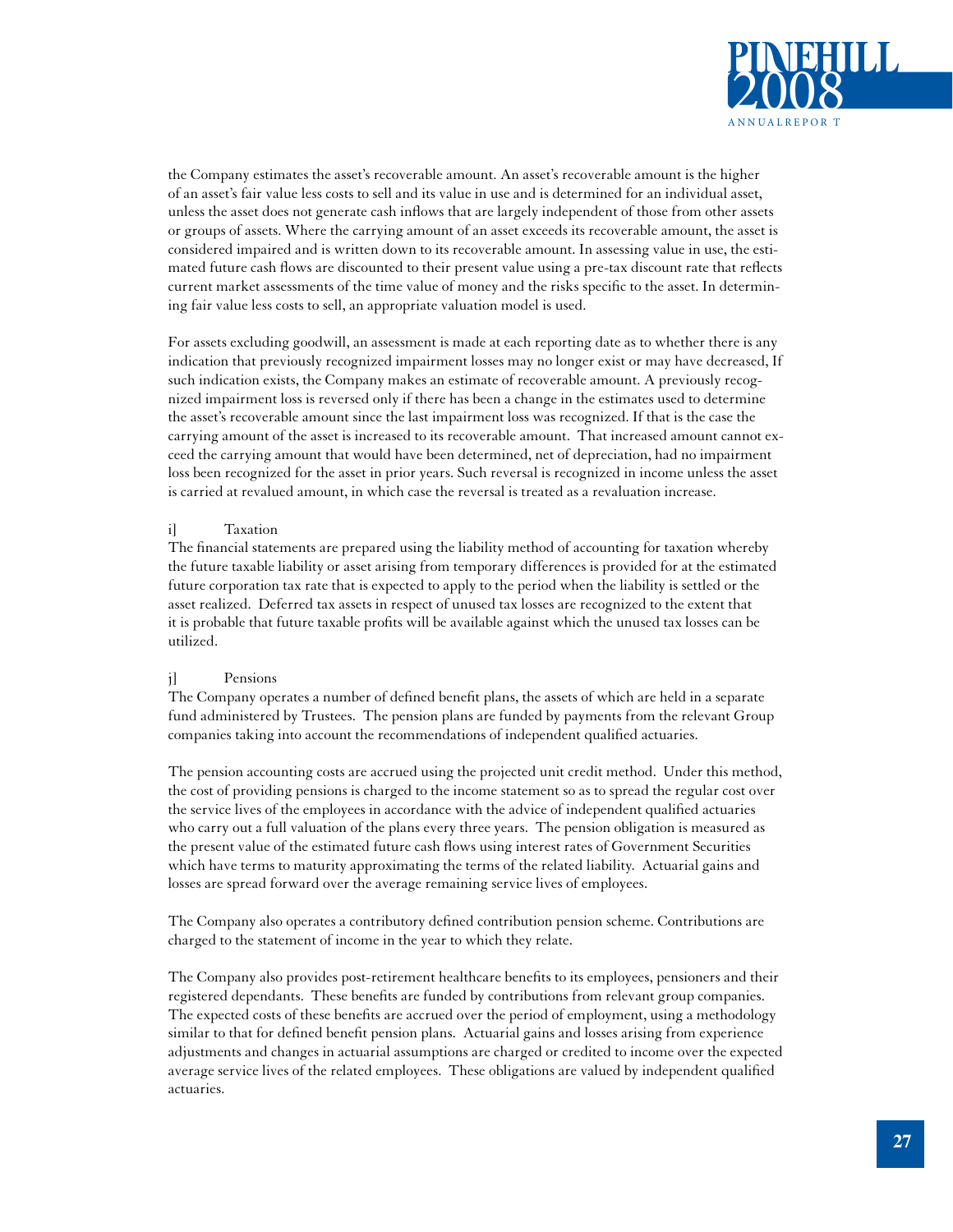

# k] Long-term investments

The Company's investments, which have been classified as at fair value through profit and loss, are recorded at their fair value. The fair value of these privately held investments, in the absence of readily ascertainable market values, has been estimated by management on the basis of the market value of the underlying assets.

Unrealized gains or losses are recorded in the statement of income.

#### l] Interest bearing loans receivable and payable

All interest bearing loans receivable and payable are initially recognized at cost. After initial recognition, they are measured at amortized cost using the effective interest rate method.

#### m] Leases

Finance leases are capitalized at fair value on inception of the lease agreement. Lease payments are apportioned between the finance charges and reduction of the lease liability so as to achieve a constant rate of interest on the remaining balance of the liability. Finance charges are charged directly against income.

Significant accounting judgments, estimates and assumptions

The preparation of the Company's financial statements requires management to make judgments, estimates and assumptions that affect the reported amounts of revenues, expenses, assets and liabilities, and the disclosure of contingent liabilities, at the reporting date. However, uncertainty about these assumptions and estimates could result in outcomes that could require a material adjustment to the carrying amount of the asset or liability affected in the future.

#### Operating lease commitments

The Company has entered into commercial property leases on its investment property portfolio. The Company has determined, based on an evaluation of the terms and conditions of the arrangements, that it retains all the significant risks and rewards of ownership of these properties and so accounts for the contracts as operating leases.

#### Impairment of other non-financial assets

The Company assesses whether there are any indicators of impairment for all other non-financial assets at each reporting date. Goodwill is tested for impairment annually and at other times when such indicators exist. Other non-financial assets are tested for impairment when there are indicators that the carrying amounts may not be recoverable.

When value in use calculations are undertaken, management must estimate the expected future cash flows from the asset or cash-generating unit and choose a suitable discount rate in order to calculate the present value of those cash flows.

#### Impairment of financial assets

When the fair value declines or when there is objective evidence of impairment, management makes assumptions about the declines in value to determine whether it is an impairment that should be recognized in income.

#### Deferred tax assets

Deferred tax assets are recognized for all unused tax losses to the extent that it is probable that taxable profit will be available against which the losses can be utilized. Significant management judgment is required to determine the amount of deferred tax assets that can be recognized, based upon likely timing and level of future taxable profits together with future tax planning strategies.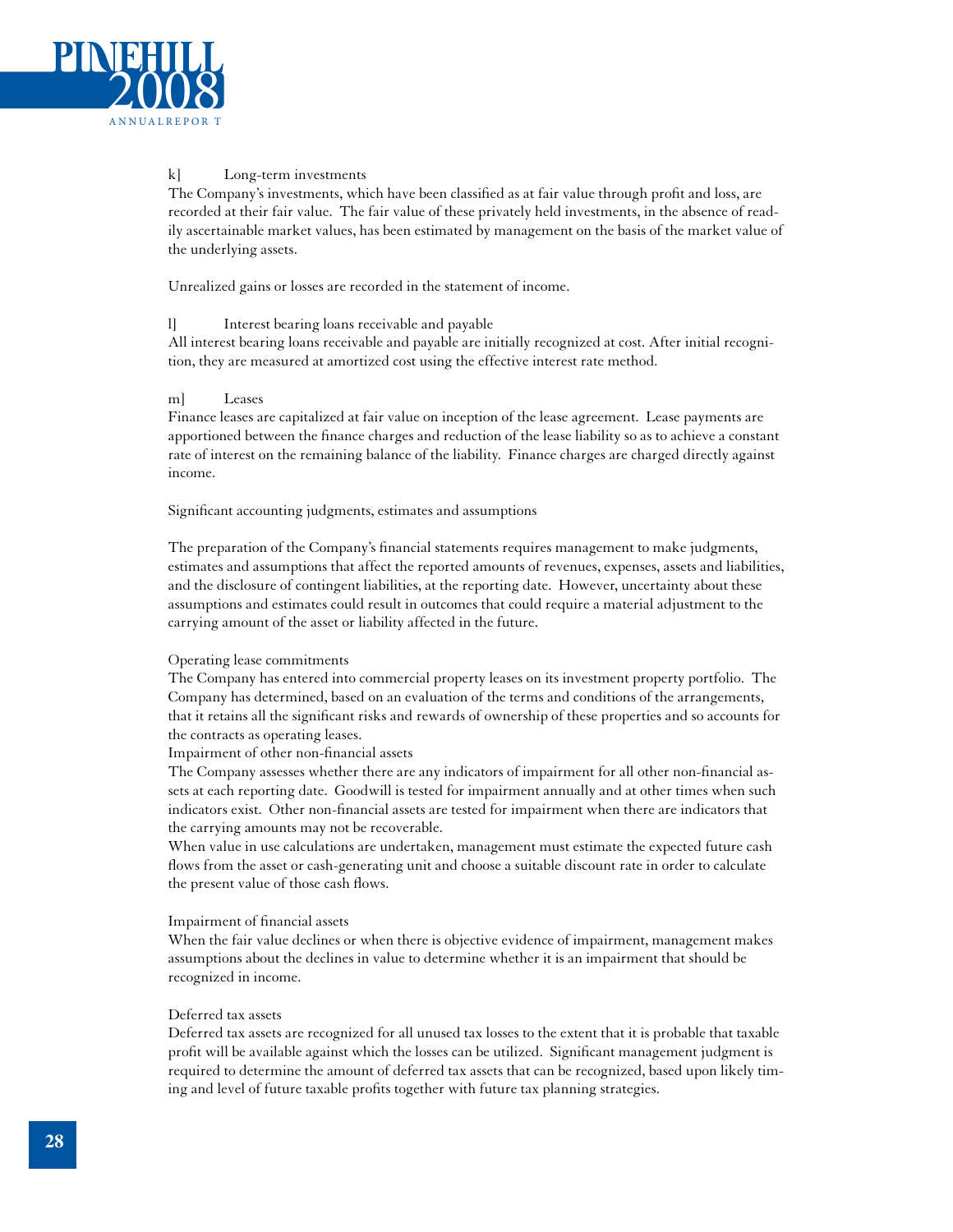

#### Employee retirement

The cost of the defined benefit pension plan and other post employment medical benefits is determined using actuarial valuations. The actuarial valuation involves making assumptions about discount rates, expected rates of return on assets of the plan, future pension increases, future salary increases, proportion of employees opting for early retirement, future changes in the NIS ceiling and inflation. Due to the long-term nature of these plans, such estimates are subject to significant uncertainty. Assumptions used are disclosed in Notes 15 and 16.

| 4. | Profit from operations                    | 2008            | 2007           |
|----|-------------------------------------------|-----------------|----------------|
|    |                                           | \$              | \$             |
|    | Sales                                     | 67,877,975      | 60,461,047     |
|    | Cost of sales                             | (57, 289, 135)  | (50, 808, 985) |
|    | Gross profit                              | 10,588,840      | 9,652,062      |
|    | Other income                              | 1,008,759       | 212,357        |
|    |                                           | 11,597,599      | 9,864,419      |
|    | Selling, general and administrative       |                 |                |
|    | expenses                                  | (8,063,237)     | (7,150,573)    |
|    | Profit (loss) from operations             | 3,534,362       | 2,713,846      |
|    |                                           |                 |                |
|    | Profit from operations is after charging: | 2008            | 2007           |
|    |                                           | \$              | \$             |
|    | Depreciation                              | 3,564,689       | 3,264,724      |
|    | Staff costs                               | 9,851,223       | 9,442,951      |
|    |                                           |                 |                |
| 5. | Trade and other receivables               | 2008            | 2007           |
|    | Trade receivables                         | \$<br>3,664,046 | \$             |
|    | Other receivables                         | 1,500,521       | 4,806,619      |
|    |                                           |                 | 2,044,126      |
|    |                                           | 5,164,567       | 6,850,745      |
|    | Gross trade receivables                   | 3,829,660       | 5,032,091      |
|    | Provision for doubtful debts              | (165, 614)      | (225, 472)     |
|    | Trade receivables (net)                   | 3,664,046       | 4,806,619      |
|    |                                           |                 |                |

Trade receivables are non-interest bearing and are generally on 30-60 days terms.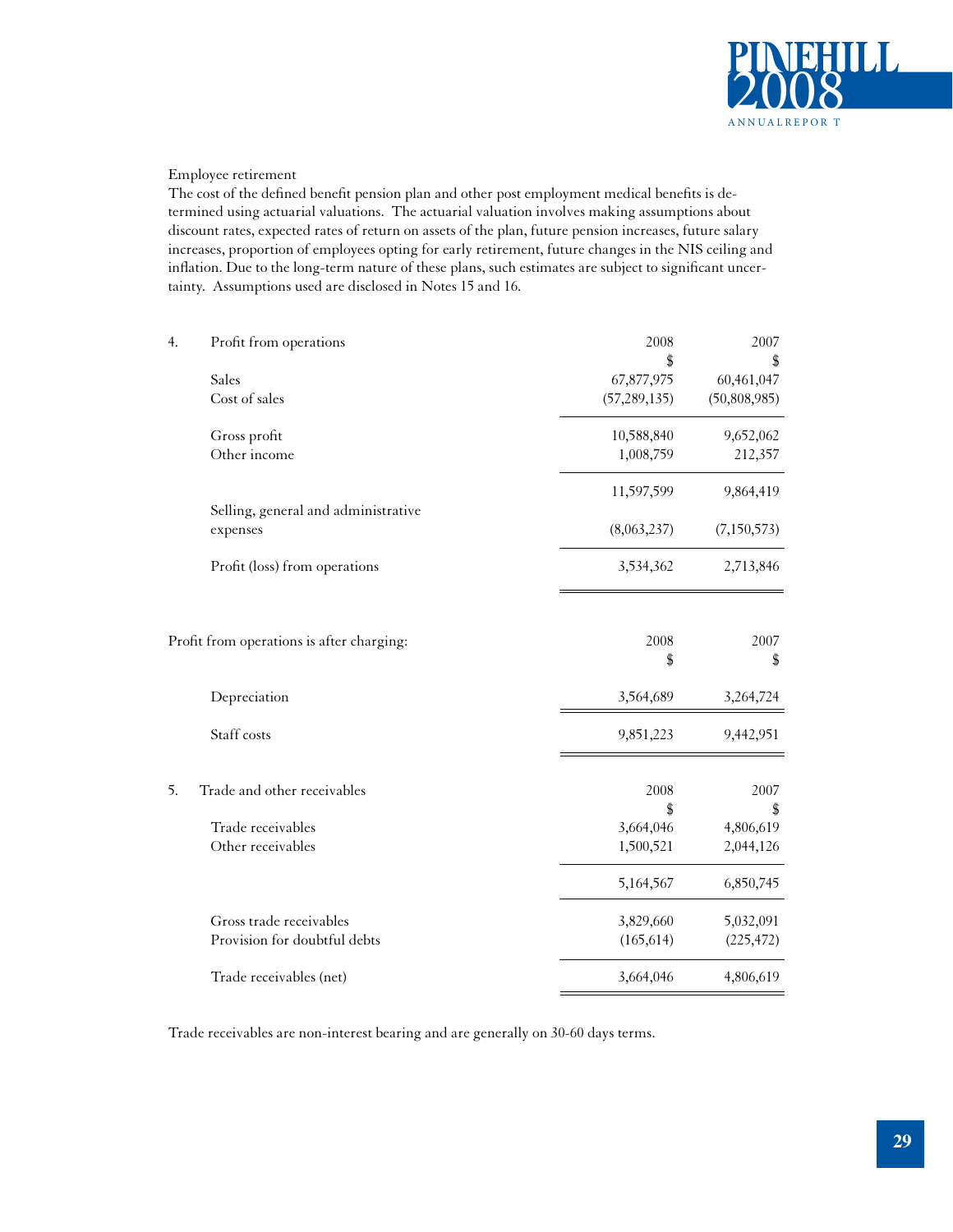

As at August 31, 2008, trade receivables at a nominal value of \$165,614 (2007-\$225,472) were impaired and fully provided for. Movements in the provision for impairment of receivables were as follows:

|                         | Total      |  |
|-------------------------|------------|--|
|                         | \$         |  |
|                         |            |  |
| As at September 1, 2006 | 203,837    |  |
| Charge for the year     | 165,000    |  |
| Write offs              | (143, 365) |  |
|                         |            |  |
| At August 31, 2007      | 225,472    |  |
| Charge for the year     | 148,699    |  |
| Write offs              | (208, 557) |  |
| At August 31, 2008      | 165,614    |  |

As at August 31, 2008, the ageing analysis of trade receivables is as follows:

#### Past due but not impaired

Neither past due nor  $\leq$  30  $\leq$  30-60  $\leq$  60-90  $\leq$  90-120 Total impaired days days days days >120 days  $\textcolor{red}{\bullet}$  \$ \$ \$ \$ \$ \$ **2008** 3,664,046 1,601,725 698,410 260,274 255,971 13,112 834,554 **2007** 4,806,619 2,352,119 1,794,536 222,896 57,285 87,226 292,557

With respect to trade receivables and other receivables, that are neither impaired nor past due, there are no indications as of the reporting date that the debtors will default on payment obligations since the Company trades only with recognized creditworthy third parties.

Taxation

|                       | 2008 | 2007        |
|-----------------------|------|-------------|
|                       | \$.  |             |
| Statement of income   |      |             |
| Deferred tax recovery |      | (1,389,690) |

The tax on the income before taxation differs from the theoretical amount that would arise using the basic corporation tax rate as follows: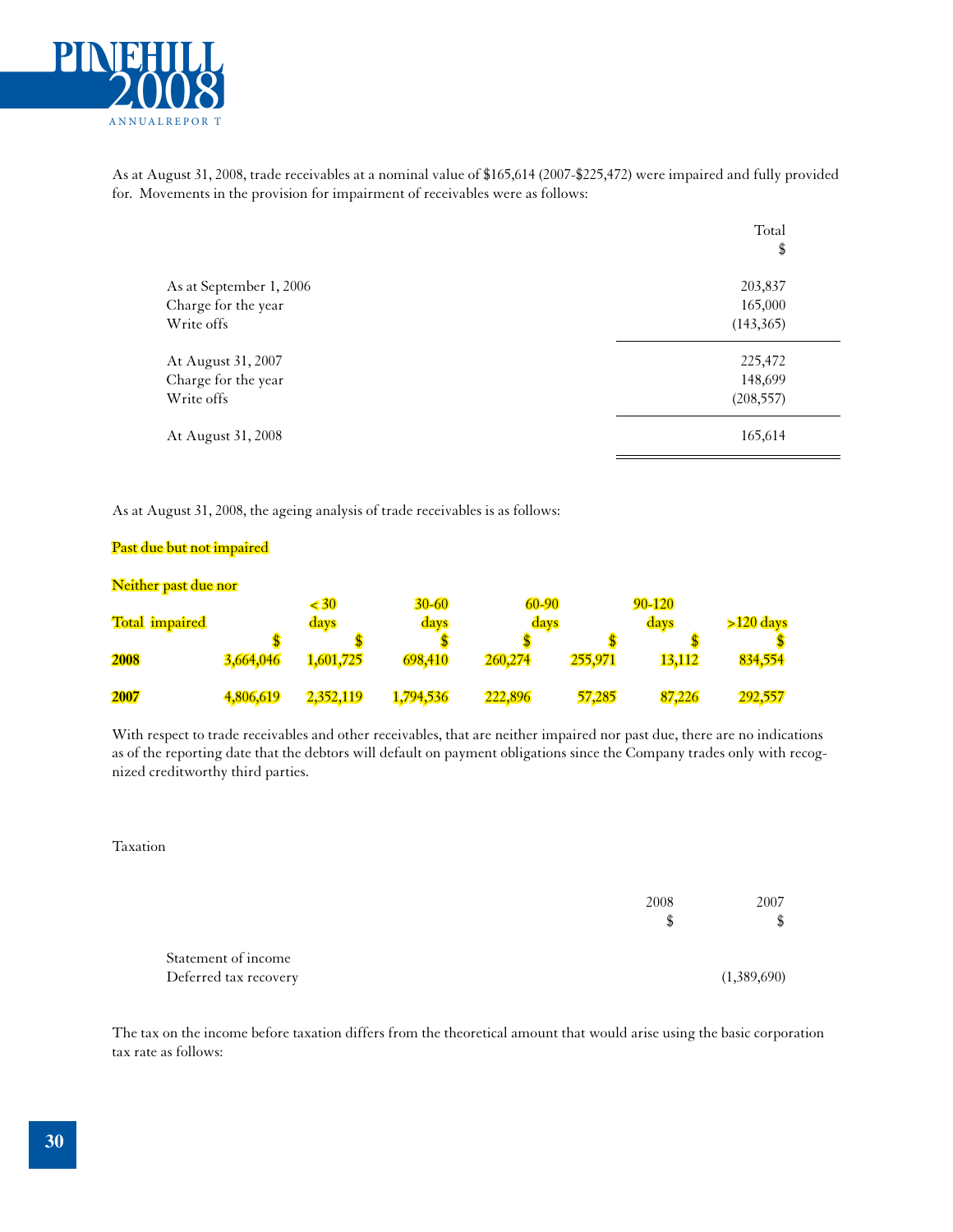

|                                                                 | 2008<br>\$  | 2007<br>\$ |  |
|-----------------------------------------------------------------|-------------|------------|--|
|                                                                 |             |            |  |
| Income (loss) before taxation                                   | 3,264,089   | 2,334,455  |  |
| Taxed at the applicable rate of 15% (2007-25%)                  | 489,613     | 583,614    |  |
| Effects of tax deductible items not reducing accounting profit: |             |            |  |
| Capital allowances                                              | (538, 806)  |            |  |
| Other                                                           | 13,479      |            |  |
| Exempt profits                                                  | (1,422,726) |            |  |
| Group relief surrendered                                        | 23,287      |            |  |
| Under accrual of prior year deferred tax                        | (130, 391)  |            |  |
|                                                                 | (1,389,690) |            |  |
| <b>Balance</b> sheet                                            |             |            |  |
| Corporation tax refundable                                      |             | 22,729     |  |
| Deferred taxation                                               |             |            |  |
| Balance, beginning of year                                      | 3,706,423   |            |  |
| Deferred tax recovery                                           | 1,389,690   |            |  |
| Balance, end of year                                            | 5,096,113   |            |  |
| Deferred tax balance is made up as follows:                     |             |            |  |
| Pension asset                                                   | (506, 569)  |            |  |
| Unutilized tax losses                                           | 2,894,846   |            |  |
| Accelerated depreciation for                                    |             |            |  |
| accounting purposes                                             | 2,707,836   |            |  |
|                                                                 | 5,096,113   |            |  |
|                                                                 |             |            |  |

#### Tax losses

The Company has unrelieved tax losses of (2007-\$11,579,382) available to be carried forward and applied against future taxable income. The losses have not been agreed by the Commissioner of Inland Revenue but are not in dispute.

| Income Year | Amount     | <b>Expiry Date</b> |    |
|-------------|------------|--------------------|----|
|             | \$         |                    |    |
| 1999        | 151,431    | 2008               |    |
| 2000        | 963,575    | 2009               |    |
| 2001        | 48,007     | 2010               |    |
| 2002        | 111,120    | 2011               |    |
| 2003        | 49,755     | 2012               |    |
| 2004        | 672,058    | 2013               |    |
| 2005        | 2,893,916  | 2014               |    |
| 2007        | 3,346,343  | 2015               |    |
| 2008        | 3,343,177  | 2016               |    |
|             | 11,579,382 |                    | 31 |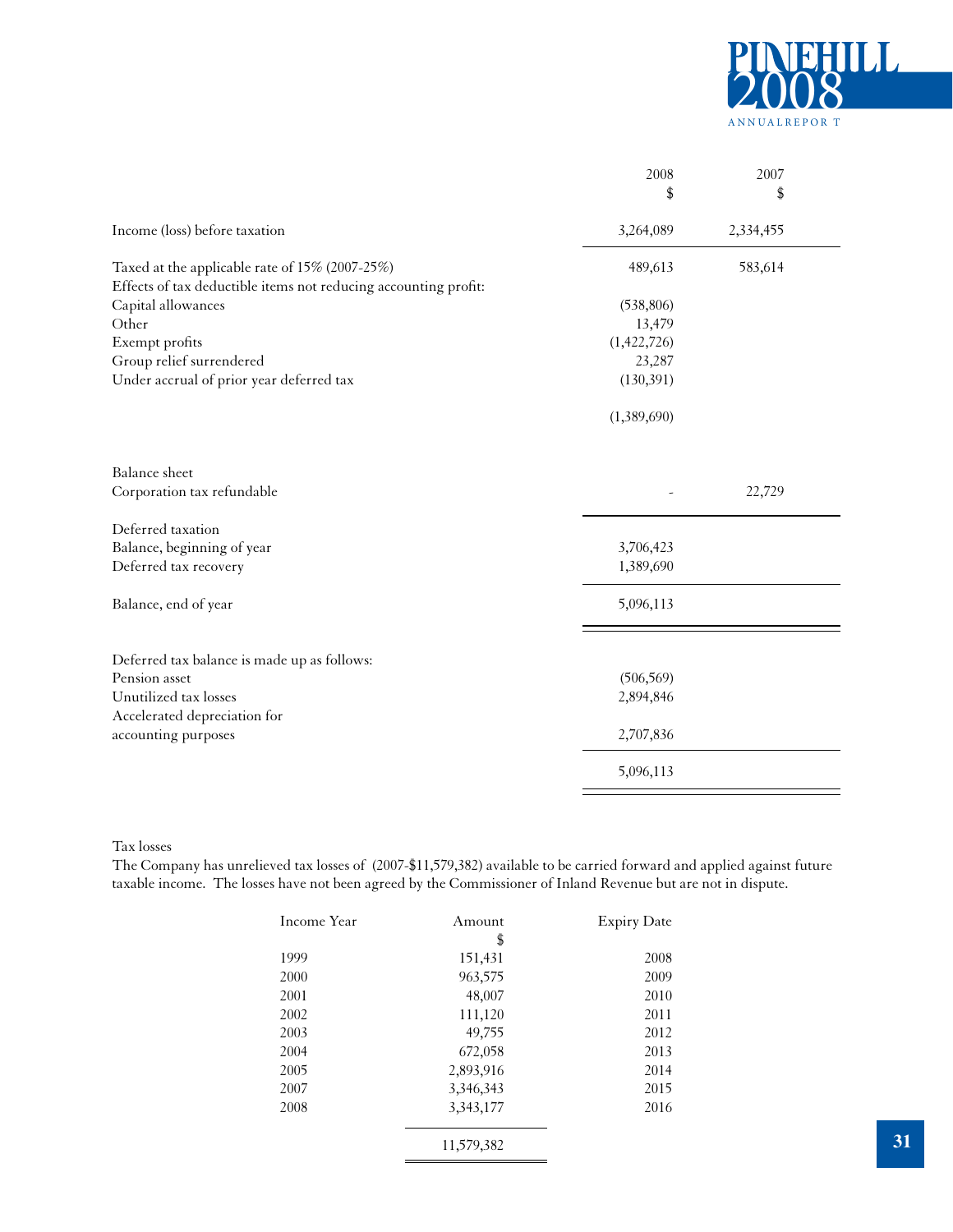

#### 7. Inventories

|                     | 2008<br>\$ | 2007<br>\$ |
|---------------------|------------|------------|
| Raw materials       | 9,396,892  | 8,711,707  |
| Finished goods      | 2,783,633  | 1,491,700  |
| Spares and supplies | 3,232,062  | 2,725,178  |
|                     | 15,412,587 | 12,928,585 |

The amount of write-down of inventories recognized as an expense is \$584,850 (2007-\$304,648). This expense is included in cost of sales as disclosed in Note 4.

#### 8. Loans receivable

|                                     | 2008      | 2007<br>₩ |
|-------------------------------------|-----------|-----------|
| Loans receivable due at end of year | 100,178   | 87,338    |
| Less: Current portion               | (57, 818) | (87, 189) |
| Long-term portion                   | 42,360    | 100,149   |

The loans are mainly secured advances to farmers for the purchase of equipment. Interest on the loans is being charged at the commercial banks' prime rate plus ½% per annum. Interest at the rate of 9.15% (2007-10.65%) per annum was charged. The loans are repayable over a period of 4 years with a one-year moratorium on the repayment of principal. The loans are secured by the assets of the respective farmers.

## 9. Related party transactions and balances

The amounts due from/to related companies are unsecured, interest free and have no fixed terms of repayment.

During the year, the Company entered into the following transactions with its parent and fellow subsidiaries:

|                                        | 2008<br>\$   | 2007       |
|----------------------------------------|--------------|------------|
| Sales to a related company             | 17,116,368   | 14,955,364 |
| Sales to associated companies          | 21, 212, 713 | 15,758,711 |
| Purchases from related companies       | 734,803      | 1,318,767  |
| Management fees paid to parent company | 828,000      | 20,000     |
| Lease payments to parent company       | 24,003       | 24,003     |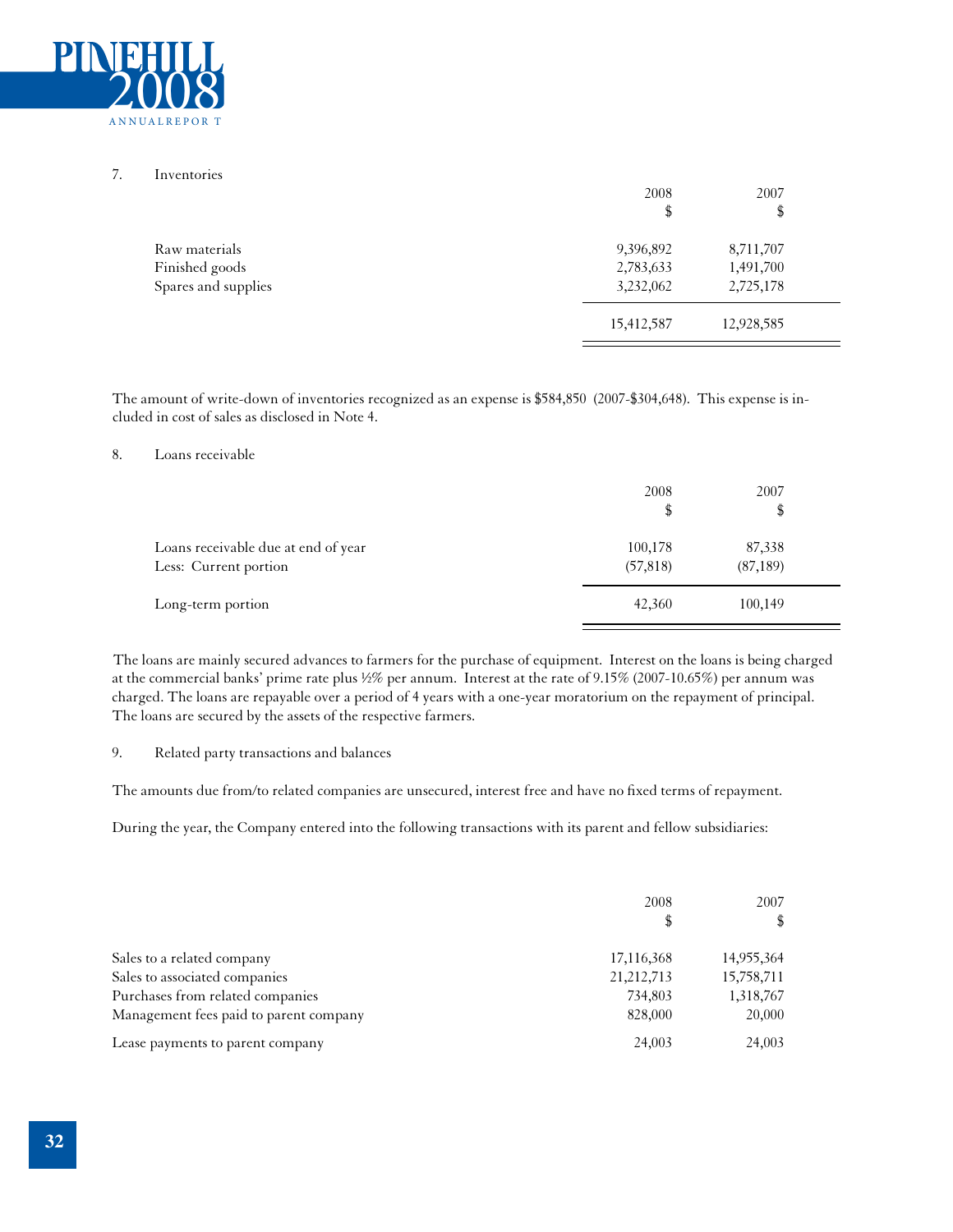

Compensation of key management personnel of the Company:

|                              | 2008    | 2007<br>\$ |
|------------------------------|---------|------------|
| Short-term employee benefits | 948,024 | 910,465    |

#### 10. Bank overdraft

The security for the bank overdraft limit of \$3,000,000 is disclosed in Note 12.

Interest is charged and payable monthly on the overdraft balance at prime plus 1% per year. The rate at year-end was 10.4% (2007-11.15%).

#### Accounts payable

|                         | 2008<br>\$           | 2007<br>\$             |
|-------------------------|----------------------|------------------------|
| Trade payables<br>Other | 5,659,967<br>929,308 | 4,906,580<br>1,140,781 |
|                         | 6,598,275            | 6,047,361              |

Terms and conditions of the above financial liabilities

- Trade payables are non-interest bearing and are normally settled on 60-day term.  $\bullet$
- $\bullet$ Other payables are non-interest bearing and have an average of three months.
- Interest payable is normally settled quarterly throughout the financial year.  $\bullet$

#### 12. Long-term liabilities

|                                   | 2008<br>\$  | 2007<br>\$    |
|-----------------------------------|-------------|---------------|
| FirstCaribbean International Bank | 2,653,665   | 826,090       |
| Tetra Pak TBA/8                   | 1,689,529   | 2,428,740     |
|                                   | 4,343,194   | 3,254,830     |
| Less: current portion             | (1,291,378) | (1, 197, 838) |
| Long-term portion                 | 3,051,816   | 2,056,992     |
|                                   |             |               |

The bank loans bear interest at rates between 8.4% and 8.5% (2007-8.15% and 10.65%) and are repayable in various instalments of principal and interest. The loans and the overdraft facility (disclosed at Note 10) are secured by a letter of undertaking to provide the bank with a mortgage over the Company's assets, if called upon to do so, a negative pledge by the Company and a guarantee endorsed by the parent company, Banks Holdings Limited, limited to \$4,631,000.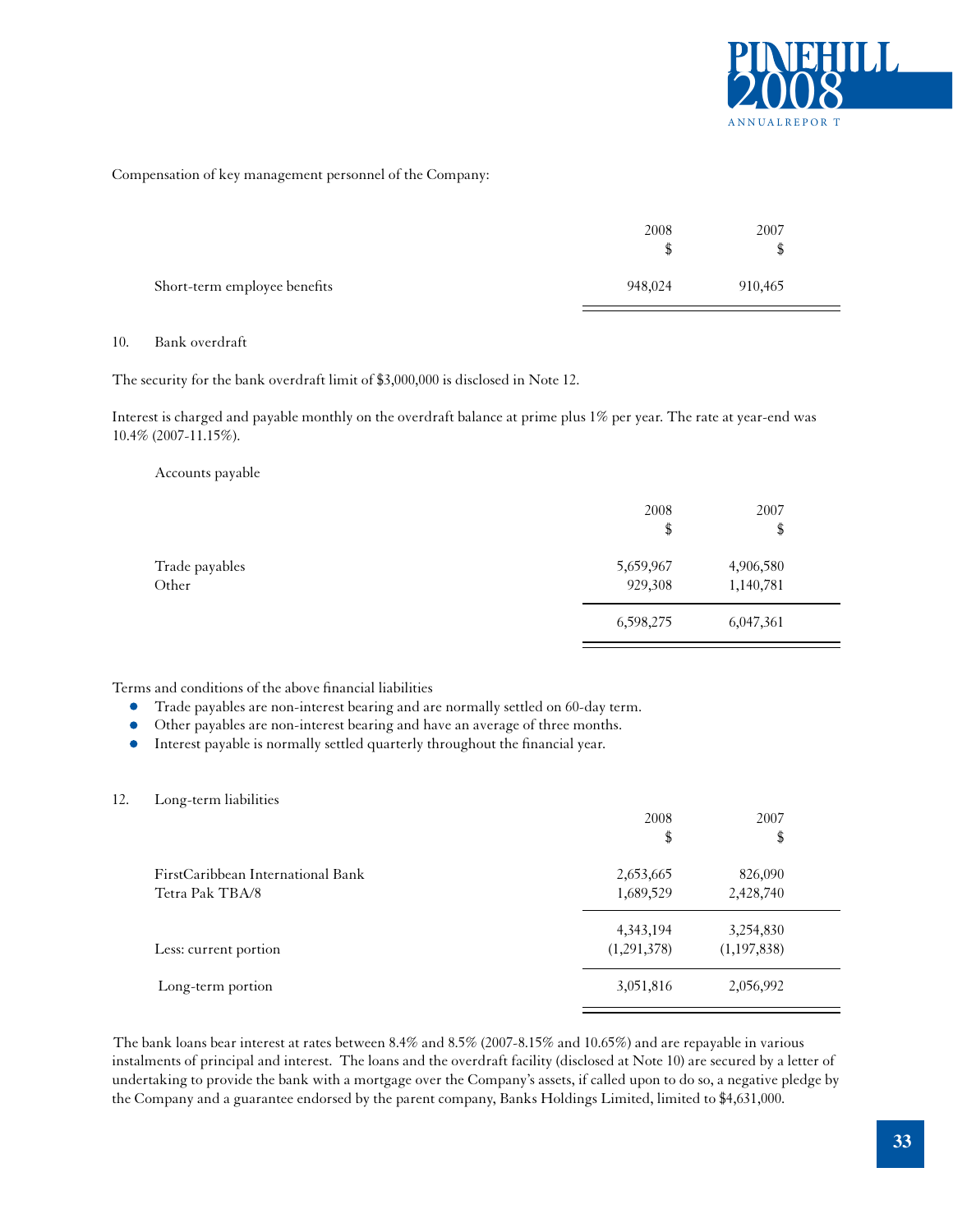

The finance lease from Tetra Pak is repayable over five years in equal instalments. No interest is charged on the lease and as a result, the present value of the future lease payments approximates the carrying value. It is secured by the asset related to the lease. Future lease payments due within one year are \$481,500 (2007-\$739,211). Lease payments due after one year total \$1,208,029 (2007-\$1,689,529).

| 13.<br>Long-term investment                                                                                    |                          |                     |            | 2008<br>\$  | 2007<br>\$               |
|----------------------------------------------------------------------------------------------------------------|--------------------------|---------------------|------------|-------------|--------------------------|
| Barbados Agro Processing Company<br>Limited (in receivership)                                                  |                          |                     |            | 1           | 1                        |
|                                                                                                                |                          |                     |            |             |                          |
| 14.<br>Property, plant and equipment                                                                           |                          |                     |            |             |                          |
|                                                                                                                | At August                |                     |            |             | At August                |
|                                                                                                                | 31, 2005                 | Additions           | Disposals  | Transfers   | 31,2006                  |
|                                                                                                                |                          |                     | \$         | \$          | \$                       |
| Cost                                                                                                           |                          |                     |            |             |                          |
| Buildings on leasehold                                                                                         |                          |                     |            |             |                          |
| land<br>Plant and machinery                                                                                    | 12,787,271<br>38,016,296 | 81,138<br>2,604,609 | (145,248)  | 1,506,455   | 12,868,409<br>41,982,112 |
| Motor vehicles                                                                                                 | 1,673,284                |                     | (26,375)   |             | 1,646,909                |
| Furniture, fixtures                                                                                            |                          |                     |            |             |                          |
| and equipment                                                                                                  | 6,406,880                | 125,901             |            | 25,121      | 6,557,902                |
| Containers                                                                                                     | 1,497,564                | 63,595              |            | (41, 383)   | 1,519,776                |
| Construction in progress                                                                                       | 1,328,912                | 161,281             |            | (1,490,193) |                          |
|                                                                                                                |                          |                     |            |             |                          |
|                                                                                                                | 61,710,207               | 3,036,524           | (171, 623) |             | 64,575,108               |
| Accumulated depreciation<br>Buildings on leasehold                                                             |                          |                     |            |             |                          |
| land                                                                                                           | 6,467,721                | 258,250             |            |             | 6,725,971                |
| Plant and machinery                                                                                            | 23,471,097               | 2,338,425           | (45,214)   | 21,038      | 25,785,346               |
| Motor vehicles<br>Furniture, fixtures                                                                          | 1,268,424                | 168,921             | (24, 617)  |             | 1,412,728                |
| and equipment                                                                                                  | 5,058,382                | 631,312             |            |             | 5,689,694                |
| Containers                                                                                                     | 1,109,634                | 167,781             |            | (21,038)    | 1,256,377                |
|                                                                                                                | 37, 375, 258             | 3,564,689           | (69, 831)  |             | 40,870,116               |
| Net book value<br>Buildings on leasehold                                                                       |                          |                     |            |             |                          |
| land and the second second second second second second second second second second second second second second | 6,319,550                |                     |            |             | 6,142,438                |
| Plant and machinery                                                                                            | 14,545,199               |                     |            |             | 16,196,766               |
| Motor vehicles                                                                                                 | 404,860                  |                     |            |             | 234,181                  |
| Furniture, fixtures                                                                                            |                          |                     |            |             |                          |
| and equipment                                                                                                  | 1,348,498                |                     |            |             | 868,208                  |
| Containers                                                                                                     | 387,930                  |                     |            |             | 263,399                  |
| Construction in progress                                                                                       | 1,328,912                |                     |            |             |                          |
|                                                                                                                | 24,334,949               |                     |            |             | 23,704,992               |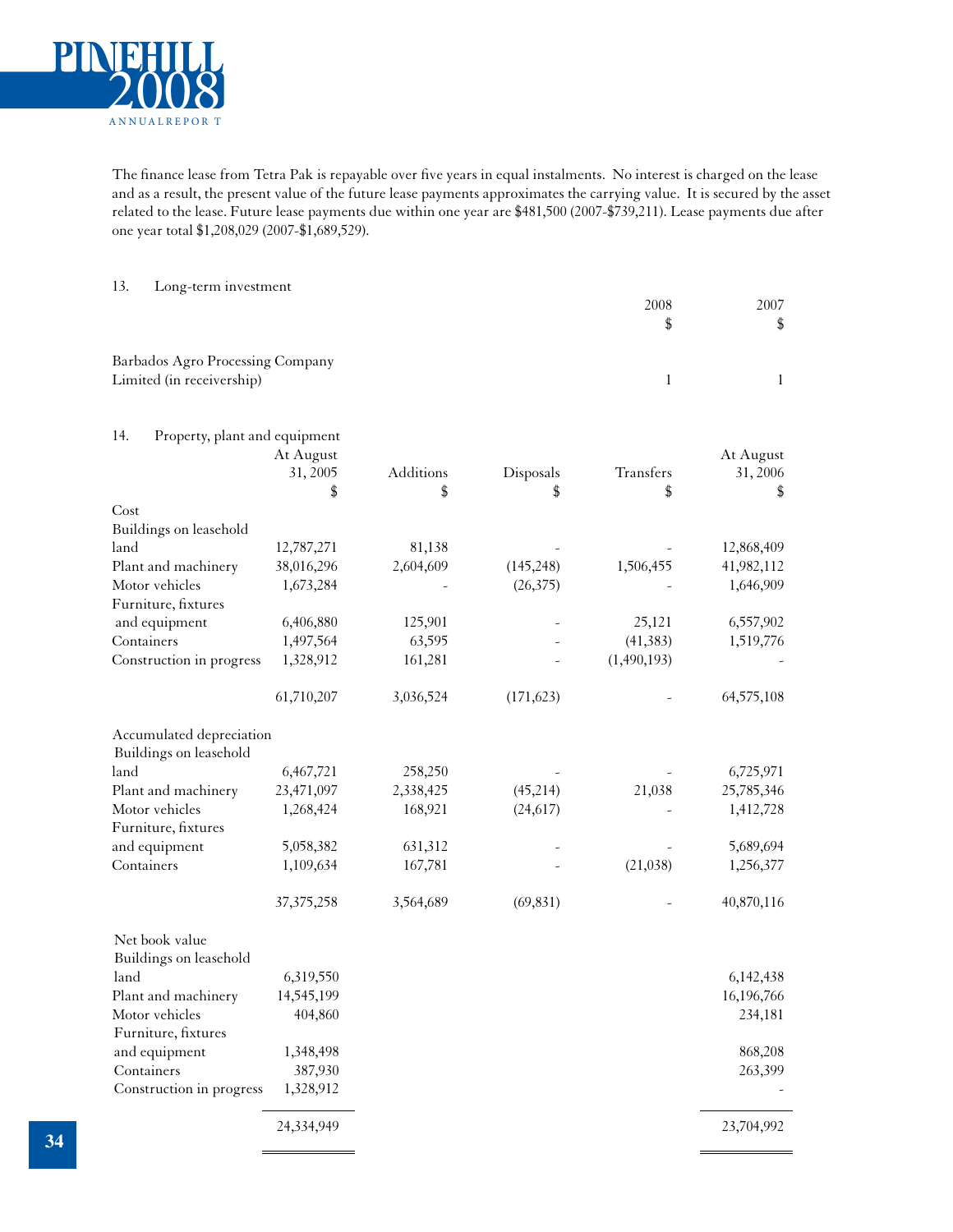

|                          | At August  |           |           |           | At August    |  |
|--------------------------|------------|-----------|-----------|-----------|--------------|--|
|                          | 31,2005    | Additions | Disposals | Transfers | 31,2006      |  |
|                          | \$         |           | \$        |           | \$           |  |
| Buildings on leasehold   |            |           |           |           |              |  |
| land                     | 12,766,124 | 21,147    |           |           | 12,787,271   |  |
| Plant and machinery      | 34,871,994 | 3,162,045 |           | (17, 743) | 38,016,296   |  |
| Motor vehicles           | 1,591,542  | 135,399   | (53,657)  |           | 1,673,284    |  |
| Furniture, fixtures      |            |           |           |           |              |  |
| and equipment            | 5,794,354  | 612,526   |           |           | 6,406,880    |  |
| Containers               | 1,369,523  | 128,041   |           |           | 1,497,564    |  |
| Construction in progress |            | 1,328,912 |           |           | 1,328,912    |  |
|                          | 56,393,537 | 5,388,070 | (53,657)  | (17,743)  | 61,710,207   |  |
| Accumulated depreciation |            |           |           |           |              |  |
| Buildings on leasehold   |            |           |           |           |              |  |
| land                     | 6,210,822  | 256,899   |           |           | 6,467,721    |  |
| Plant and machinery      | 21,396,472 | 2,082,756 |           | (8, 131)  | 23,471,097   |  |
| Motor vehicles           | 1,070,442  | 215,868   | (17, 886) |           | 1,268,424    |  |
| Furniture, fixtures      |            |           |           |           |              |  |
| and equipment            | 4,482,960  | 575,422   |           |           | 5,058,382    |  |
| Containers               | 975,855    | 133,779   |           |           | 1,109,634    |  |
|                          |            |           |           |           |              |  |
|                          | 34,136,551 | 3,264,724 | (17, 886) | (8, 131)  | 37, 375, 258 |  |
| Net book value           |            |           |           |           |              |  |
| Buildings on leasehold   |            |           |           |           |              |  |
| land                     | 6,555,302  |           |           |           | 6,319,550    |  |
| Plant and machinery      | 13,475,522 |           |           |           | 14,545,199   |  |
| Motor vehicles           | 521,100    |           |           |           | 404,860      |  |
| Furniture, fixtures      |            |           |           |           |              |  |
| and equipment            | 1,311,394  |           |           |           | 1,348,498    |  |
| Containers               | 393,668    |           |           |           | 387,930      |  |
| Construction in progress |            |           |           |           | 1,328,912    |  |
|                          | 22,256,986 |           |           |           | 24,334,949   |  |
|                          |            |           |           |           |              |  |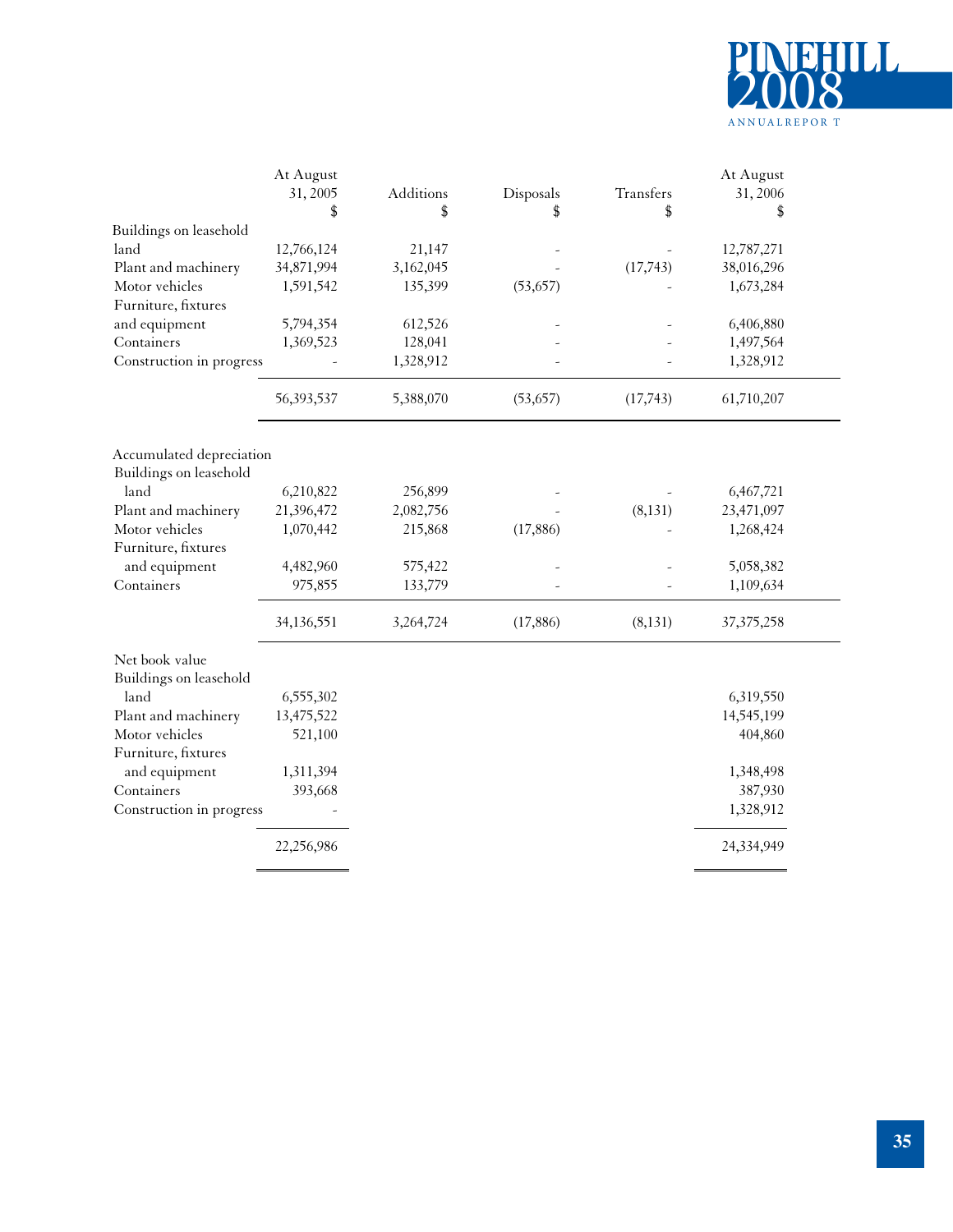

# 15. Pension plan surplus

|                                                                             | 2008<br>\$     | 2007           |
|-----------------------------------------------------------------------------|----------------|----------------|
| <b>Balance</b> sheet                                                        |                |                |
| Present value of funded                                                     |                |                |
| obligations                                                                 | 9,663,662      | 9,592,281      |
| Fair value of plan assets                                                   | (16, 458, 149) | (15, 273, 157) |
|                                                                             |                |                |
|                                                                             | (6,794,487)    | (5,680,876)    |
| Unrecognized actuarial gains                                                | 4,078,285      | 3,654,602      |
| Net asset recognized in                                                     |                |                |
| the balance sheet                                                           | (2,716,202)    | (2,026,274)    |
|                                                                             |                |                |
| Statement of income                                                         |                |                |
| Current service cost                                                        | 277,692        | 285,694        |
| Interest cost                                                               | 762,438        | 689,510        |
| Expected return on plan assets                                              | (1,220,346)    | (981, 053)     |
| Net actuarial gains                                                         |                |                |
| recognized in the year                                                      | (146,065)      | (76, 926)      |
| Total, included in staff costs                                              | (326, 281)     | (82,775)       |
| Actual return on plan assets                                                | 1,234,891      | 1,548,323      |
|                                                                             |                |                |
| Movement in the net amount recognized in the balance sheet:                 |                |                |
|                                                                             | 2008           | 2007           |
|                                                                             | \$             | \$             |
| Net asset, beginning of year                                                | (2,026,274)    | (1,476,862)    |
| Net income recognized in the income statement                               | (326, 281)     | (82, 775)      |
| Contributions paid                                                          | (363, 647)     | (466, 637)     |
| Net asset, end of year                                                      | (2,716,202)    | (2,026,274)    |
|                                                                             |                |                |
| Changes in the present value of the defined benefit surplus are as follows: |                |                |
|                                                                             | \$             |                |
| Defined benefit surplus at September 1, 2006                                | 10,230,820     |                |
| Interest cost                                                               | 689,510        |                |
| Current service cost                                                        | 403,292        |                |
| Benefits paid                                                               | (1,164,656)    |                |
| Actuarial gains on obligation                                               | (566, 685)     |                |
|                                                                             |                |                |
| Defined benefit surplus at August 31, 2007                                  | 9,592,281      |                |
| Interest cost                                                               | 762,438        |                |
| Current service cost                                                        | 384,544        |                |
| Transfer out liabilities                                                    | (12,241)       |                |
| Benefits paid                                                               | (508, 157)     |                |
| Actuarial gains on obligation                                               | (555,203)      |                |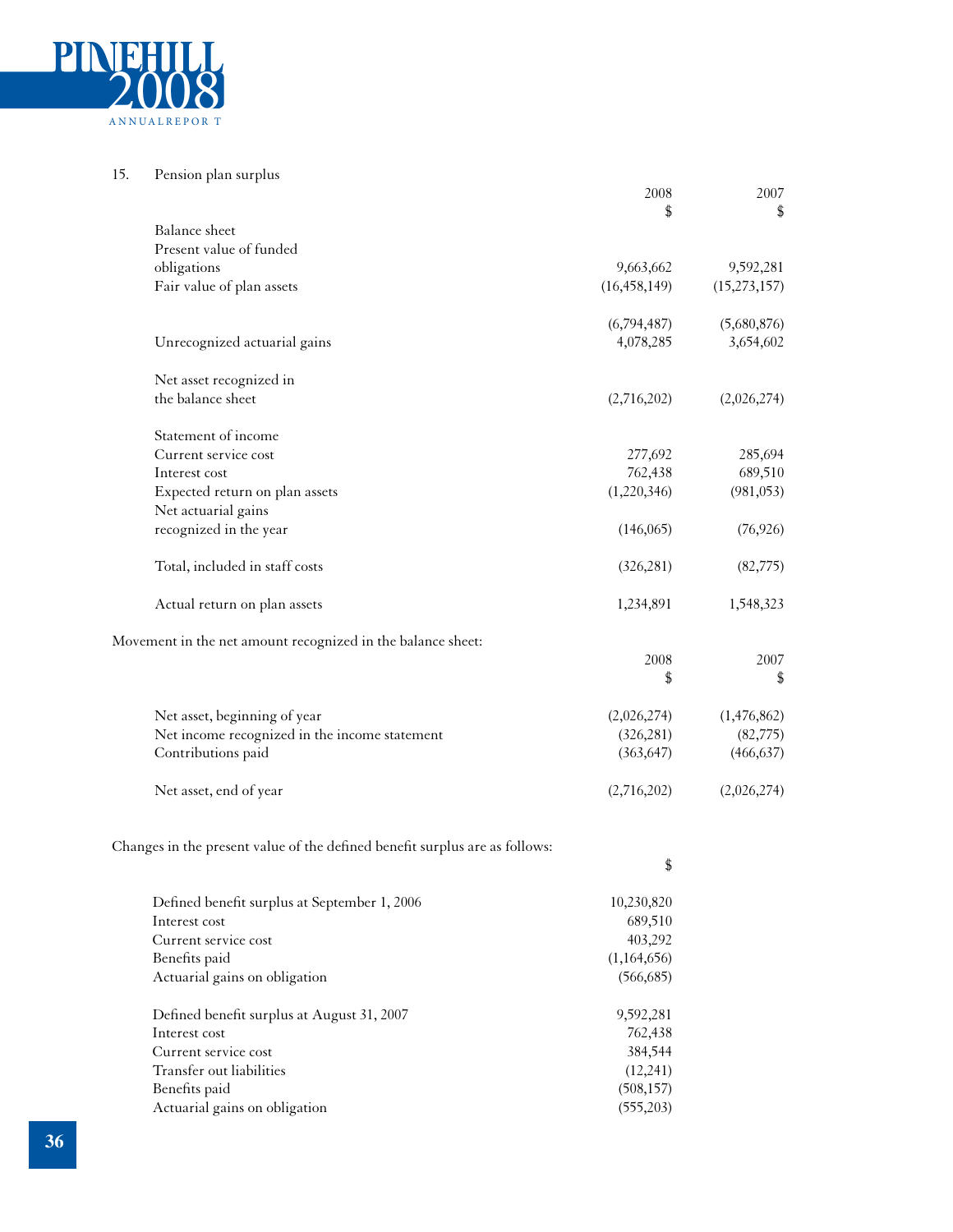

|  |  | Defined benefit surplus at August 31, 20089,663,662Changes in the fair value of plan assets are as follows: |  |
|--|--|-------------------------------------------------------------------------------------------------------------|--|
|--|--|-------------------------------------------------------------------------------------------------------------|--|

|                                                | 2008        |
|------------------------------------------------|-------------|
|                                                | \$          |
| Fair value of plan assets at September 1, 2006 | 14,305,256  |
| Expected return                                | 981,053     |
| Contributions by employer                      | 584,234     |
| Benefits paid                                  | (1,164,656) |
| Actuarial losses on obligation                 | 567,270     |
| Fair value of plan assets at August 31, 2007   | 15,273,157  |
| Expected return                                | 1,220,346   |
| Contributions by employer                      | 470,499     |
| Transfer out liabilities                       | (12,241)    |
| Benefits paid                                  | (508, 157)  |
| Actuarial losses on obligation                 | 14,545      |
| Fair value of plan assets at August 31, 2008   | 16,458,149  |

The Group expects to contribute \$428,714 to its defined benefit pension plans in 2009. The major categories of plan assets as a percentage of the fair value of total plan assets are as follows:

|              | 2008<br>% | 2007<br>% |
|--------------|-----------|-----------|
|              |           |           |
| <b>Bonds</b> | 13        | 13        |
| Mortgages    | 10        | 10        |
| Equities     | 41        | 41        |
| Mutual funds | 20        | 20        |
| Loans        | 9         | Q         |
| Real estate  | 4         |           |
| Other        | 4         |           |

The overall expected rate of return on assets is determined based on the market expectations prevailing on that date, applicable to the period over which the obligation is to be settled.

| 7.75%<br>8.0%    |
|------------------|
| $7.75\%$<br>8.0% |
| 2.5%<br>$2.00\%$ |
| $4.0\%$<br>4.25% |
| $4.5\%$<br>4.25% |
| $4.0\%$<br>3.75% |
|                  |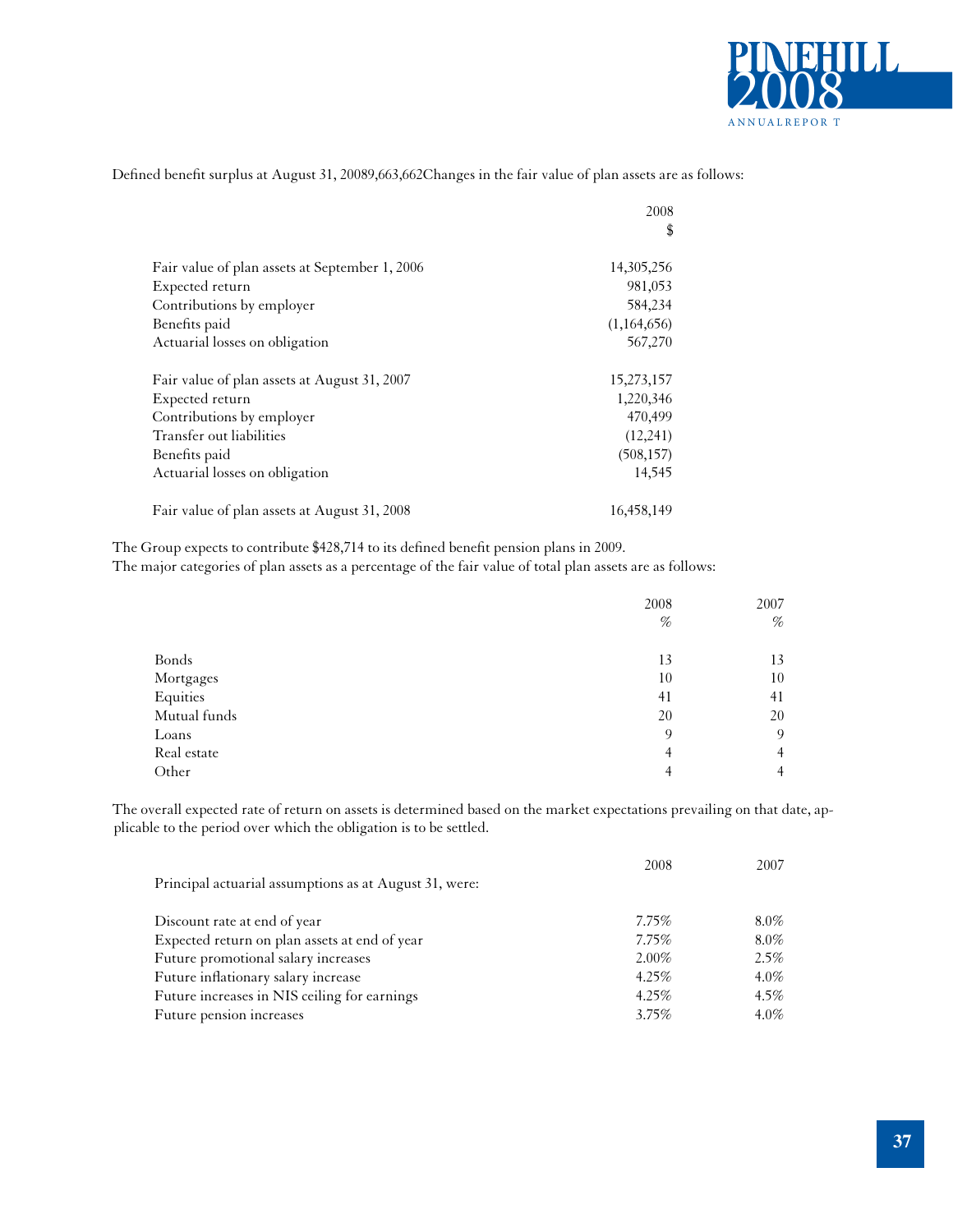

| 16. | Post-retirement medical benefits                                               |                     |            |
|-----|--------------------------------------------------------------------------------|---------------------|------------|
|     |                                                                                | 2008                | 2007       |
|     |                                                                                | \$                  | \$         |
|     | The amounts recognized in the balance sheet are<br>as follows:                 |                     |            |
|     | Present value of funded obligations                                            | 465,921             | 441,581    |
|     | Unrecognized actuarial losses                                                  | (58, 324)           | (104, 912) |
|     | Liability recognized in the balance sheet                                      | 407,597             | 336,669    |
|     |                                                                                | =================== |            |
|     | The amounts recognized in the income statement are<br>as follows:              |                     |            |
|     | Current service cost                                                           | 29,038              | 21,078     |
|     | Interest on obligation                                                         | 37,650              | 22,025     |
|     | Net actuarial gains recognized                                                 | 4,240               |            |
|     | Total, included in staff costs                                                 | 70,928              | 43,103     |
|     | Movements in the net liability recognized in the balance sheet are as follows: |                     |            |
|     | Net liability, beginning of year                                               | 336,669             | 293,566    |
|     | Net expense recognized in the income statement                                 | 70,928              | 43,103     |
|     | Net liability, end of year                                                     | 407,597             | 336,669    |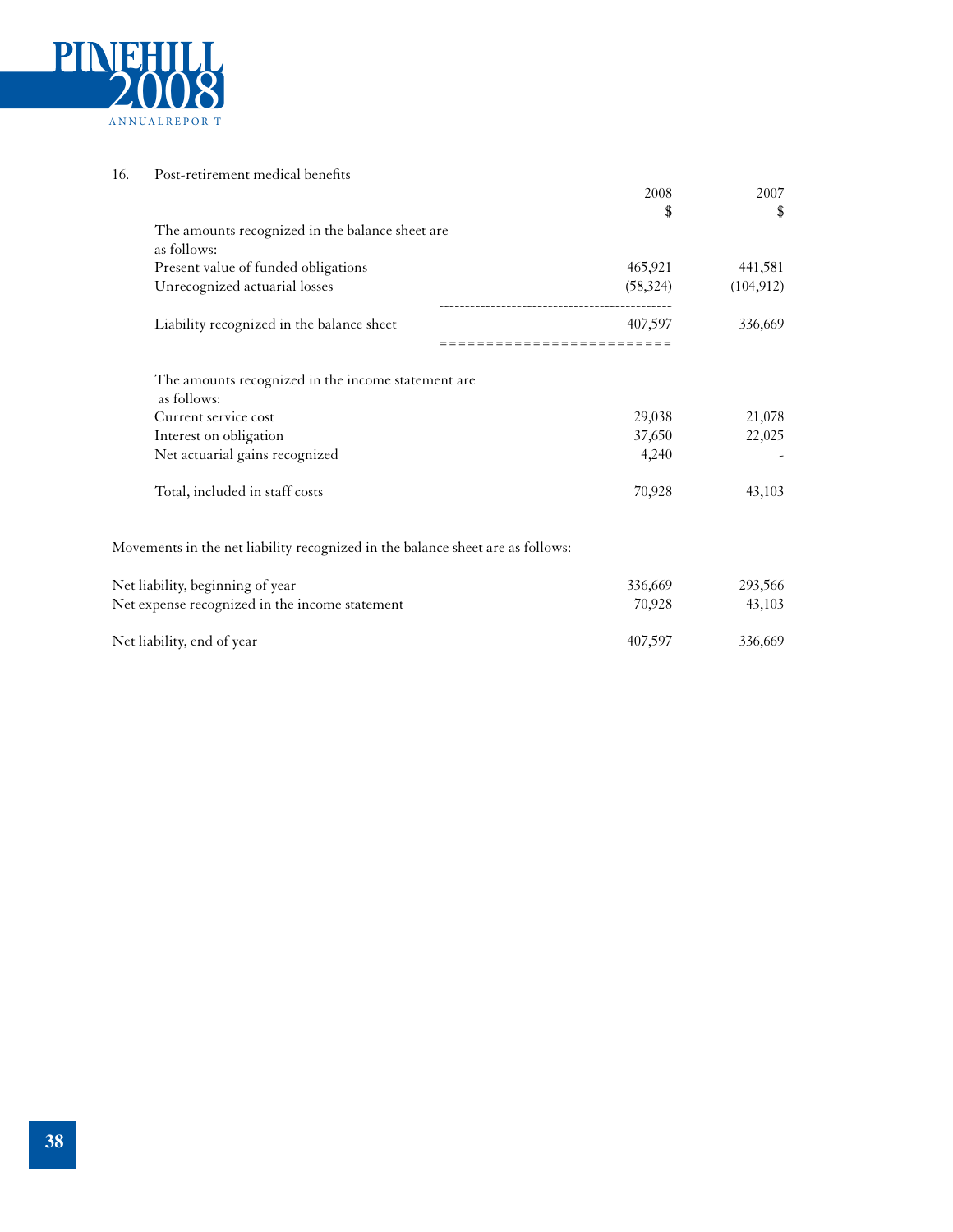

\$

Changes in the present value of the obligation are as follows:

| Obligation at August 31, 2008         | 465,921 |                              |
|---------------------------------------|---------|------------------------------|
| Net actuarial gain recognized in year |         | (42,348)                     |
| Current service cost                  | 29,038  |                              |
| Interest cost                         | 37,650  |                              |
| Obligation at August 31, 2007         |         | 441,581                      |
| Net actuarial loss recognized in year |         | 104,912<br>----------------- |
| Current service cost                  | 21,078  |                              |
| Interest cost                         | 22,025  |                              |
| Obligation at September 1, 2006       |         | 293,566                      |

|                                                                                                | 2008     | 2007  |
|------------------------------------------------------------------------------------------------|----------|-------|
| Principal actuarial assumptions used for accounting<br>purposes at August 31, were as follows: |          |       |
| Discount rate at end of year                                                                   | $7.75\%$ | 8.00% |
| Future medical claims/premium inflation                                                        | $5.00\%$ | 5.25% |

A one percentage point change in the assumed rate of increase in healthcare costs would have the following effects:

| 2008                                                              | Increase | Decrease |
|-------------------------------------------------------------------|----------|----------|
| Effect on the aggregate current service cost<br>and interest cost | 82,340   | 54,520   |
| Effect on the obligation                                          | 571,963  | 382,698  |

#### 17. Share capital

Authorized:

The Company is authorized to issue an unlimited number of shares without nominal or par value designated as common shares.

|                                          | 2008      | 2007      |
|------------------------------------------|-----------|-----------|
|                                          |           |           |
| Stated and issued:                       |           |           |
| 4,729,529 (2007-4,729,529) common shares | 1,006,204 | 1,006,204 |

# 18. Operating lease commitment

The lease expense for the year for motor vehicles was \$24,003 (2007 – \$81,251).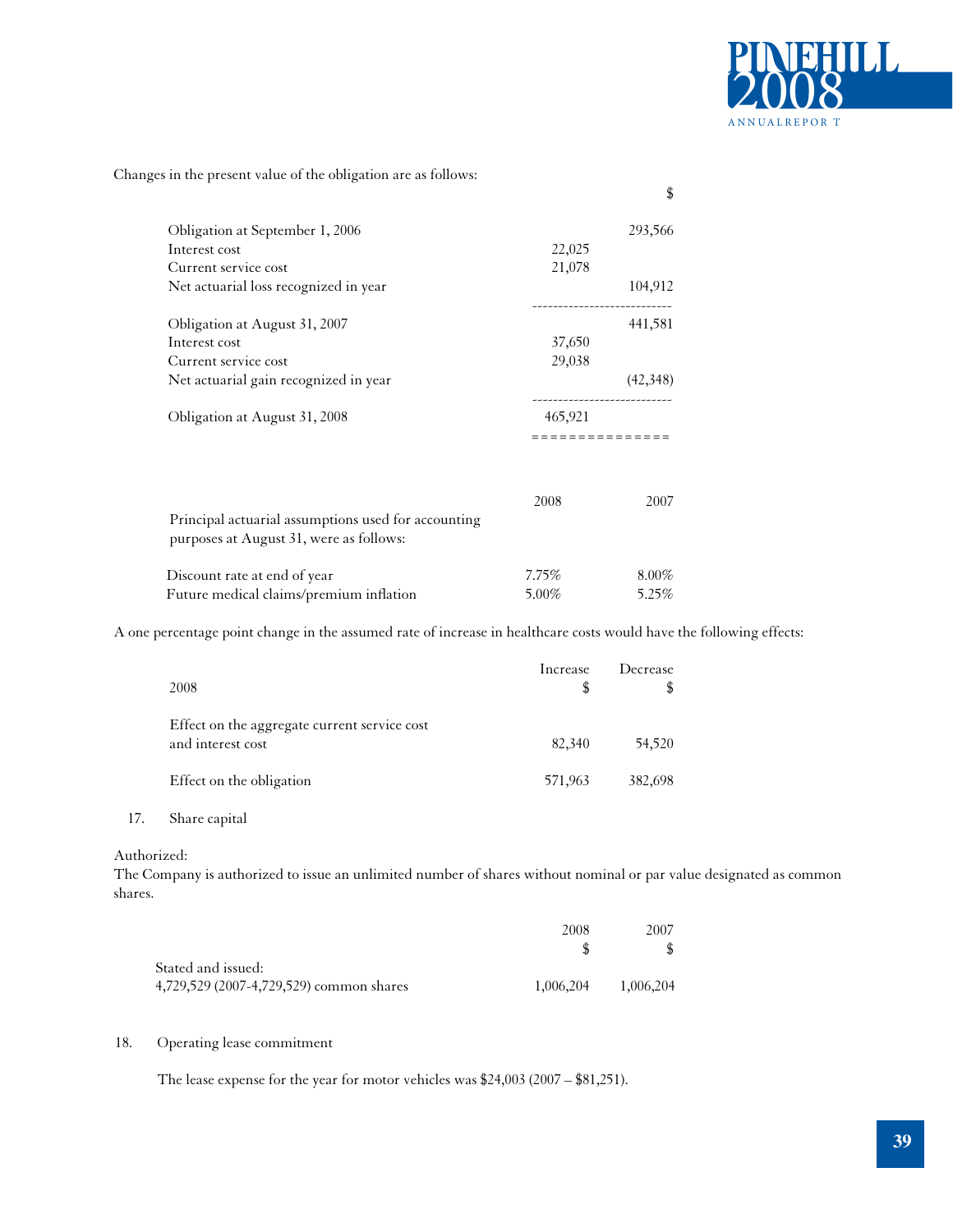

|                                                                      | 2008<br>\$ | 2007   |
|----------------------------------------------------------------------|------------|--------|
| Future minimum lease payments under operating leases are as follows: |            |        |
| Within one year                                                      | 24,003     | 24,003 |
| After one year but no more than five years                           | 48,006     | 72,009 |
|                                                                      | 72,009     | 96,012 |

# 19. Commitments and contingencies

The Company has guaranteed \$500,000 and \$1,000,000 in respect of the Housing Loan Fund for staff and the Farmers Gross Land Loan Scheme respectively.

Capital expenditure of \$1,081,571 (2007-\$850,927) was approved by the Directors of which \$Nil (2007-\$193,727) is subject to contract.

20. Earnings per share

Earnings per share are based on net income of \$1,022,239 (2007-\$4,411,337) and 4,729,529 (2007-4,729,529) shares in issue during the year.

21. Dividends

Subsequent to year end, the Directors approved a dividend of  $15¢$  per share amounting to \$709,429 (2007-15¢) per share amounting to \$709,429). This dividend will be accounted for as an appropriation of retained earnings in the next financial year.

22. Prior period adjustments

Post-retirement medical benefits were excluded in error from the consolidated financial statements in prior years and have now been corrected retrospectively. The comparative figures were restated for the earlier periods presented. The effect of the correction was a reduction in opening retained earnings of \$336,669 and prior year net income of \$32,327 with an increase in the opening balance for deferred tax asset of \$84,167.

Inventory was overstated by \$284,311 as at August 31, 2007. The amount has been treated as a prior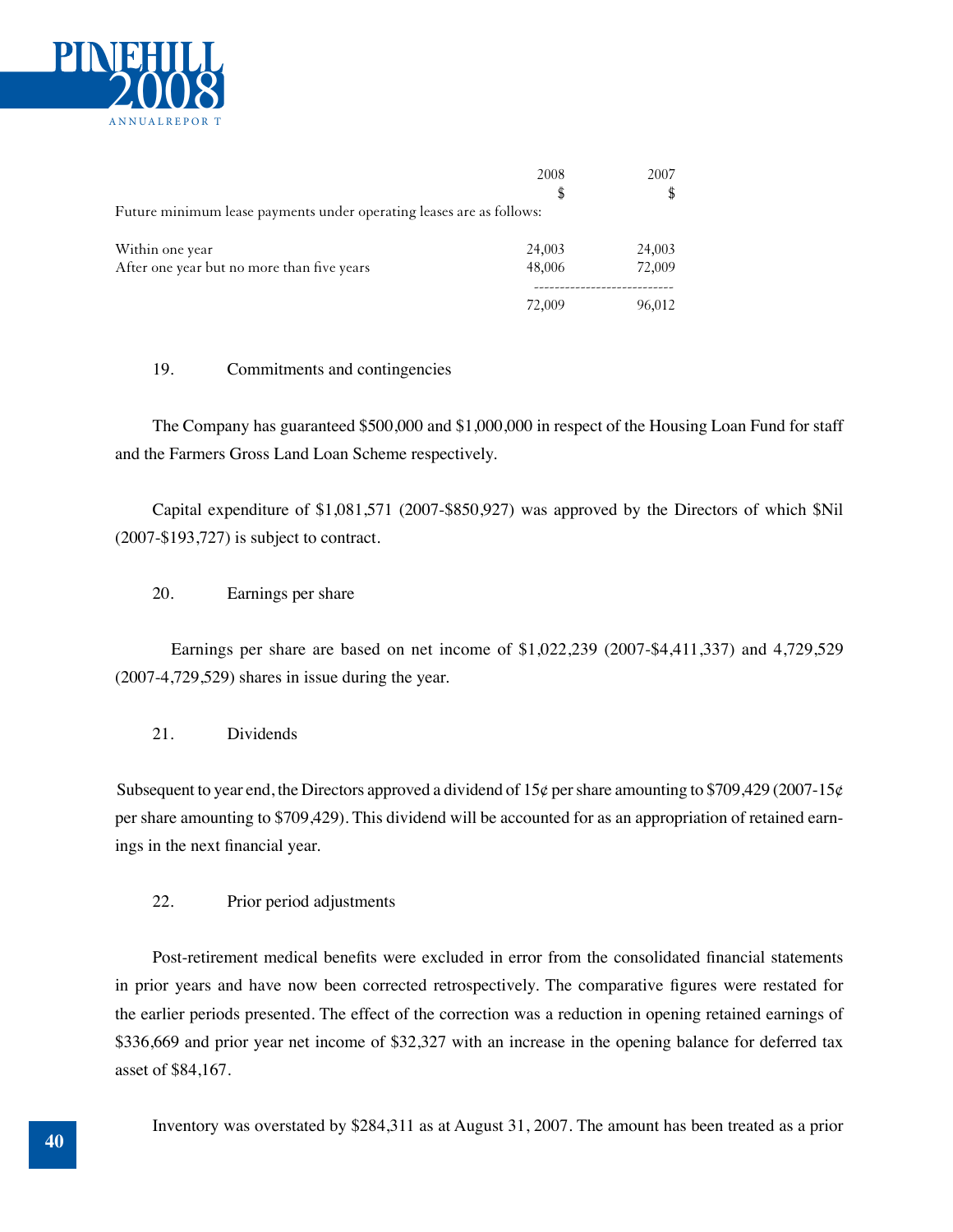

The deferred tax asset was understated by \$676,411 as at August 31, 2007. The amount has been treated as a prior period adjustment to retained earnings and the 2007 comparatives have been restated accordingly.

# 23. Risk management

The Company's principal financial liabilities comprise bank overdrafts, trade payables and long term liabilities which comprise bank loans and a finance lease. The main purpose of these financial liabilities is to raise finance for the Company's operations. The Company has various financial assets such as trade receivables, loans receivable, long-term investments and cash, which arise directly from its operations. The Company does not enter into derivative transactions. The main risks arising from the Company's financial instruments are interest rate risk, liquidity risk, foreign currency risk and credit risk. The Board of Directors reviews and agrees policies for managing each of these risks which are summarized below.

# Interest rate risk

Interest rate risk arises from the possibility that changes in interest rates will affect future cash flows or the fair values of financial instruments. The Company manages its interest rate exposure by using a variable rate debt. The Company's exposure to the risk of changes in the market interest rates relates primarily to its long term liabilities.

The following table demonstrates the sensitivity to a reasonable possible change in interest rate, with other variables held constant of the Company's income before taxation. There is no impact on the Company's equity.

|                   | 2008             | 2007             |
|-------------------|------------------|------------------|
| Increase/decrease | Effect on profit | Effect on profit |
| in basis points   | before tax       | before tax       |
| $+ -50$           | 15.139           | 14.070           |

# Foreign currency risk

Foreign currency risk is the risk that the value of a financial instrument will fluctuate due to changes in foreign exchange rates. The Company operates primarily in the Barbados market and is therefore not subject to significant foreign currency risk. Management monitors its exposure to foreign currency fluctuations and employs appropriate strategies to mitigate any potential losses. **41**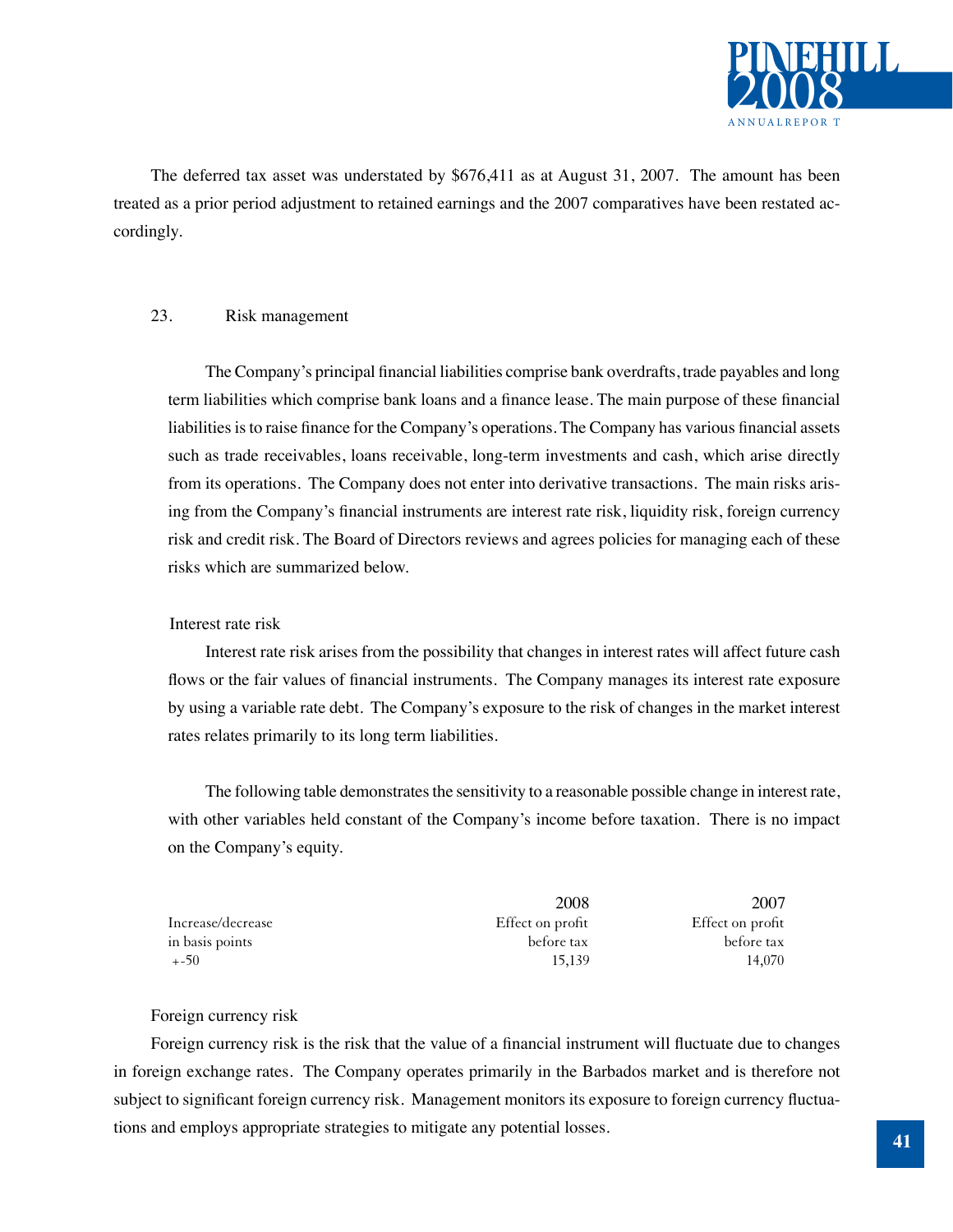

The Company has transactional currency exposures. Such exposure arises from purchases by an operating unit in currencies other than the unit's functional currency. Approximately 58% of the Company's purchases are denominated in a currency other than the functional currency however the majority of these are in US\$ which has a fixed exchange rate to the functional currency. Fluctuations in currencies other than US\$ are not considered significant.

The aggregate value of assets and liabilities are denoted in Barbados dollars, except for the following:- Accounts payable and accrued liabilities

|                 | <b>ECD</b><br>(\$) | <b>EUR</b><br>(\$) | US<br>$(\$\,)$ | <b>BDS</b><br>$(\$\,)$ | GBP<br>(\$) | Total<br>$(\text{$}^{\sharp})$ |
|-----------------|--------------------|--------------------|----------------|------------------------|-------------|--------------------------------|
| August 31, 2008 | 60,702             | 16.745             | 4,639,267      | 1,870,359              | 2,202       | 6,589,275                      |
| August 31, 2007 | 41,888             | 678,395            | 3,407,793      | 1,919,285              | -           | 6,047,361                      |

# Credit risk

Credit risk arises from the possibility that counterparties may default on their obligations to the company. The amount of the Company's maximum exposure to credit risk is indicated by the carrying amount of its financial assets.

# Concentration of credit risk

Concentrations of credit risk may arise from exposures to a single debtor or to groups of debtors having a common characteristic such that their ability to meet their obligations is expected to be affected similarly by changes in economic or other conditions.

Substantially, all the assets of the Company are located in Barbados and there are no significant concentrations of credit risk.

The Company trades only with recognized, creditworthy third parties. It is the company's policy that all customers who wish to trade on credit terms are subject to credit verification procedures. In addition, receivable balances are monitored on an ongoing basis with the result that the Company's exposure to bad debts is not significant. The maximum exposure is the carrying amount as disclosed in Note 5. For transactions that do not occur in the country of the relevant operating unit, the Company does not offer credit terms without the approval of Management. There are no significant concentrations of credit risk within the Company. **42**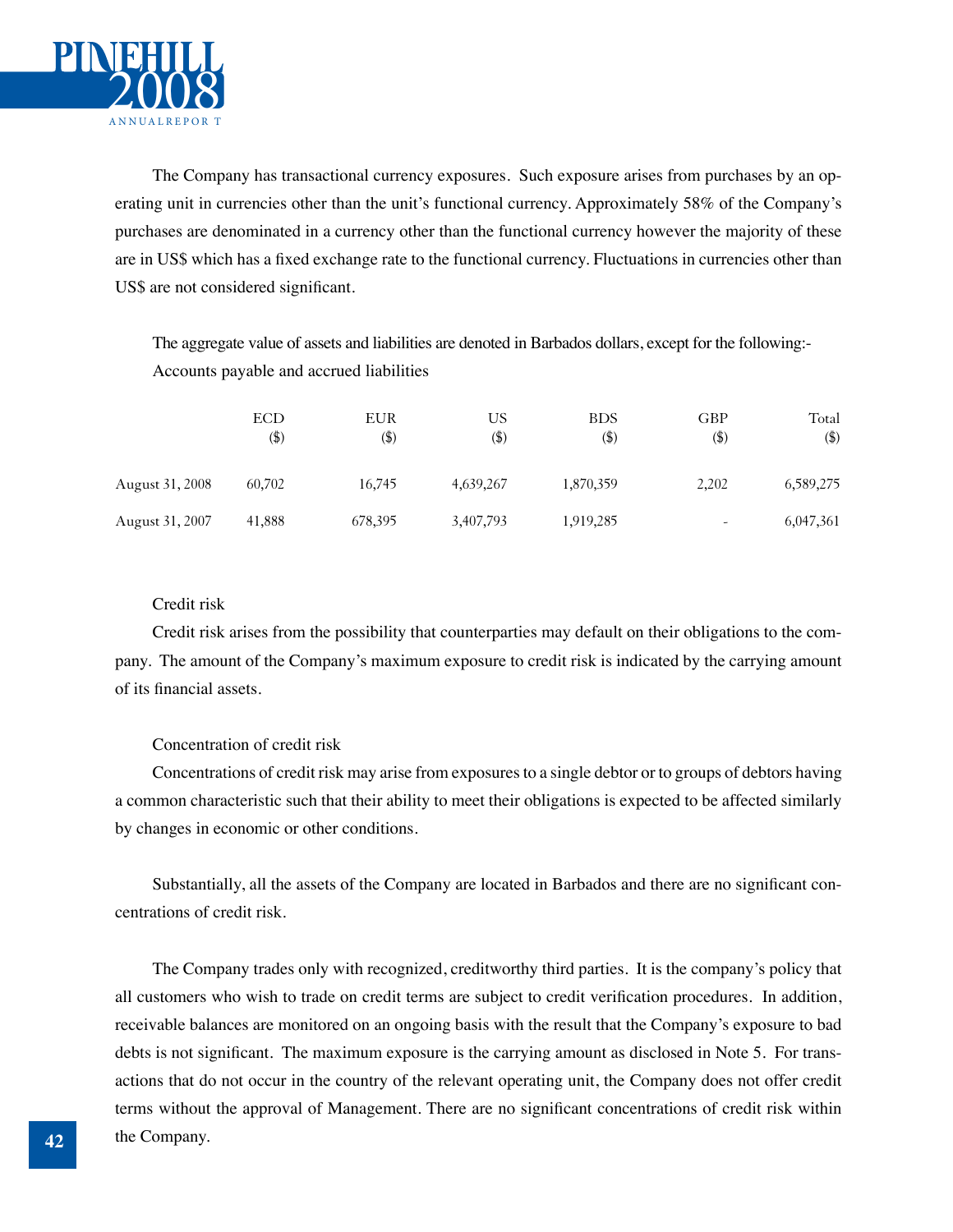

Liquidity risk

Liquidity risk is the risk that the Company will be unable to meet its payment obligations when they fall due under normal and stress circumstances. The Company monitors its liquidity risk by considering the maturity of both its financial assets and projected cash flows from operations. Where possible, the Company utilizes available credit facilities such as loans, overdrafts and other financing options.

The Company's objective is to maintain a balance between continuity of funding and flexibility through the use of bank overdrafts and bank loans.

The table below summarizes the maturity profile of the Company's financial liabilities at August 31, based on contractual undiscounted payments.

Year ended August 31, 2008

|                                       | On        |           | $1 \text{ to } 5$ |           |
|---------------------------------------|-----------|-----------|-------------------|-----------|
|                                       | Demand    | year      | years             | Total     |
| <b>Bank overdraft</b>                 | 367,276   |           |                   | 67,276    |
| Accounts payable and accrued expenses |           | 6,589,275 |                   | 6,589,275 |
| Due to related companies              |           | 2,899,567 |                   | 2,899,567 |
| Long term liabilities                 |           | 1,291,377 | 3,051,817         | 4,343,194 |
| Year ended August 31, 2007            |           |           |                   |           |
|                                       | On        |           | $1 \text{ to } 5$ |           |
|                                       | Demand    | year      | years             | Total     |
| Bank overdraft                        | 1,987,871 |           |                   | 1,987,871 |
| Accounts payable and accrued expenses |           | 6,047,361 |                   | 6,047,361 |
| Due to related companies              | ۰         | 2,042,308 |                   | 2,042,308 |
| Long term liabilities                 |           | 1,197,838 | 2,056,992         | 3,254,830 |

# 24. Capital management

The primary objective of the Company's capital management is to ensure that it maintains a strong credit rating and healthy capital ratios in order to support its business and maximize shareholder value.

The Company manages its capital structure and makes adjustments to it, in light of changes in economic conditions. To maintain or adjust the capital structure, the Company may adjust the dividend payment to shareholders, return of capital to shareholders or issue new shares. No changes were made in the objectives, policies **43**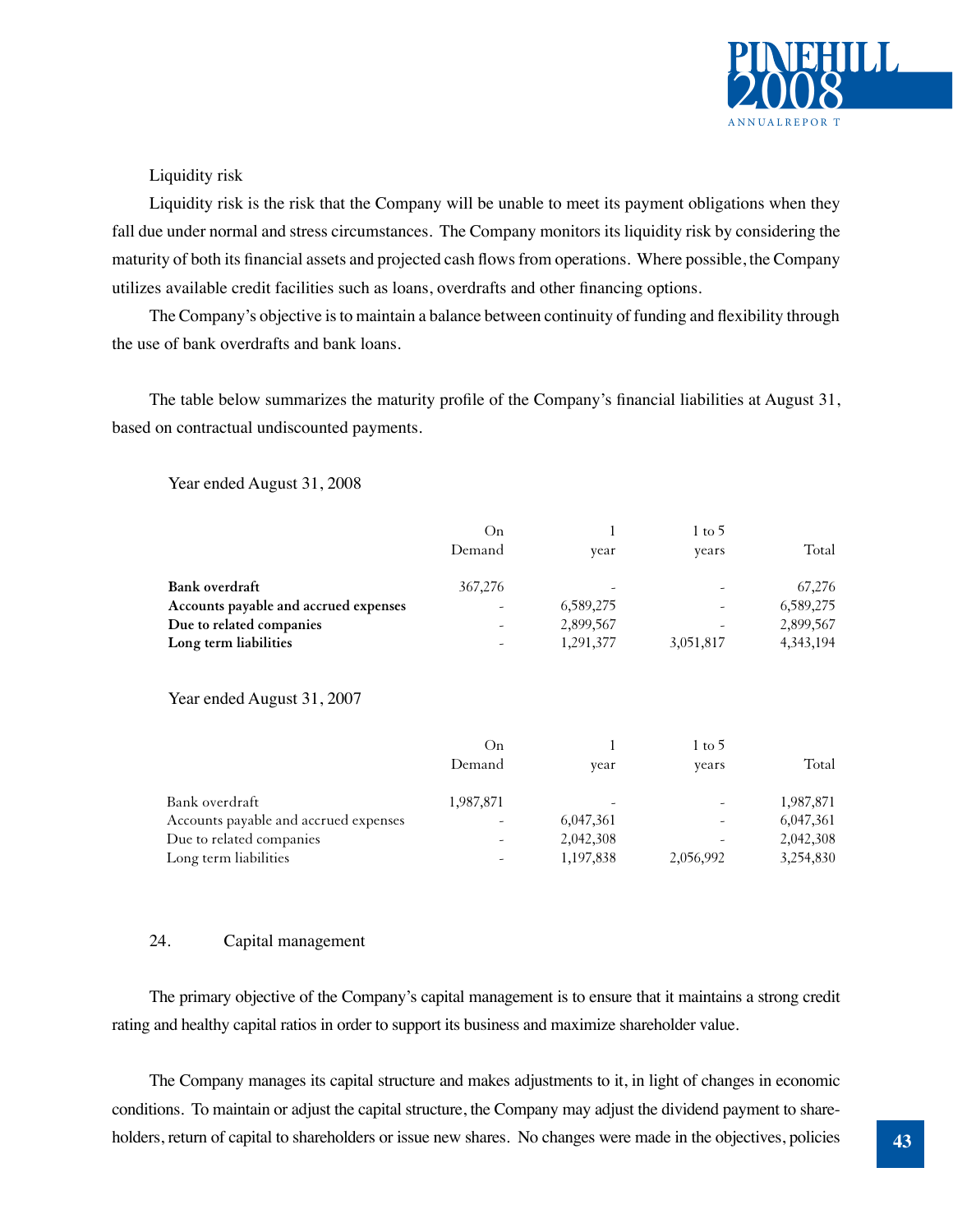

or processes during the years ended August 31, 2008 and August 31, 2007.

# 25. Fair value of financial instruments

Set out below is a comparison by category of carrying amounts and fair values of all the Company's financial instruments that are carried in the financial statements:

|                          | Carrying amount |           | Fair value |           |
|--------------------------|-----------------|-----------|------------|-----------|
|                          | 2008            | 2007      | 2008       | 2007      |
|                          | \$              | \$        | \$         | \$        |
| <b>Financial assets</b>  |                 |           |            |           |
| Cash                     | 840,508         | 154,048   | 840,508    | 154,048   |
| Loans receivable         | 100,178         | 187,338   | 100,178    | 187,338   |
| Accounts receivable      | 5,164,567       | 6,850,745 | 5,164,567  | 6,850,745 |
| Due from related parties | 2,839,334       | 758,084   | 2,839,334  | 758,084   |
| Financial liabilities    |                 |           |            |           |
| Bank overdraft           | 367,376         | 1,987,861 | 367,376    | 1,987,861 |
| Accounts payable         |                 |           |            |           |
| and accrued expenses     | 6,589,275       | 6,047,361 | 6,589,275  | 6,047,361 |
| Due to related parties   | 2,899,567       | 2,042,308 | 2,899,567  | 2,042,308 |
| Long-term liabilities    | 4,343,194       | 3,254,830 | 4,343,194  | 3,254,830 |
|                          |                 |           |            |           |

The methods and assumptions used to estimate the fair value of each class of financial instruments are as follows:

# i) Short-term financial assets and liabilities

The carrying value of these assets and liabilities is a reasonable estimate of their fair value because of the short maturity of these instruments. Short-term financial assets comprise cash, accounts receivable and due from related companies. Short-term financial liabilities comprise bank overdraft, accounts payable and accrued expenses and due to related companies.

ii) Long-term financial assets and liabilities

Loans receivable and long term liabilities are at variable rates and consequently their fair values approximate their carrying values.

# 26. Comparatives

Certain comparative amounts have been reclassified to conform to the current year's presentation.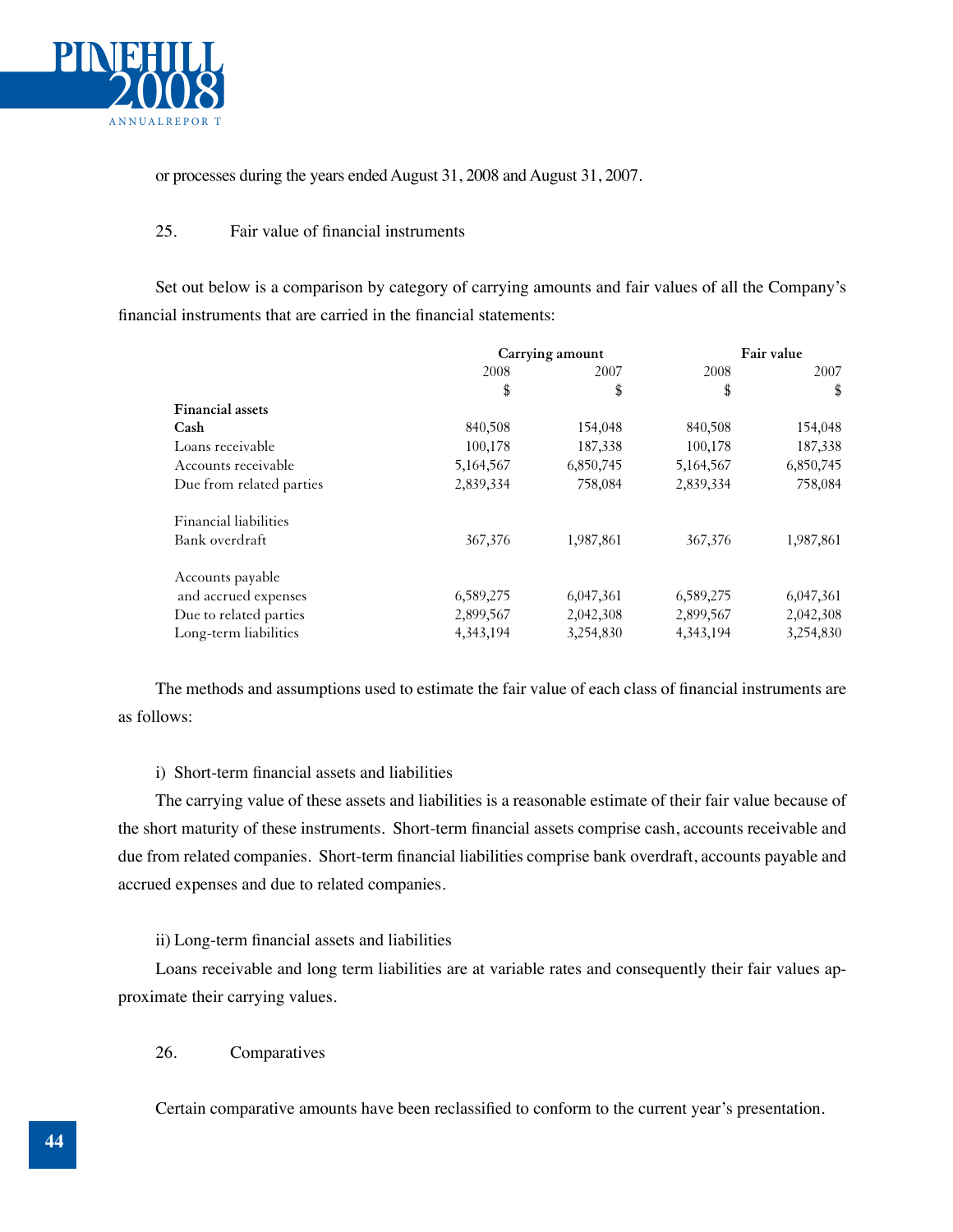

**NOTES**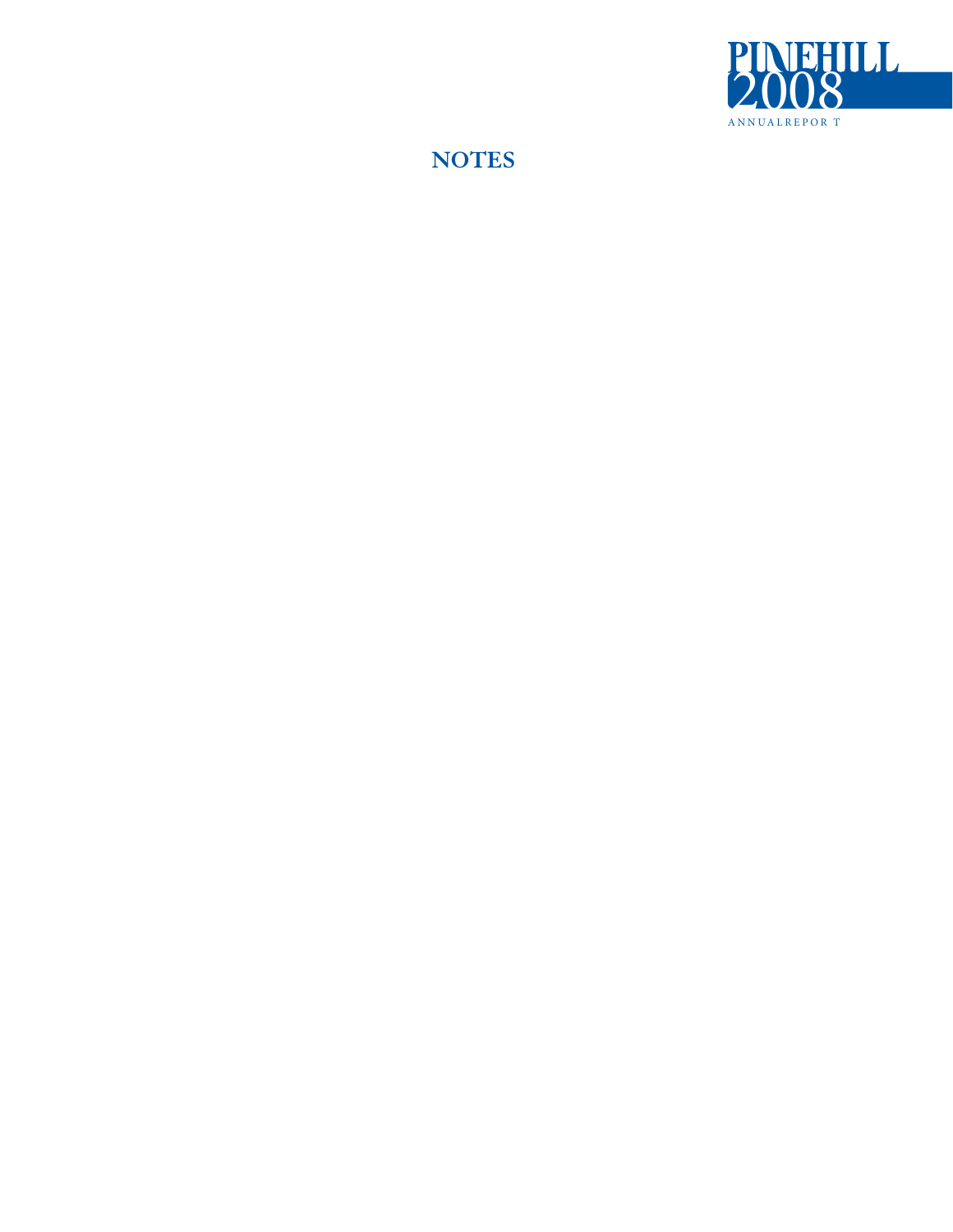

# **NOTES**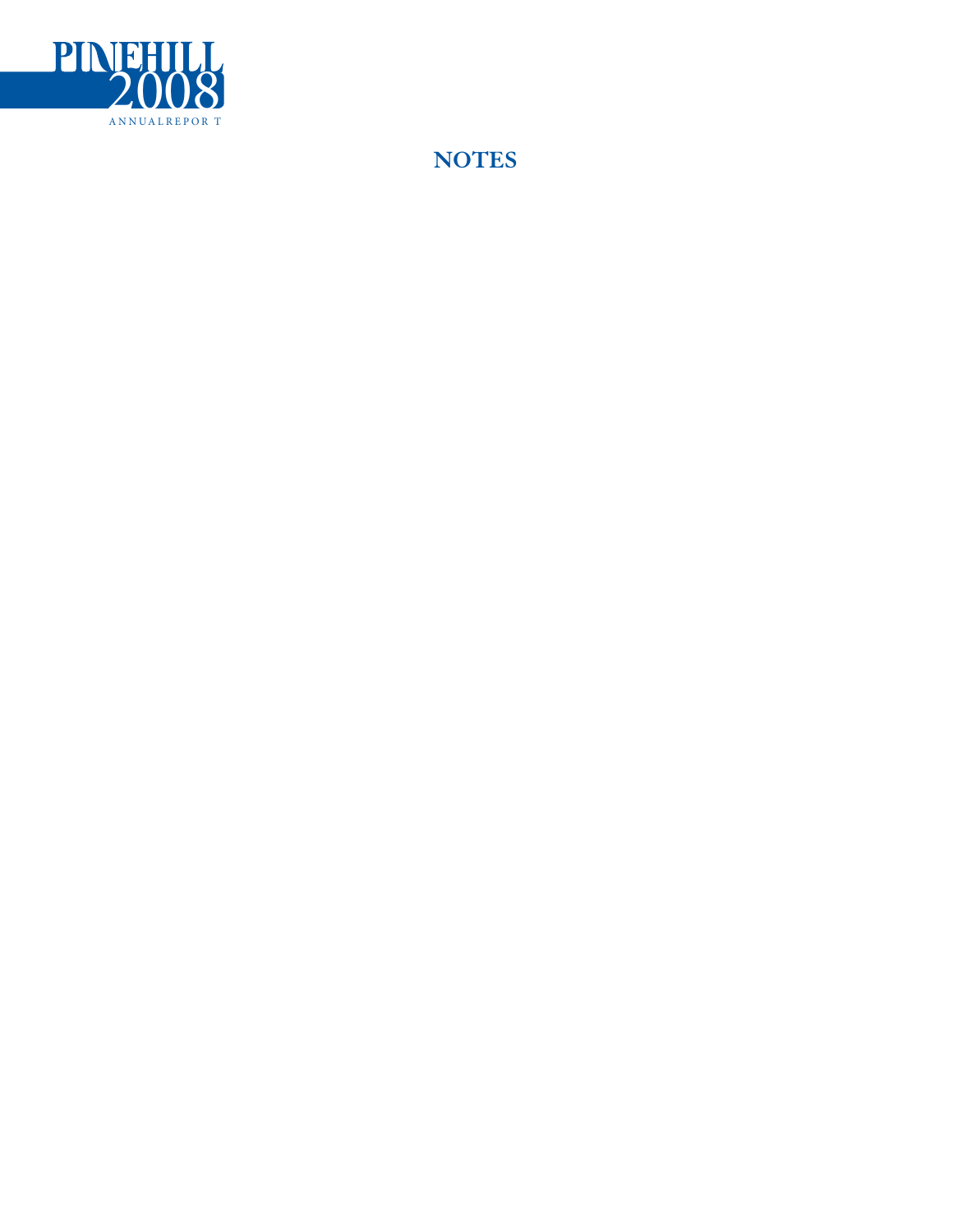

# Barbados Dairy Industries Limited **Management Proxy Circular**

# Company No 3382

Management is required by the Companies Act Cap. 308 of the Laws of Barbados (hereinafter called the "Companies Act") to send with the notice convening the meeting forms of proxy. By complying with the Companies Act, management is deemed to be soliciting proxies within the meaning of the Companies Act.

This Management Proxy Circular accompanies the notice of the Forty-third Annual Meeting of Shareholders of Barbados Dairy Industries Limited (hereinafter called "the Company") to be held on Wednesday, January 23rd, 2008 at 10.30 am (hereinafter called "the meeting") and is furnished in connection with the solicitation by the management of the Company of proxies for use at the meeting, or any adjournment thereof. It is expected that the solicitation will primarily be by mail. The cost of the solicitation will be borne by the Company.

# **Proxies**

A Shareholder who is entitled to vote at a meeting of shareholders has the right by means of the enclosed form of proxy to appoint a person to represent him by inserting the name of such person in the space indicated in the form of proxy.

Proxies given by shareholders for use at the meeting may be revoked by the shareholder giving such proxy at any time prior to their use. In addition to revocation in any other manner permitted by Law, a proxy may be revoked by an instrument in writing executed by the shareholder or by his/her attorney in writing; if the shareholder is a Company, executed under its corporate seal or by any duly authorised officer or attorney thereof, and deposited at the registered office of the Company at the Pine, St Michael, at any time up to 4.15 pm on Tuesday, January 22nd, 2008 being the last business day preceding the day of the meeting, or any adjournment thereof, at which the proxy is to be used or with the Chairman of such meeting on the day of the meeting, or adjournment thereof, and upon either of such deposits the proxy is revoked.

# **Record Date, Notice of Meeting and Voting Shares**

The Directors of the Company have fixed Tuesday, December 18th, 2007 as the record date for determining the shareholders who are entitled to receive notice of the meeting and have given notice thereof by advertisement as required by the Companies Act. Only shareholders of record at the close of business on Tuesday, December 18th, 2007, will be entitled to receive notice of the meeting.

Only such registered holders of common shares of the Company will be entitled to vote at the meeting. Each holder is entitled to one vote for each share held. As at the date hereof there are 4,729,529 common shares without par value of the Company issued and outstanding.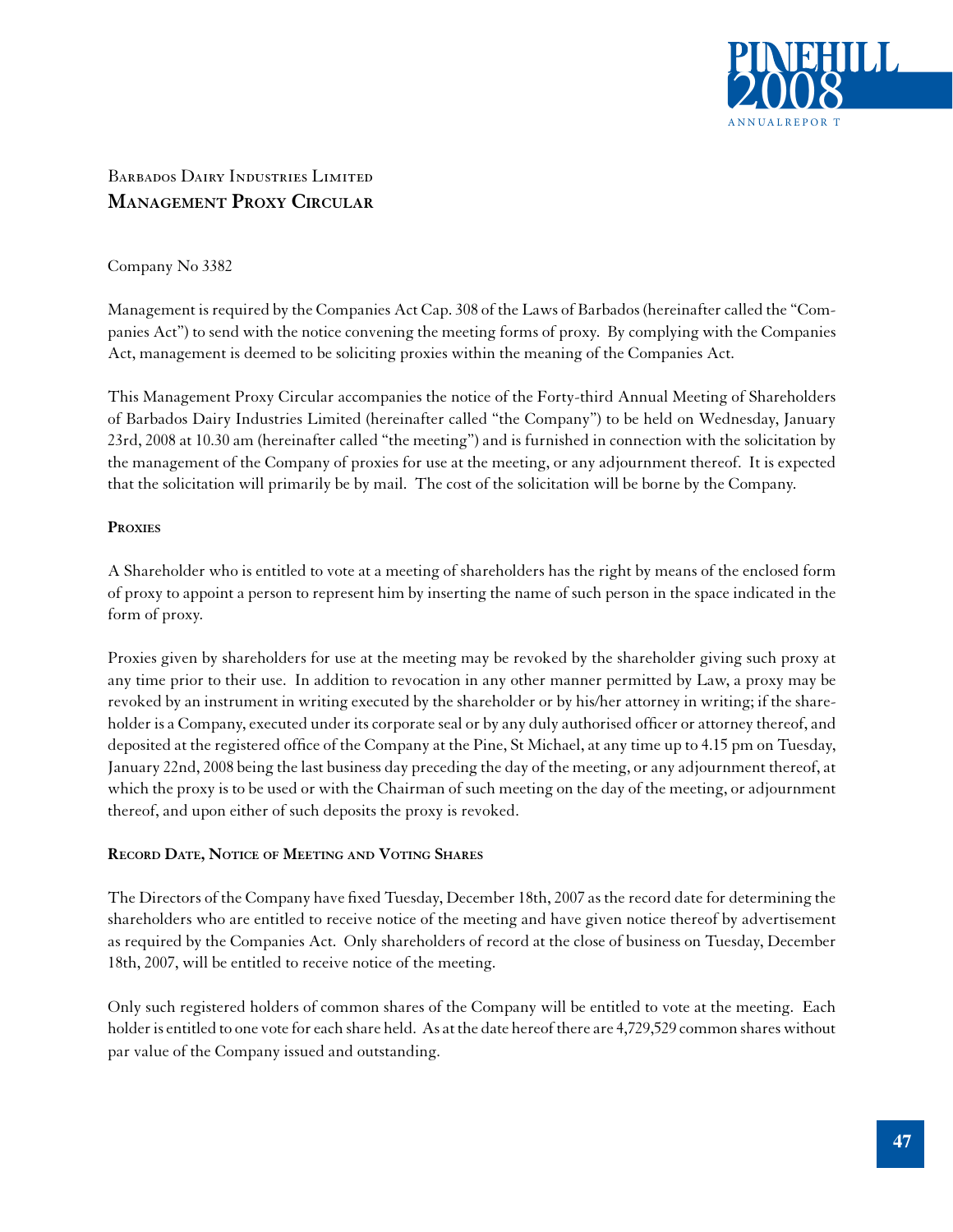

# Barbados Dairy Industries Limited **Management Proxy Circular**

# **Election of Directors**

The Board of Directors consists of members who will retire in rotation annually. On December 4th 2007 there were seven (7) Board members. The number of Directors of the Company to be elected at the meeting is three (3). The following are the names of the persons proposed as nominees for election as directors of the Company and for whom it is intended that votes will be cast for their election as Directors pursuant to the forms of proxy herewith enclosed:-

| <b>Present Principal Occupation</b> |  |  |
|-------------------------------------|--|--|
| Non-Executive Director              |  |  |
| Non-Executive Director              |  |  |
| Executive Director                  |  |  |
|                                     |  |  |

With respect to the three (3) persons nominated, the term of office for each person so elected will expire at the close of the Third Annual General Meeting of the shareholders of the Company following his election or until his sucessor is elected or appointed. The management of the Company does not contemplate that any of the persons named above will, for any reason, become unable or unwilling to serve as a director. Messrs E.R. Cumberbatch, P.D. Davis and D.B. Stoute the three (3) nominees are now directors of the Company and will retire at the close of the Forty-third Annual General Meeting in accordance with the provision of Clause 4.4 of By-Law No 2 of the Company but, being qualified, are eligible for re-election. They were elected as directors at the Fortieth annual general meeting held on January 31st, 2005 for a period of three years.

# **Appointment of Auditors**

It is proposed to nominate the firm Ernst & Young, the present auditors of the consolidated accounts of the Company, as auditors of the Company to hold office until the next annual meeting of shareholders.

# **Discretionary Authority**

Management knows of no matter to come before the meeting other than the matters referred to in the notice of meeting enclosed herewith. However, if any other matters which are not now known to management should properly come before the meeting or any adjournment thereof, the shares represented by proxies in favour of management nominees will be voted on any such matter in accordance with the best judgement of the proxy nominee. Similar discretionary authority is conferred with respect to amendments to the matters identified in the notice of the meeting. The contents of this Management Proxy Circular and the sending thereof to the holders of the common shares of the Company have been approved by the Directors of the Company.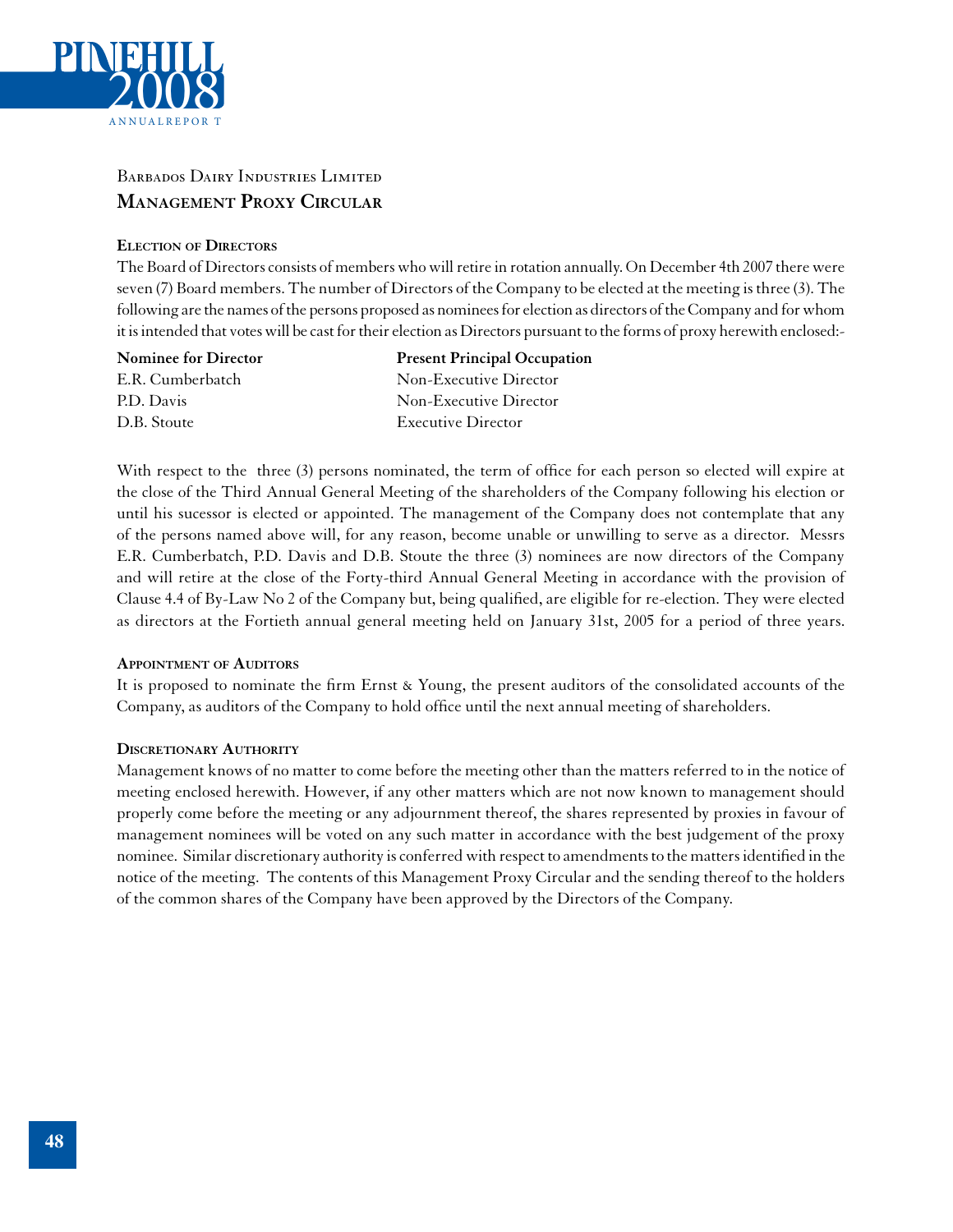

# Company No. 3382

# **Proxy Form**

The undersigned shareholder of BARBADOS DAIRY INDUSTRIES LIMITED hereby

appoints ............................................................................................................................................................... of ........................................................................................................................................................................... or, failing him ....................................................................................................................................................

as the nominee of the undersigned to attend and act for the undersigned and on behalf of the undersigned at the 43rd Annual General Meeting of the Shareholders of the said company to be held on Wednesday, January 23rd, 2007, and at any adjournment or adjournments thereof in the same manner, to the same extent and with the same powers as if the undersigned were present at the said meeting or such adjournment or adjournments thereof.

Dated .......................... day of ...................................... 2008

CUT HERE

of ...........................................................................................................................................................................

Signature of shareholder

......................................................................

Notes 1. (a) A shareholder who is entitled to vote at a meeting of shareholders may by means of a proxy appoint a proxy holder or one or more alternate proxy holders, none of whom need be shareholders, to attend and act at the meeting in the manner and to the extent authorised by the proxy and with the authority conferred by the proxy.

> (b) In the case of a shareholder who is a body corporate or association, votes at meetings of shareholders may be given by an individual authorised by a resolution of the directors or governing body of that body corporate or association to represent it at meetings of shareholders of the company.

2. A proxy must be executed in writing by the shareholder or his attorney authorised in writing. 3. A proxy must be executed in writing by the shareholder or his attorney authorised<br>
in writing.<br>
3. Proxy appointments are required to be deposited at the registered office of the<br>
3. Proxy appointments are required to b

company not later than 4.15 p. m. on Tuesday, January 22nd, 2007.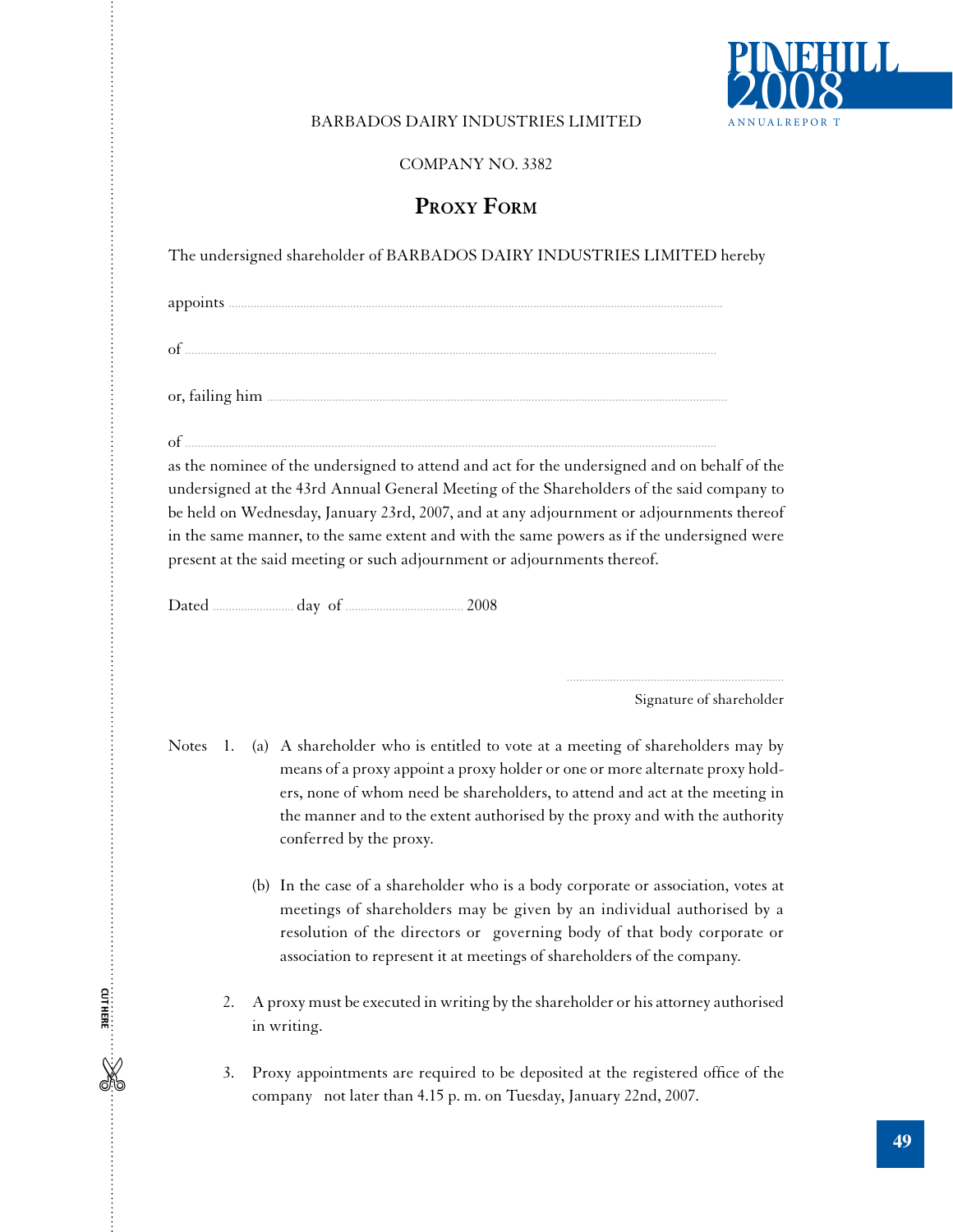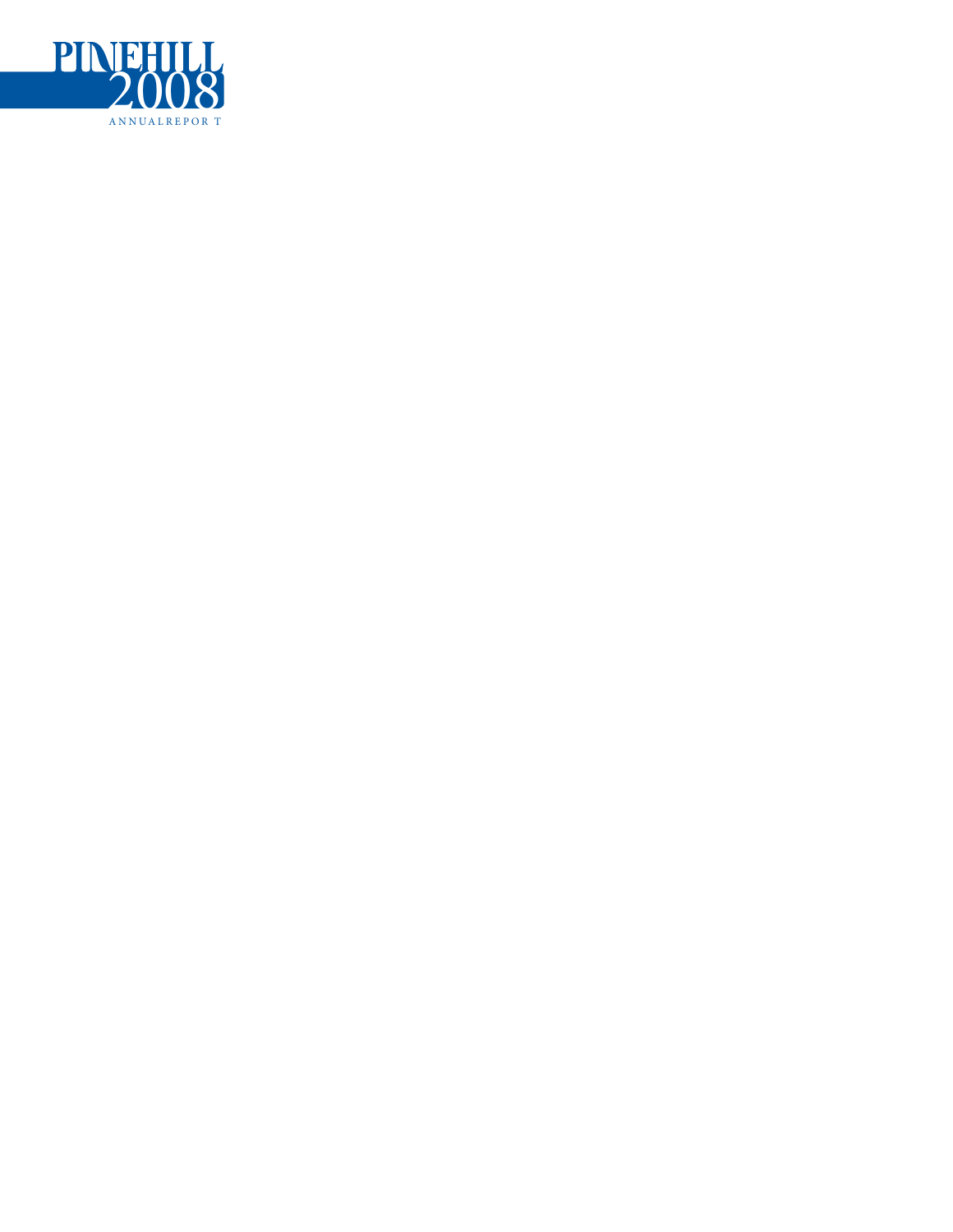